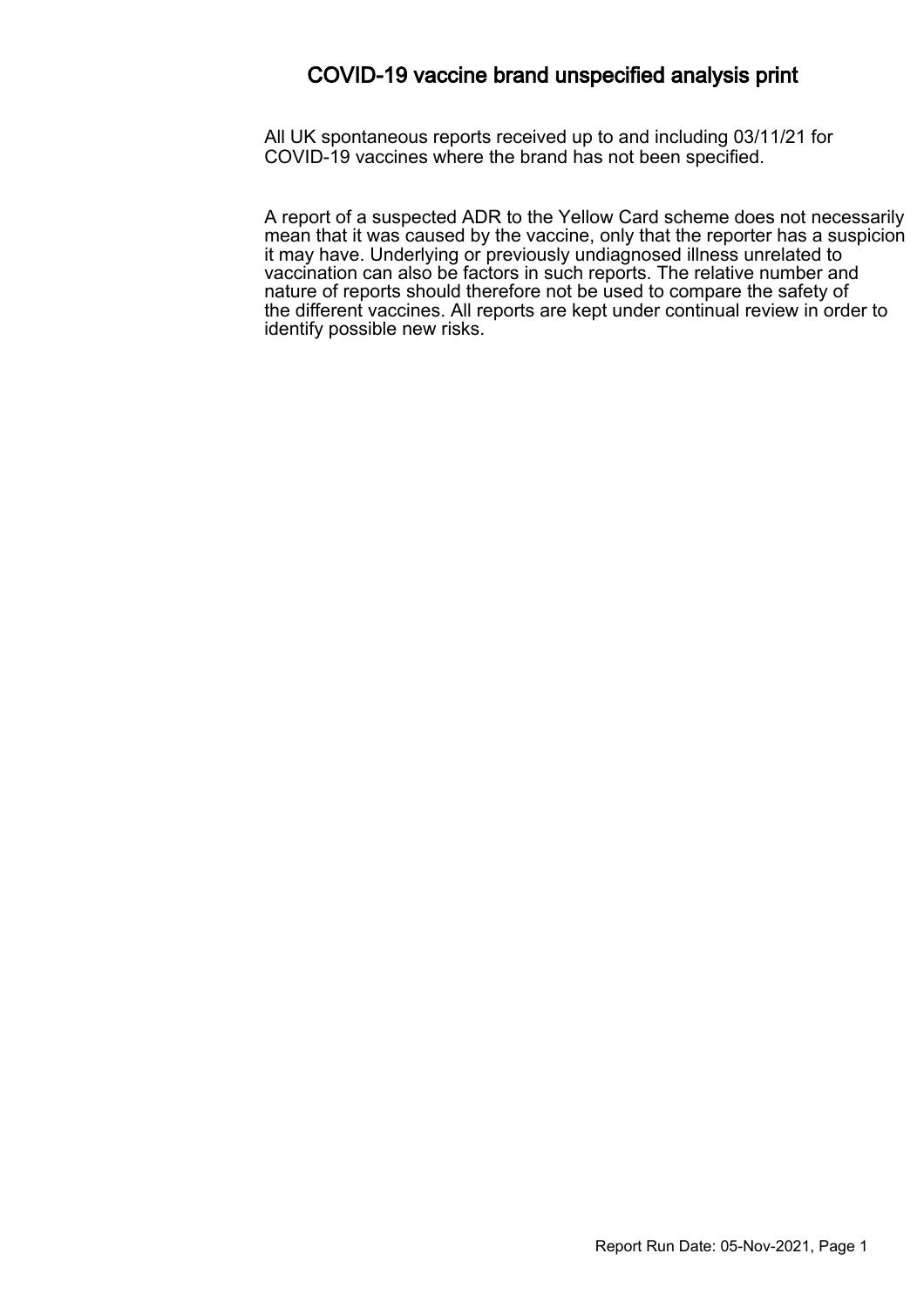### Name: COVID-19 vaccine brand unspecified analysis print

| <b>Reaction Name</b>                       | <u>Total</u> | <u>Fatal</u>            |
|--------------------------------------------|--------------|-------------------------|
| <b>Blood disorders</b>                     |              |                         |
| Anaemia deficiencies                       |              |                         |
| Iron deficiency anaemia                    |              | 0                       |
| <b>Anaemias NEC</b>                        |              |                         |
| Anaemia                                    | 3            | $\mathbf{0}$            |
| Anaemias haemolytic NEC                    |              |                         |
| Haemolytic anaemia                         |              | $\mathbf{0}$            |
| Anaemias haemolytic immune                 |              |                         |
| Autoimmune haemolytic anaemia              | 1            | 0                       |
| <b>Eosinophilic disorders</b>              |              |                         |
| Eosinophilia                               |              | $\mathbf 0$             |
| Lymphatic system disorders NEC             |              |                         |
| Lymph node pain                            | 3            | 0                       |
| Lymphadenitis                              |              |                         |
| Lymphadenopathy                            | 22           | 0                       |
| Marrow depression and hypoplastic anaemias |              |                         |
| Aplastic anaemia                           |              | 0                       |
| Myelosuppression                           |              |                         |
| <b>Neutropenias</b>                        |              |                         |
| Neutropenia                                |              | 0                       |
| <b>Platelet disorders NEC</b>              |              |                         |
| Platelet disorder                          |              | 0                       |
| Thrombocytopenias                          |              |                         |
| Immune thrombocytopenia                    |              | 3                       |
| Thrombocytopenia                           |              | 0                       |
| <b>Blood disorders SOC TOTAL</b>           | 49           | $\overline{\mathbf{3}}$ |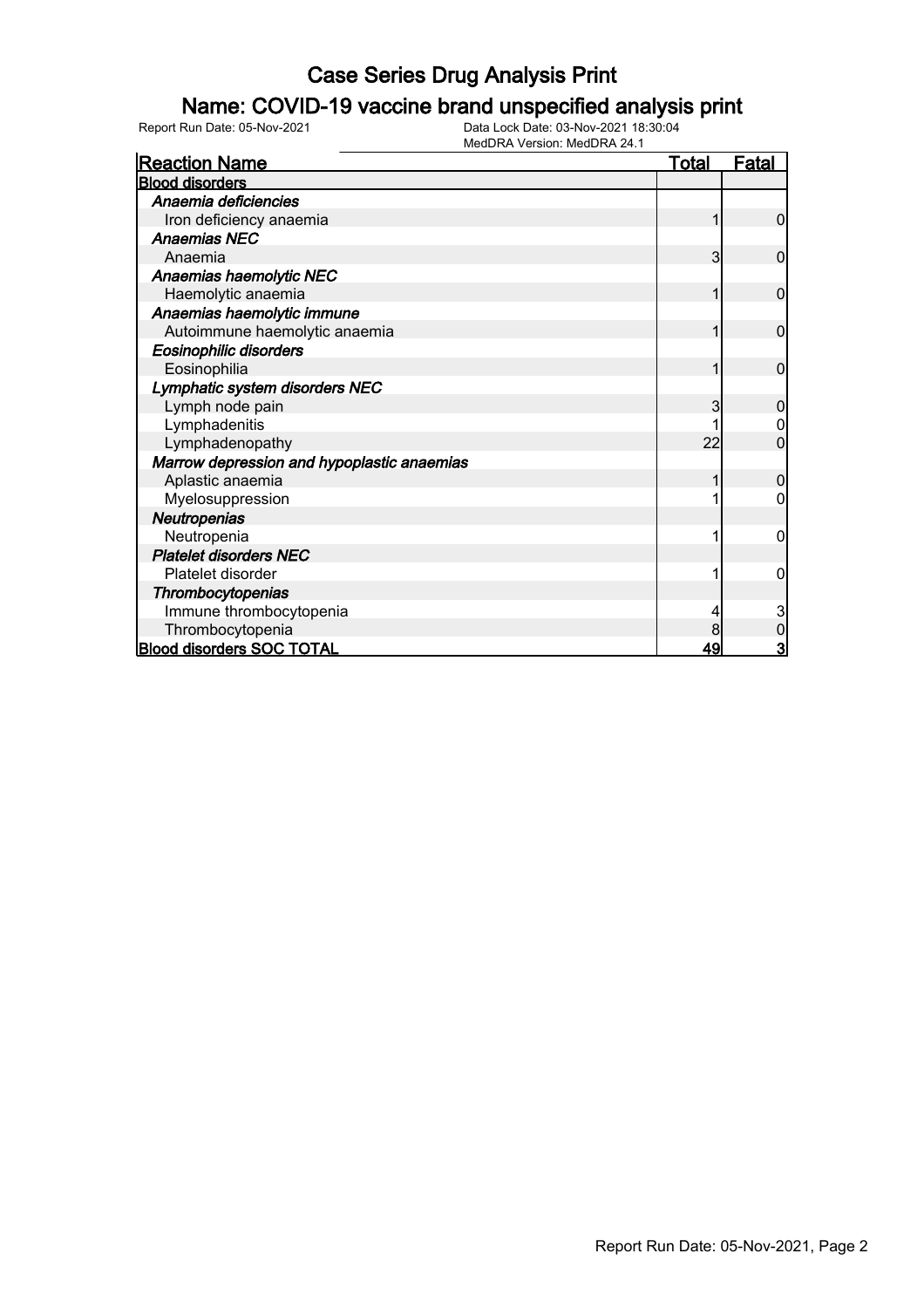### Name: COVID-19 vaccine brand unspecified analysis print

Report Run Date: 05-Nov-2021 Data Lock Date: 03-Nov-2021 18:30:04

MedDRA Version: MedDRA 24.1

| <b>Reaction Name</b>                       | <b>Total</b> | <b>Fatal</b>   |
|--------------------------------------------|--------------|----------------|
| <b>Cardiac disorders</b>                   |              |                |
| Cardiac conduction disorders               |              |                |
| Bundle branch block                        | 1            | $\mathbf 0$    |
| Cardiac disorders NEC                      |              |                |
| Cardiac disorder                           |              | $\mathbf 0$    |
| Cardiac signs and symptoms NEC             |              |                |
| Cardiac discomfort                         | 2            | $\mathbf 0$    |
| Palpitations                               | 17           | 0              |
| Ischaemic coronary artery disorders        |              |                |
| Acute myocardial infarction                |              | 0              |
| Angina pectoris                            | 3            | $\overline{0}$ |
| Myocardial infarction                      | 9            | 3              |
| <b>Myocardial disorders NEC</b>            |              |                |
| Left ventricular dysfunction               |              | 0              |
| Noninfectious myocarditis                  |              |                |
| Immune-mediated myocarditis                |              |                |
| Myocarditis                                |              | $\overline{0}$ |
| Noninfectious pericarditis                 |              |                |
| Pericarditis                               | 1            | $\mathbf 0$    |
| Rate and rhythm disorders NEC              |              |                |
| Bradycardia                                |              | $\mathbf 0$    |
| Cardiac flutter                            |              |                |
| Postural orthostatic tachycardia syndrome  |              | $\mathbf 0$    |
| Tachycardia                                |              | 0              |
| Supraventricular arrhythmias               |              |                |
| Atrial fibrillation                        |              | 0              |
| Supraventricular tachycardia               |              | 0              |
| Ventricular arrhythmias and cardiac arrest |              |                |
| Cardiac arrest                             |              |                |
| <b>Cardiac disorders SOC TOTAL</b>         | 51           | 4              |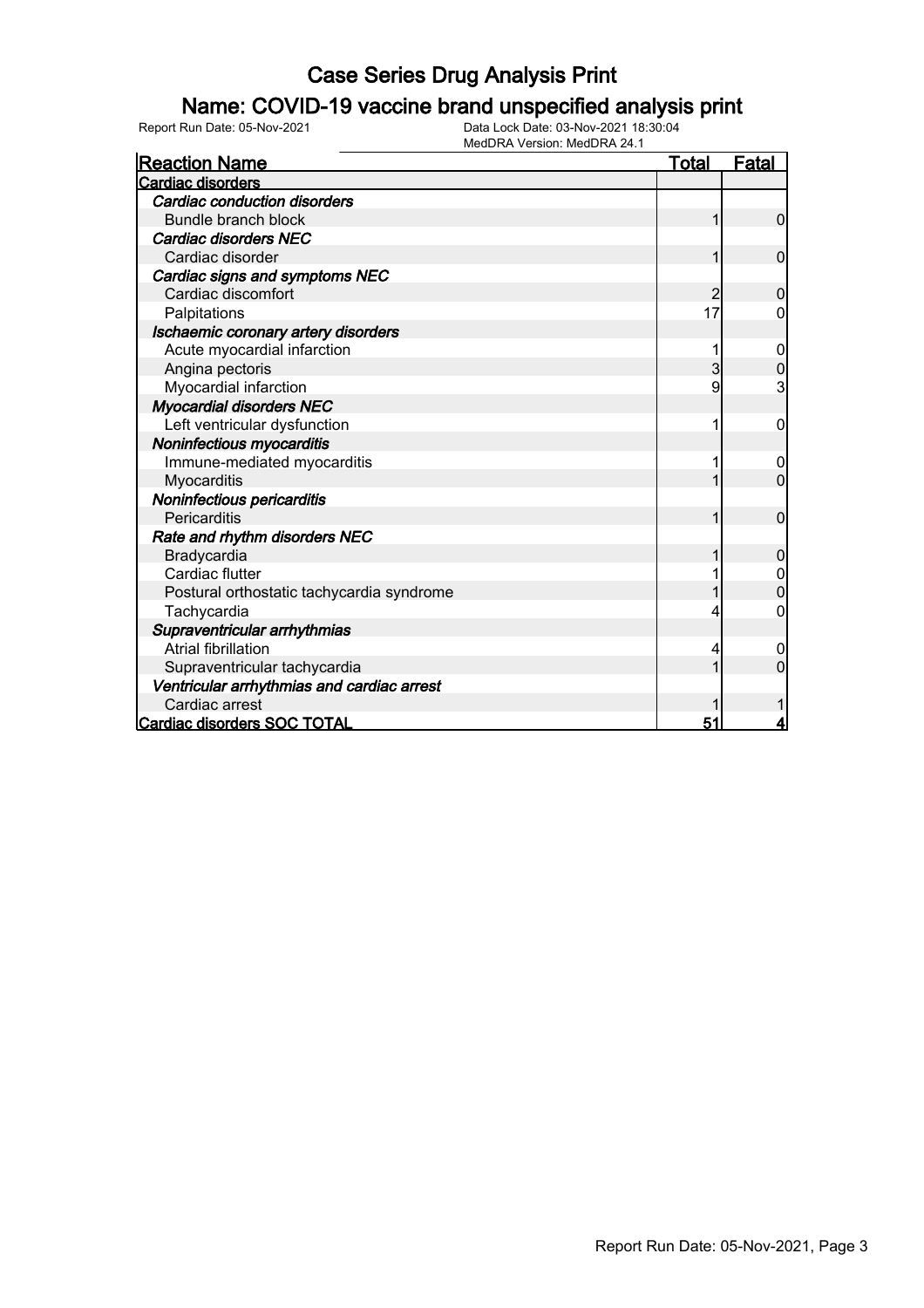### Name: COVID-19 vaccine brand unspecified analysis print

Report Run Date: 05-Nov-2021 Data Lock Date: 03-Nov-2021 18:30:04

| <b>Reaction Name</b>             | ™otal | Fatal |
|----------------------------------|-------|-------|
| Congenital disorders             |       |       |
| Cardiac disorders congenital NEC |       |       |
| Heart disease congenital         |       |       |
| Congenital disorders SOC TOTAL   |       |       |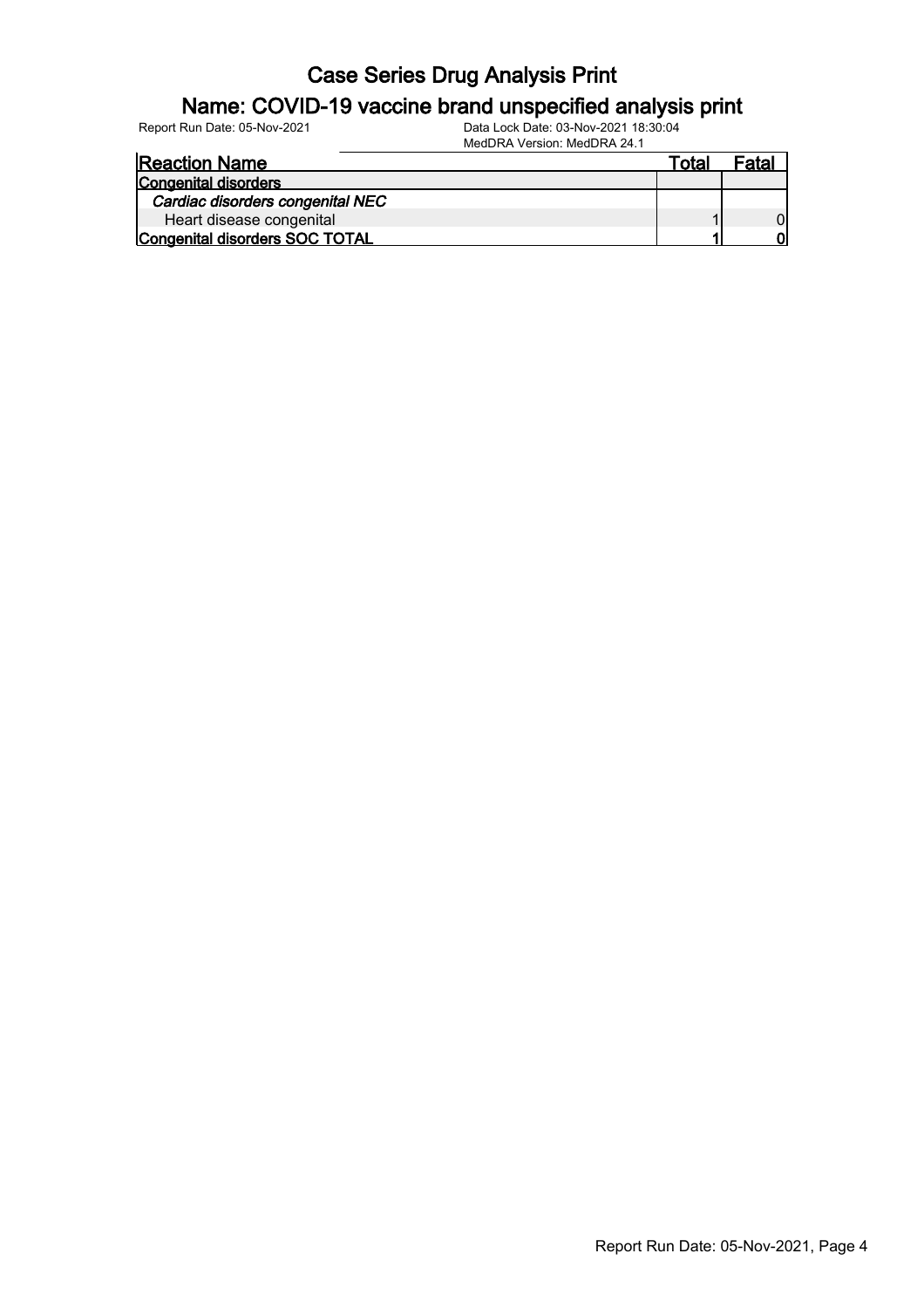### Name: COVID-19 vaccine brand unspecified analysis print

| <b>Reaction Name</b>              | <u>Total</u> | <b>Fatal</b> |
|-----------------------------------|--------------|--------------|
| <b>Ear disorders</b>              |              |              |
| Ear disorders NEC                 |              |              |
| Ear discomfort                    |              |              |
| Ear disorder                      |              |              |
| Ear pain                          |              |              |
| Ear swelling                      |              |              |
| Eustachian tube disorders         |              |              |
| Eustachian tube disorder          |              | 0            |
| Eustachian tube dysfunction       |              | 0            |
| <b>External ear disorders NEC</b> |              |              |
| Excessive cerumen production      | 2            | 0            |
| <b>Hearing losses</b>             |              |              |
| <b>Deafness</b>                   |              | 0            |
| Deafness unilateral               |              |              |
| Hypoacusis                        |              | 0            |
| Hyperacusia                       |              |              |
| Hyperacusis                       |              | 0            |
| Inner ear disorders NEC           |              |              |
| Vestibular disorder               |              | $\Omega$     |
| Inner ear signs and symptoms      |              |              |
| <b>Tinnitus</b>                   | 16           | 0            |
| Vertigo                           | 11           |              |
| <b>Ear disorders SOC TOTAL</b>    | 49           | 0            |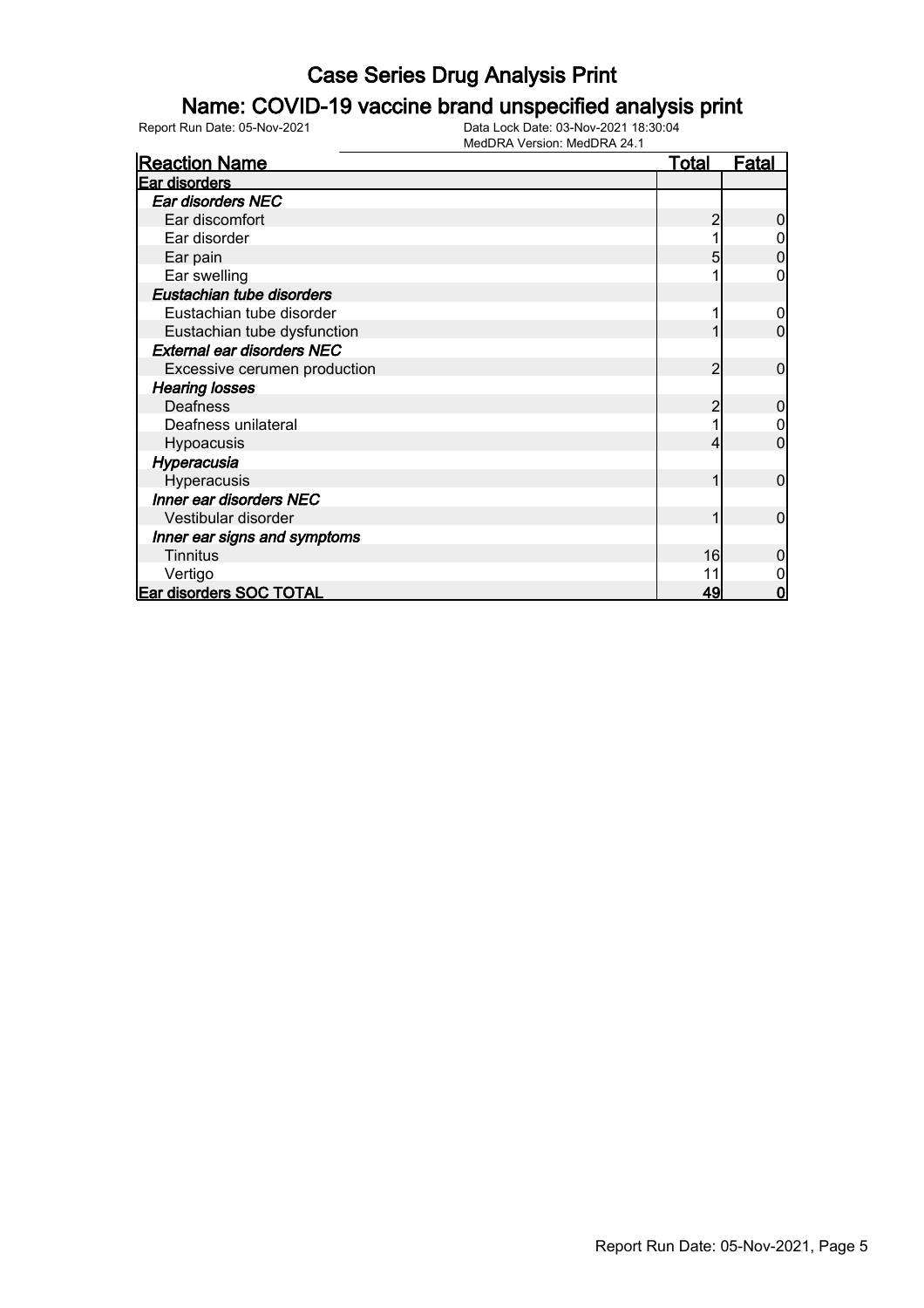### Name: COVID-19 vaccine brand unspecified analysis print

| <b>Reaction Name</b>              | Total | Fatal |
|-----------------------------------|-------|-------|
| <b>Endocrine disorders</b>        |       |       |
| Female gonadal function disorders |       |       |
| Ovulation delayed                 |       |       |
| Endocrine disorders SOC TOTAL     |       |       |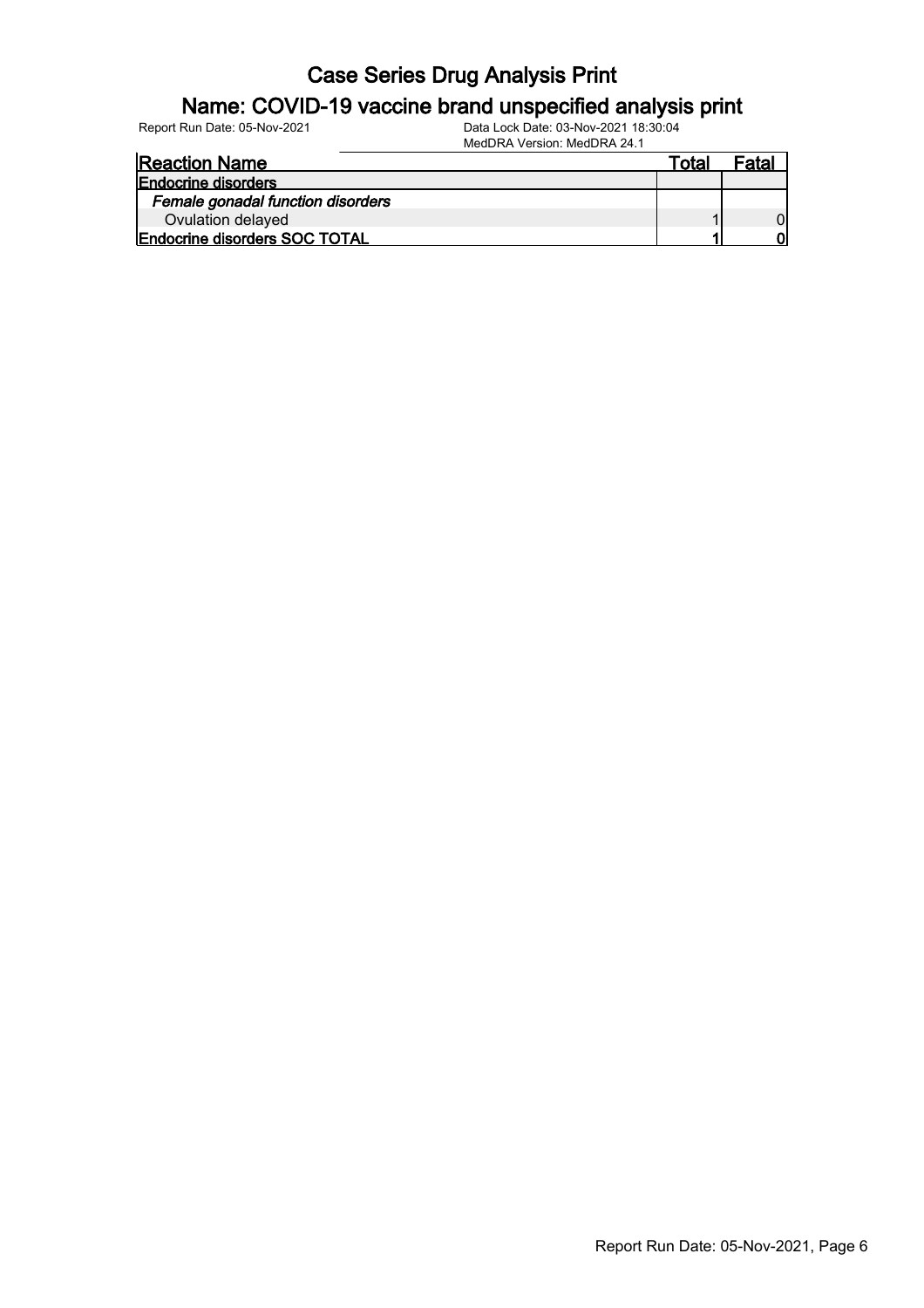### Name: COVID-19 vaccine brand unspecified analysis print

| <b>Reaction Name</b>                                             | <u>Total</u>    | Fatal            |
|------------------------------------------------------------------|-----------------|------------------|
| Eve disorders                                                    |                 |                  |
| Choroid and vitreous structural change, deposit and degeneration |                 |                  |
| Vitreous floaters                                                | $5\overline{)}$ | $\overline{0}$   |
| Corneal infections, oedemas and inflammations                    |                 |                  |
| Keratitis                                                        | $\mathbf 1$     | $\mathbf 0$      |
| <b>Lacrimation disorders</b>                                     |                 |                  |
| Dry eye                                                          | $\overline{c}$  | $\mathbf 0$      |
| Lacrimation increased                                            | $\overline{2}$  | $\mathbf 0$      |
| Lid, lash and lacrimal infections, irritations and inflammations |                 |                  |
| Chalazion                                                        | 1               | 0                |
| Swelling of eyelid                                               | 1               | $\mathbf 0$      |
| <b>Ocular disorders NEC</b>                                      |                 |                  |
| Eye disorder                                                     | 1               | $\overline{0}$   |
| Eye pain                                                         | 5               | $\mathbf 0$      |
| Eye swelling                                                     | $\overline{7}$  | $\overline{0}$   |
| Ocular discomfort                                                | 1               | 0                |
| Periorbital swelling                                             | 3               | $\overline{0}$   |
| Ocular infections, inflammations and associated manifestations   |                 |                  |
| Eye allergy                                                      | 1               | $\boldsymbol{0}$ |
| Eye pruritus                                                     | 3               | $\overline{0}$   |
| <b>Ocular sensation disorders</b>                                |                 |                  |
| Photophobia                                                      | 4               | 0                |
| <b>Pupil disorders</b>                                           |                 |                  |
| Pupil fixed                                                      | 1               | 0                |
| Pupils unequal                                                   | 1               | $\mathbf 0$      |
| Retinal bleeding and vascular disorders (excl retinopathy)       |                 |                  |
| Retinal haemorrhage                                              | 1               | 0                |
| Retinal vein occlusion                                           | $\overline{c}$  | $\overline{0}$   |
| Retinal structural change, deposit and degeneration              |                 |                  |
| Macular degeneration                                             | 1               | $\mathbf 0$      |
| <b>Retinal toxicity</b>                                          | 1               | $\overline{0}$   |
| <b>Visual disorders NEC</b>                                      |                 |                  |
| Diplopia                                                         | 4               | $\boldsymbol{0}$ |
| Photopsia                                                        | $\overline{c}$  | 0                |
| Vision blurred                                                   | 10 <sub>l</sub> | $\overline{0}$   |
| Visual impairment and blindness (excl colour blindness)          |                 |                  |
| <b>Blindness</b>                                                 | 4               | $\boldsymbol{0}$ |
| <b>Blindness transient</b>                                       | 1               | 0                |
| Visual impairment                                                |                 | $\mathbf 0$      |
| <b>Eve disorders SOC TOTAL</b>                                   | 68              | $\mathbf 0$      |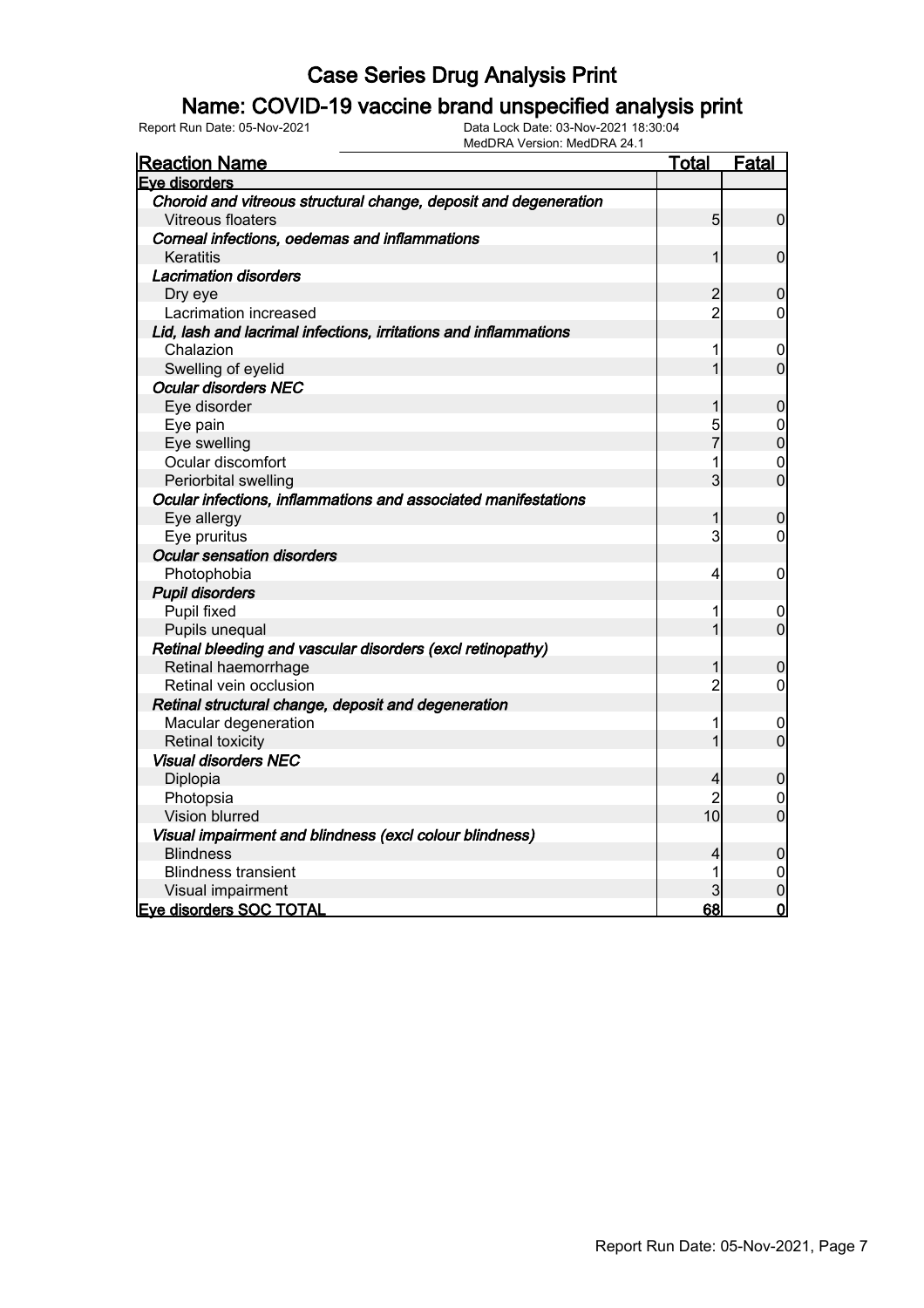### Name: COVID-19 vaccine brand unspecified analysis print

| <b>Gastrointestinal disorders</b><br>Anal and rectal pains<br>Proctalgia<br>1<br>$\mathbf 0$<br>Colitis (excl infective)<br>Colitis<br>2<br>0<br>1<br>Colitis ulcerative<br>$\mathbf 0$<br>$\overline{0}$<br>Crohn's disease<br>1<br>Dental pain and sensation disorders<br>Toothache<br>3<br>$\mathbf 0$<br>Diarrhoea (excl infective)<br>40<br>$\mathbf 0$<br>Diarrhoea<br>Dyspeptic signs and symptoms<br>$\mathbf{3}$<br>$\mathbf 0$<br>Dyspepsia<br><b>Faecal abnormalities NEC</b><br>Abnormal faeces<br>$\mathbf 0$<br>2<br>$\mathbf{3}$<br>Faeces discoloured<br>$\mathbf 0$<br>Flatulence, bloating and distension<br>Abdominal distension<br>4<br>0<br>Gastritis (excl infective)<br>Gastritis<br>1<br>0<br>Gastrointestinal and abdominal pains (excl oral and throat)<br>10<br>Abdominal pain<br>0<br>$\mathbf 0$<br>Abdominal pain lower<br>1<br>23<br>Abdominal pain upper<br>$\mathbf 0$<br>$\overline{0}$<br>Abdominal tenderness<br>1<br>$\overline{2}$<br>$\mathbf 0$<br>Gastrointestinal pain<br>Gastrointestinal atonic and hypomotility disorders NEC<br>3<br>Constipation<br>$\mathbf 0$<br>3<br>$\mathbf 0$<br>Gastrooesophageal reflux disease<br>Gastrointestinal signs and symptoms NEC<br>Abdominal discomfort<br>15<br>0<br>$\overline{2}$<br>$\mathbf 0$<br>Dysphagia<br>Gastrointestinal spastic and hypermotility disorders<br>Irritable bowel syndrome<br>2<br>0<br>Gastrointestinal stenosis and obstruction NEC |
|---------------------------------------------------------------------------------------------------------------------------------------------------------------------------------------------------------------------------------------------------------------------------------------------------------------------------------------------------------------------------------------------------------------------------------------------------------------------------------------------------------------------------------------------------------------------------------------------------------------------------------------------------------------------------------------------------------------------------------------------------------------------------------------------------------------------------------------------------------------------------------------------------------------------------------------------------------------------------------------------------------------------------------------------------------------------------------------------------------------------------------------------------------------------------------------------------------------------------------------------------------------------------------------------------------------------------------------------------------------------------------------------------------------------------------------------------|
|                                                                                                                                                                                                                                                                                                                                                                                                                                                                                                                                                                                                                                                                                                                                                                                                                                                                                                                                                                                                                                                                                                                                                                                                                                                                                                                                                                                                                                                   |
|                                                                                                                                                                                                                                                                                                                                                                                                                                                                                                                                                                                                                                                                                                                                                                                                                                                                                                                                                                                                                                                                                                                                                                                                                                                                                                                                                                                                                                                   |
|                                                                                                                                                                                                                                                                                                                                                                                                                                                                                                                                                                                                                                                                                                                                                                                                                                                                                                                                                                                                                                                                                                                                                                                                                                                                                                                                                                                                                                                   |
|                                                                                                                                                                                                                                                                                                                                                                                                                                                                                                                                                                                                                                                                                                                                                                                                                                                                                                                                                                                                                                                                                                                                                                                                                                                                                                                                                                                                                                                   |
|                                                                                                                                                                                                                                                                                                                                                                                                                                                                                                                                                                                                                                                                                                                                                                                                                                                                                                                                                                                                                                                                                                                                                                                                                                                                                                                                                                                                                                                   |
|                                                                                                                                                                                                                                                                                                                                                                                                                                                                                                                                                                                                                                                                                                                                                                                                                                                                                                                                                                                                                                                                                                                                                                                                                                                                                                                                                                                                                                                   |
|                                                                                                                                                                                                                                                                                                                                                                                                                                                                                                                                                                                                                                                                                                                                                                                                                                                                                                                                                                                                                                                                                                                                                                                                                                                                                                                                                                                                                                                   |
|                                                                                                                                                                                                                                                                                                                                                                                                                                                                                                                                                                                                                                                                                                                                                                                                                                                                                                                                                                                                                                                                                                                                                                                                                                                                                                                                                                                                                                                   |
|                                                                                                                                                                                                                                                                                                                                                                                                                                                                                                                                                                                                                                                                                                                                                                                                                                                                                                                                                                                                                                                                                                                                                                                                                                                                                                                                                                                                                                                   |
|                                                                                                                                                                                                                                                                                                                                                                                                                                                                                                                                                                                                                                                                                                                                                                                                                                                                                                                                                                                                                                                                                                                                                                                                                                                                                                                                                                                                                                                   |
|                                                                                                                                                                                                                                                                                                                                                                                                                                                                                                                                                                                                                                                                                                                                                                                                                                                                                                                                                                                                                                                                                                                                                                                                                                                                                                                                                                                                                                                   |
|                                                                                                                                                                                                                                                                                                                                                                                                                                                                                                                                                                                                                                                                                                                                                                                                                                                                                                                                                                                                                                                                                                                                                                                                                                                                                                                                                                                                                                                   |
|                                                                                                                                                                                                                                                                                                                                                                                                                                                                                                                                                                                                                                                                                                                                                                                                                                                                                                                                                                                                                                                                                                                                                                                                                                                                                                                                                                                                                                                   |
|                                                                                                                                                                                                                                                                                                                                                                                                                                                                                                                                                                                                                                                                                                                                                                                                                                                                                                                                                                                                                                                                                                                                                                                                                                                                                                                                                                                                                                                   |
|                                                                                                                                                                                                                                                                                                                                                                                                                                                                                                                                                                                                                                                                                                                                                                                                                                                                                                                                                                                                                                                                                                                                                                                                                                                                                                                                                                                                                                                   |
|                                                                                                                                                                                                                                                                                                                                                                                                                                                                                                                                                                                                                                                                                                                                                                                                                                                                                                                                                                                                                                                                                                                                                                                                                                                                                                                                                                                                                                                   |
|                                                                                                                                                                                                                                                                                                                                                                                                                                                                                                                                                                                                                                                                                                                                                                                                                                                                                                                                                                                                                                                                                                                                                                                                                                                                                                                                                                                                                                                   |
|                                                                                                                                                                                                                                                                                                                                                                                                                                                                                                                                                                                                                                                                                                                                                                                                                                                                                                                                                                                                                                                                                                                                                                                                                                                                                                                                                                                                                                                   |
|                                                                                                                                                                                                                                                                                                                                                                                                                                                                                                                                                                                                                                                                                                                                                                                                                                                                                                                                                                                                                                                                                                                                                                                                                                                                                                                                                                                                                                                   |
|                                                                                                                                                                                                                                                                                                                                                                                                                                                                                                                                                                                                                                                                                                                                                                                                                                                                                                                                                                                                                                                                                                                                                                                                                                                                                                                                                                                                                                                   |
|                                                                                                                                                                                                                                                                                                                                                                                                                                                                                                                                                                                                                                                                                                                                                                                                                                                                                                                                                                                                                                                                                                                                                                                                                                                                                                                                                                                                                                                   |
|                                                                                                                                                                                                                                                                                                                                                                                                                                                                                                                                                                                                                                                                                                                                                                                                                                                                                                                                                                                                                                                                                                                                                                                                                                                                                                                                                                                                                                                   |
|                                                                                                                                                                                                                                                                                                                                                                                                                                                                                                                                                                                                                                                                                                                                                                                                                                                                                                                                                                                                                                                                                                                                                                                                                                                                                                                                                                                                                                                   |
|                                                                                                                                                                                                                                                                                                                                                                                                                                                                                                                                                                                                                                                                                                                                                                                                                                                                                                                                                                                                                                                                                                                                                                                                                                                                                                                                                                                                                                                   |
|                                                                                                                                                                                                                                                                                                                                                                                                                                                                                                                                                                                                                                                                                                                                                                                                                                                                                                                                                                                                                                                                                                                                                                                                                                                                                                                                                                                                                                                   |
|                                                                                                                                                                                                                                                                                                                                                                                                                                                                                                                                                                                                                                                                                                                                                                                                                                                                                                                                                                                                                                                                                                                                                                                                                                                                                                                                                                                                                                                   |
|                                                                                                                                                                                                                                                                                                                                                                                                                                                                                                                                                                                                                                                                                                                                                                                                                                                                                                                                                                                                                                                                                                                                                                                                                                                                                                                                                                                                                                                   |
|                                                                                                                                                                                                                                                                                                                                                                                                                                                                                                                                                                                                                                                                                                                                                                                                                                                                                                                                                                                                                                                                                                                                                                                                                                                                                                                                                                                                                                                   |
|                                                                                                                                                                                                                                                                                                                                                                                                                                                                                                                                                                                                                                                                                                                                                                                                                                                                                                                                                                                                                                                                                                                                                                                                                                                                                                                                                                                                                                                   |
|                                                                                                                                                                                                                                                                                                                                                                                                                                                                                                                                                                                                                                                                                                                                                                                                                                                                                                                                                                                                                                                                                                                                                                                                                                                                                                                                                                                                                                                   |
|                                                                                                                                                                                                                                                                                                                                                                                                                                                                                                                                                                                                                                                                                                                                                                                                                                                                                                                                                                                                                                                                                                                                                                                                                                                                                                                                                                                                                                                   |
|                                                                                                                                                                                                                                                                                                                                                                                                                                                                                                                                                                                                                                                                                                                                                                                                                                                                                                                                                                                                                                                                                                                                                                                                                                                                                                                                                                                                                                                   |
|                                                                                                                                                                                                                                                                                                                                                                                                                                                                                                                                                                                                                                                                                                                                                                                                                                                                                                                                                                                                                                                                                                                                                                                                                                                                                                                                                                                                                                                   |
|                                                                                                                                                                                                                                                                                                                                                                                                                                                                                                                                                                                                                                                                                                                                                                                                                                                                                                                                                                                                                                                                                                                                                                                                                                                                                                                                                                                                                                                   |
|                                                                                                                                                                                                                                                                                                                                                                                                                                                                                                                                                                                                                                                                                                                                                                                                                                                                                                                                                                                                                                                                                                                                                                                                                                                                                                                                                                                                                                                   |
| $\boldsymbol{0}$<br>1<br><b>Ileus</b>                                                                                                                                                                                                                                                                                                                                                                                                                                                                                                                                                                                                                                                                                                                                                                                                                                                                                                                                                                                                                                                                                                                                                                                                                                                                                                                                                                                                             |
| Gastrointestinal vascular occlusion and infarction                                                                                                                                                                                                                                                                                                                                                                                                                                                                                                                                                                                                                                                                                                                                                                                                                                                                                                                                                                                                                                                                                                                                                                                                                                                                                                                                                                                                |
| Mesenteric vein thrombosis<br>$\boldsymbol{0}$<br>1                                                                                                                                                                                                                                                                                                                                                                                                                                                                                                                                                                                                                                                                                                                                                                                                                                                                                                                                                                                                                                                                                                                                                                                                                                                                                                                                                                                               |
| Gingival disorders, signs and symptoms NEC                                                                                                                                                                                                                                                                                                                                                                                                                                                                                                                                                                                                                                                                                                                                                                                                                                                                                                                                                                                                                                                                                                                                                                                                                                                                                                                                                                                                        |
| Gingival pain<br>2<br>$\mathbf 0$                                                                                                                                                                                                                                                                                                                                                                                                                                                                                                                                                                                                                                                                                                                                                                                                                                                                                                                                                                                                                                                                                                                                                                                                                                                                                                                                                                                                                 |
| Haemorrhoids and gastrointestinal varices (excl oesophageal)                                                                                                                                                                                                                                                                                                                                                                                                                                                                                                                                                                                                                                                                                                                                                                                                                                                                                                                                                                                                                                                                                                                                                                                                                                                                                                                                                                                      |
| Haemorrhoids<br>1<br>0                                                                                                                                                                                                                                                                                                                                                                                                                                                                                                                                                                                                                                                                                                                                                                                                                                                                                                                                                                                                                                                                                                                                                                                                                                                                                                                                                                                                                            |
| Nausea and vomiting symptoms                                                                                                                                                                                                                                                                                                                                                                                                                                                                                                                                                                                                                                                                                                                                                                                                                                                                                                                                                                                                                                                                                                                                                                                                                                                                                                                                                                                                                      |
| Nausea<br>111<br>0<br>$\boldsymbol{0}$<br>2                                                                                                                                                                                                                                                                                                                                                                                                                                                                                                                                                                                                                                                                                                                                                                                                                                                                                                                                                                                                                                                                                                                                                                                                                                                                                                                                                                                                       |
| Retching<br>42<br>Vomiting                                                                                                                                                                                                                                                                                                                                                                                                                                                                                                                                                                                                                                                                                                                                                                                                                                                                                                                                                                                                                                                                                                                                                                                                                                                                                                                                                                                                                        |
| $\mathbf 0$<br>$\overline{0}$<br>Vomiting projectile<br>2                                                                                                                                                                                                                                                                                                                                                                                                                                                                                                                                                                                                                                                                                                                                                                                                                                                                                                                                                                                                                                                                                                                                                                                                                                                                                                                                                                                         |
| Non-site specific gastrointestinal haemorrhages                                                                                                                                                                                                                                                                                                                                                                                                                                                                                                                                                                                                                                                                                                                                                                                                                                                                                                                                                                                                                                                                                                                                                                                                                                                                                                                                                                                                   |
| Gastrointestinal haemorrhage<br>1<br>1                                                                                                                                                                                                                                                                                                                                                                                                                                                                                                                                                                                                                                                                                                                                                                                                                                                                                                                                                                                                                                                                                                                                                                                                                                                                                                                                                                                                            |
| Haematemesis<br>0<br>1                                                                                                                                                                                                                                                                                                                                                                                                                                                                                                                                                                                                                                                                                                                                                                                                                                                                                                                                                                                                                                                                                                                                                                                                                                                                                                                                                                                                                            |
| Oral dryness and saliva altered                                                                                                                                                                                                                                                                                                                                                                                                                                                                                                                                                                                                                                                                                                                                                                                                                                                                                                                                                                                                                                                                                                                                                                                                                                                                                                                                                                                                                   |
| Dry mouth<br>1<br>0                                                                                                                                                                                                                                                                                                                                                                                                                                                                                                                                                                                                                                                                                                                                                                                                                                                                                                                                                                                                                                                                                                                                                                                                                                                                                                                                                                                                                               |
| Oral soft tissue disorders NEC                                                                                                                                                                                                                                                                                                                                                                                                                                                                                                                                                                                                                                                                                                                                                                                                                                                                                                                                                                                                                                                                                                                                                                                                                                                                                                                                                                                                                    |
| Oral papule<br>1<br>$\overline{0}$                                                                                                                                                                                                                                                                                                                                                                                                                                                                                                                                                                                                                                                                                                                                                                                                                                                                                                                                                                                                                                                                                                                                                                                                                                                                                                                                                                                                                |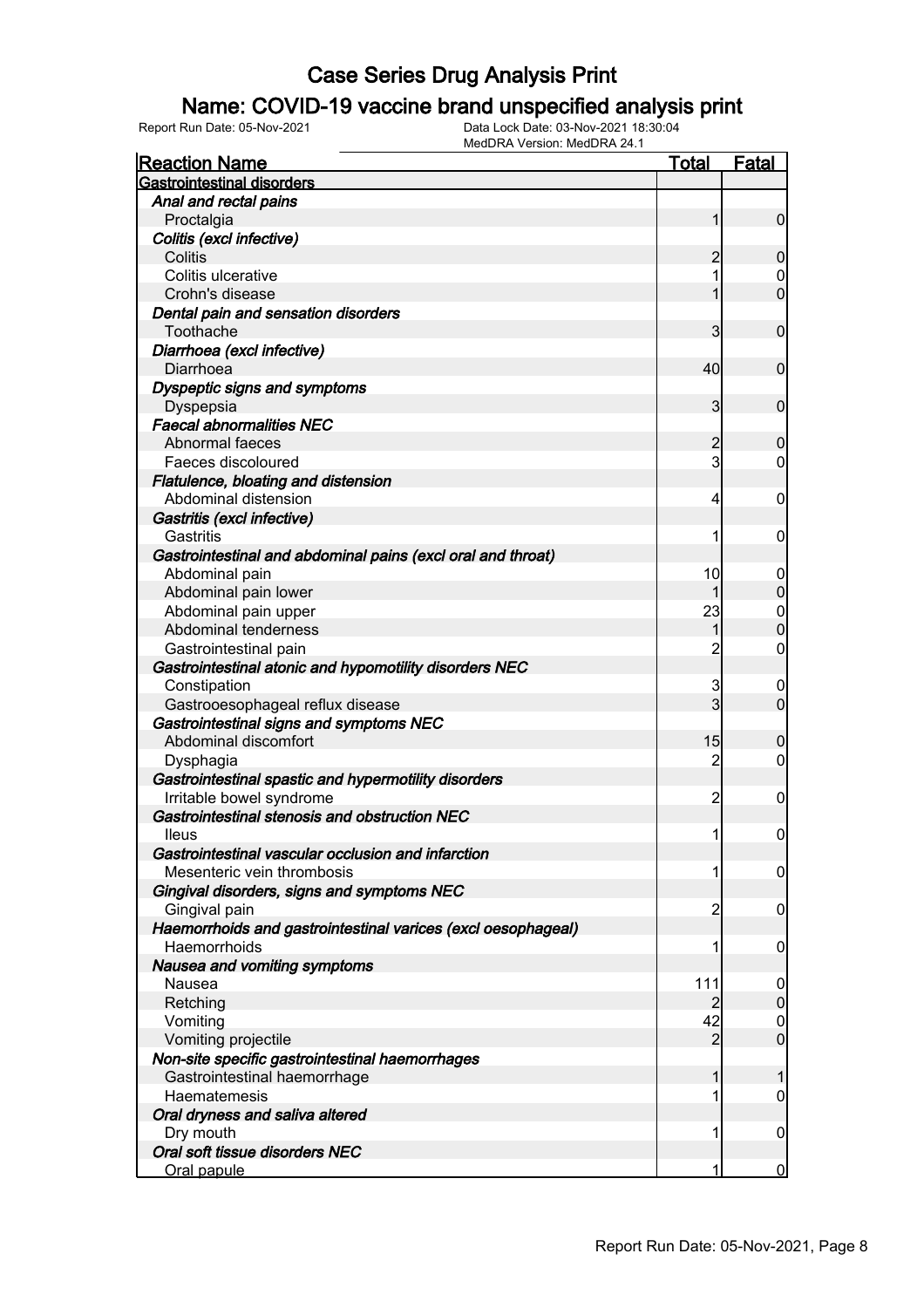### Name: COVID-19 vaccine brand unspecified analysis print

| <b>Reaction Name</b>                                    | Total | Fata |
|---------------------------------------------------------|-------|------|
| Gastrointestinal disordertsointestinal disorders cont'd |       |      |
| Oral soft tissue signs and symptoms                     |       |      |
| Hypoaesthesia oral                                      |       |      |
| Lip exfoliation                                         |       |      |
| Oral pain                                               |       |      |
| Paraesthesia oral                                       |       |      |
| Oral soft tissue swelling and oedema                    |       |      |
| Lip swelling                                            | 6     |      |
| <b>Stomatitis and ulceration</b>                        |       |      |
| Mouth ulceration                                        | 3     |      |
| Tongue disorders                                        |       |      |
| <b>Glossitis</b>                                        |       |      |
| Tongue signs and symptoms                               |       |      |
| Glossodynia                                             |       |      |
| Swollen tongue                                          |       |      |
| Tongue discolouration                                   |       |      |
| Gastrointestinal disorders SOC TOTAL                    | 30    |      |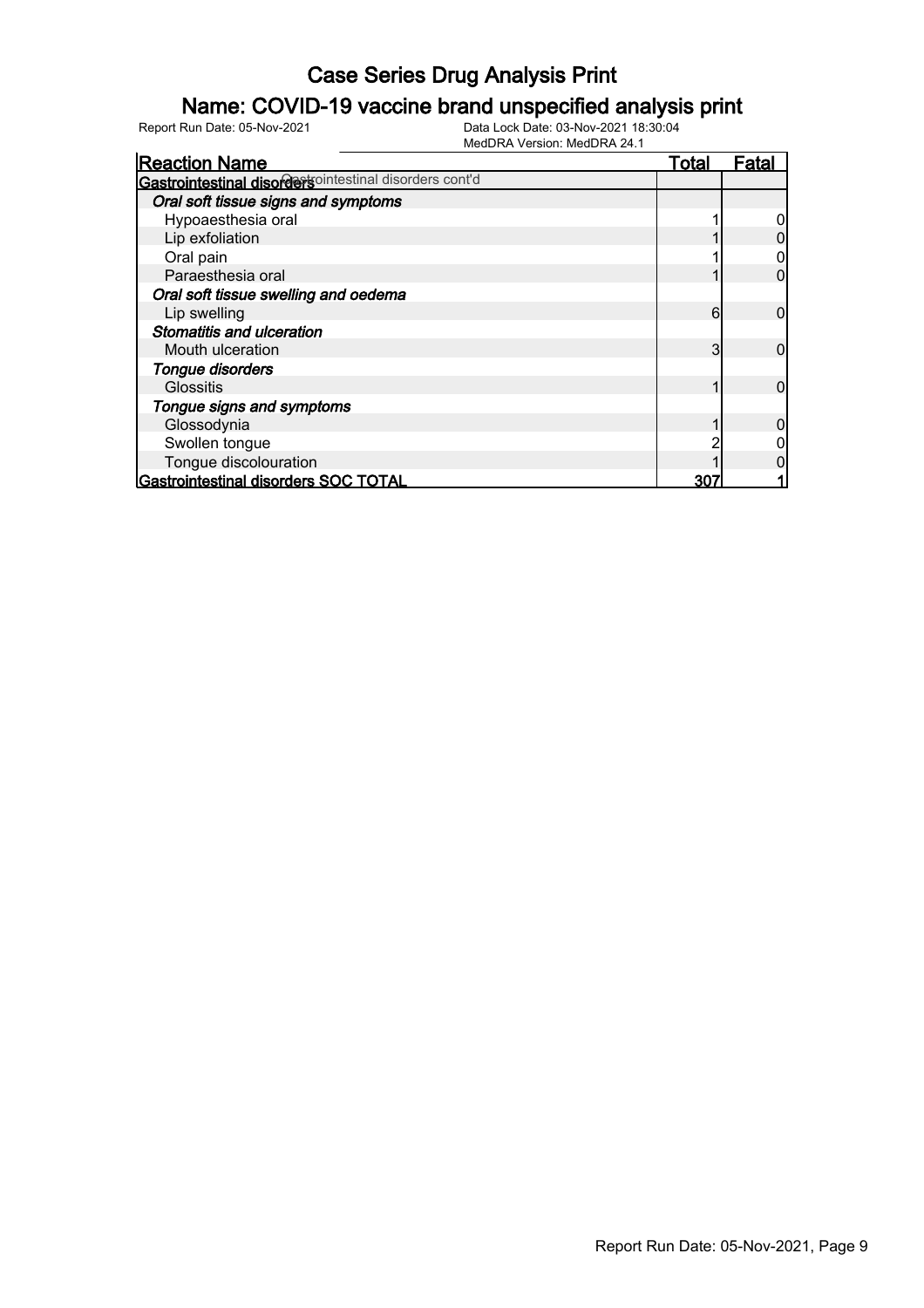### Name: COVID-19 vaccine brand unspecified analysis print

| <b>Reaction Name</b>                        | <u>Total</u>        | <b>Fatal</b>     |
|---------------------------------------------|---------------------|------------------|
| General disorders                           |                     |                  |
| <b>Administration site reactions NEC</b>    |                     |                  |
| Administration site erythema                | 1                   | $\mathbf 0$      |
| Application and instillation site reactions |                     |                  |
| Application site swelling                   |                     | $\mathbf 0$      |
| <b>Asthenic conditions</b>                  |                     |                  |
| Asthenia                                    | 34                  | $\mathbf 0$      |
| Chronic fatigue syndrome                    |                     | $\mathbf 0$      |
| Fatigue                                     | 168                 | $\mathbf 0$      |
| Malaise                                     | 72                  | 0                |
| <b>Body temperature altered</b>             |                     |                  |
| Hyperthermia                                | 1                   | 0                |
| Death and sudden death                      |                     |                  |
| Death                                       | 11                  | 11               |
| Sudden death                                |                     | 1                |
| <b>Febrile disorders</b>                    |                     |                  |
| Pyrexia                                     | 136                 | $\mathbf 0$      |
| <b>Feelings and sensations NEC</b>          |                     |                  |
| Chills                                      | 92                  | $\mathbf 0$      |
| Feeling abnormal                            | 20                  | $\mathbf 0$      |
| Feeling cold                                | 19                  | $\mathbf 0$      |
| Feeling hot                                 | 13                  | $\mathbf 0$      |
| Feeling of body temperature change          | 7                   | $\mathbf 0$      |
| Sensation of foreign body                   |                     | $\mathbf 0$      |
| <b>Thirst</b>                               | 4                   | $\mathbf 0$      |
| Gait disturbances                           |                     |                  |
| Gait disturbance                            |                     |                  |
|                                             | 5<br>$\overline{c}$ | $\mathbf 0$<br>0 |
| Gait inability                              |                     |                  |
| General signs and symptoms NEC              |                     |                  |
| Condition aggravated                        | 6<br>1              | $\boldsymbol{0}$ |
| Crying                                      |                     | $\mathbf 0$      |
| General physical health deterioration       | 3                   | $\mathbf 0$      |
| <b>Illness</b>                              | 26                  | $\pmb{0}$        |
| Influenza like illness                      | 30                  | $\boldsymbol{0}$ |
| Local reaction                              |                     | $\overline{0}$   |
| Peripheral swelling                         | 28                  | $\boldsymbol{0}$ |
| Secretion discharge                         | 1                   | $\overline{0}$   |
| Swelling                                    | 20                  | $\overline{0}$   |
| Swelling face                               | 11                  | $\pmb{0}$        |
| Symptom recurrence                          |                     | $\boldsymbol{0}$ |
| Unevaluable event                           |                     | $\overline{0}$   |
| <b>Inflammations</b>                        |                     |                  |
| Inflammation                                | 4                   | $\boldsymbol{0}$ |
| Systemic inflammatory response syndrome     |                     | 0                |
| Injection site reactions                    |                     |                  |
| Injection site discomfort                   | 1                   | $\mathbf 0$      |
| Injection site erythema                     | 3                   | $\pmb{0}$        |
| Injection site inflammation                 | $\frac{2}{5}$       | $\mathbf 0$      |
| Injection site mass                         |                     | $\overline{0}$   |
| Injection site pain                         | 7                   | $0\atop 0$       |
| Injection site pruritus                     |                     |                  |
| Injection site swelling                     |                     | $\mathbf 0$      |
| <b>Mass conditions NEC</b>                  |                     |                  |
| <u>Cyst</u>                                 | 1                   | $\overline{0}$   |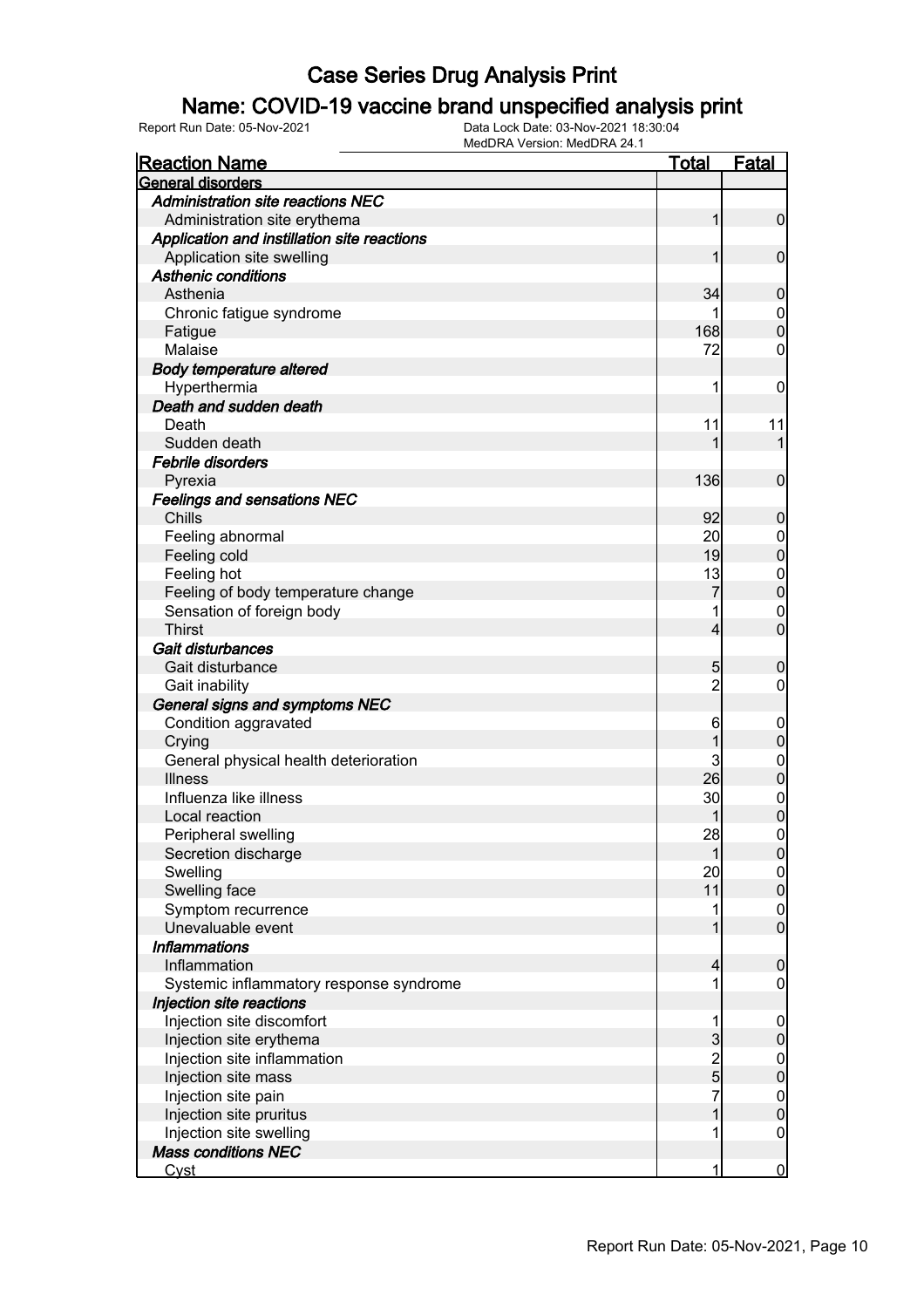### Name: COVID-19 vaccine brand unspecified analysis print

| <b>Reaction Name</b>                          | <b>Total</b>   | Fatal          |
|-----------------------------------------------|----------------|----------------|
| General disorders cont'd<br>General disorders |                |                |
| Nodule                                        |                | $\overline{0}$ |
| Oedema NEC                                    |                |                |
| Oedema peripheral                             |                | 0              |
| <b>Pain and discomfort NEC</b>                |                |                |
| Axillary pain                                 |                | $\mathbf 0$    |
| Chest discomfort                              |                | $\mathbf 0$    |
| Chest pain                                    | 21             | $\overline{0}$ |
| Discomfort                                    | 6              | $\mathbf{0}$   |
| Facial discomfort                             |                | $\overline{0}$ |
| Facial pain                                   | 3              | $\mathbf{0}$   |
| Pain                                          | 69             | $\overline{0}$ |
| Therapeutic and nontherapeutic responses      |                |                |
| Adverse drug reaction                         | $\overline{c}$ | $\mathbf 0$    |
| Drug ineffective                              | $\overline{c}$ | $\mathbf 0$    |
| Drug intolerance                              | $\overline{1}$ | $\overline{0}$ |
| No reaction on previous exposure to drug      |                | $\mathbf{0}$   |
| Therapeutic product effect decreased          |                | $\overline{0}$ |
| Therapeutic product ineffective               |                | $\mathbf 0$    |
| Therapeutic response decreased                |                | 0              |
| Therapeutic response unexpected               |                | 0              |
| Vaccination site reactions                    |                |                |
| Vaccination site bruising                     |                | $\mathbf 0$    |
| Vaccination site erythema                     | 12             | $\mathbf 0$    |
| Vaccination site hypoaesthesia                |                | $\mathbf 0$    |
| Vaccination site induration                   |                | $\overline{0}$ |
| Vaccination site inflammation                 | $\overline{c}$ | $\mathbf 0$    |
| Vaccination site mass                         | 4              | 0              |
| Vaccination site movement impairment          | 1              | $0\atop 0$     |
| Vaccination site pain                         | 11             |                |
| Vaccination site papule                       | 1              | $\mathbf{0}$   |
| Vaccination site pruritus                     | $\overline{c}$ | $\overline{0}$ |
| Vaccination site rash                         | $\overline{c}$ | $\mathbf{0}$   |
| Vaccination site reaction                     | $\overline{1}$ | $\overline{0}$ |
| Vaccination site scab                         |                | 0              |
| Vaccination site swelling                     | 8              | 0              |
| Vaccination site warmth                       | 4              |                |
| General disorders SOC TOTAL                   | 919            | 12             |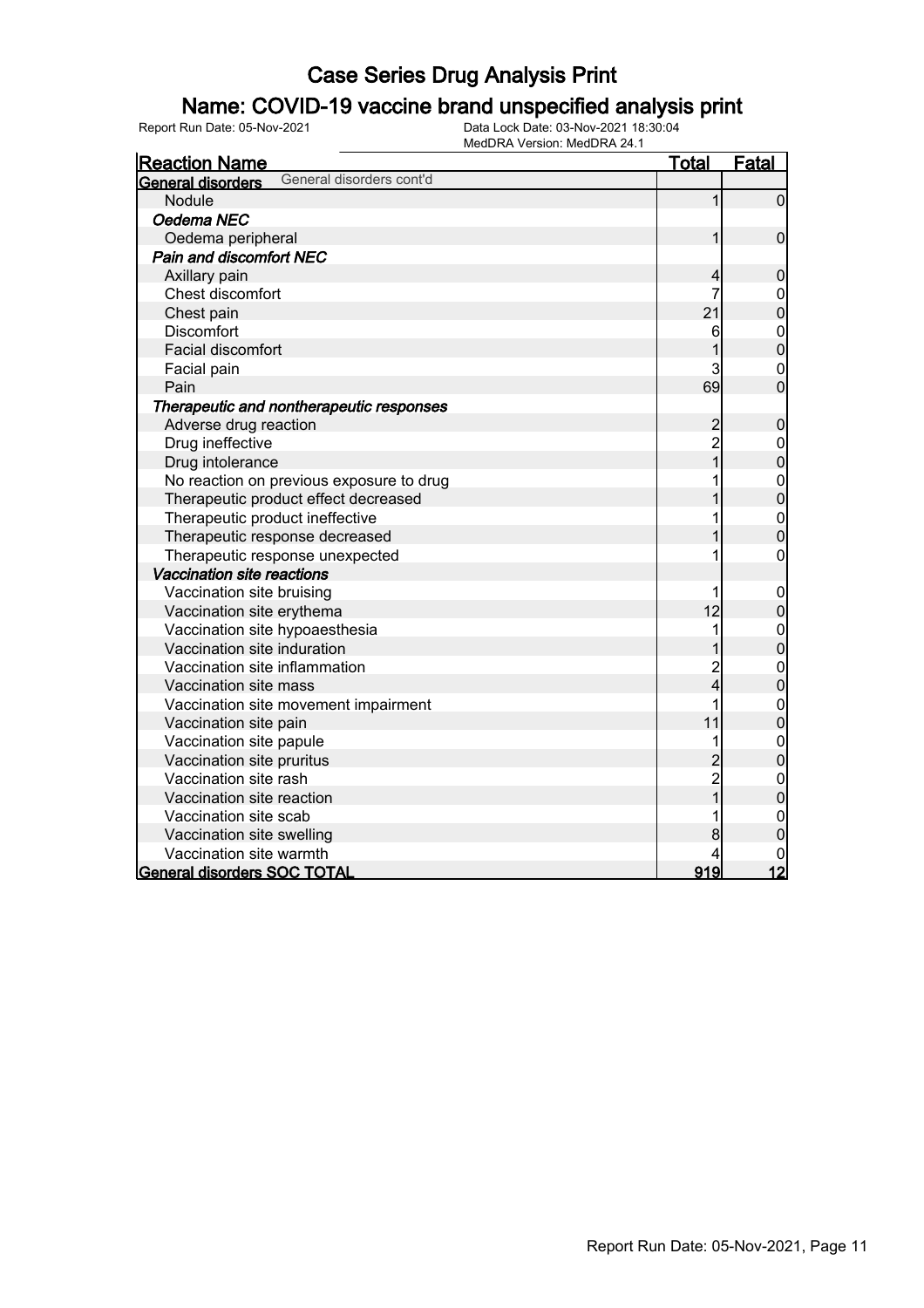#### Name: COVID-19 vaccine brand unspecified analysis print

Report Run Date: 05-Nov-2021 Data Lock Date: 03-Nov-2021 18:30:04

MedDRA Version: MedDRA 24.1

| <b>Reaction Name</b>            | Total | Fatal |
|---------------------------------|-------|-------|
| <b>Hepatic disorders</b>        |       |       |
| <b>Cholestasis and jaundice</b> |       |       |
| Jaundice                        |       |       |
| Hepatic vascular disorders      |       |       |
| Portal vein thrombosis          | ≏     |       |
| Hepatic disorders SOC TOTAL     |       |       |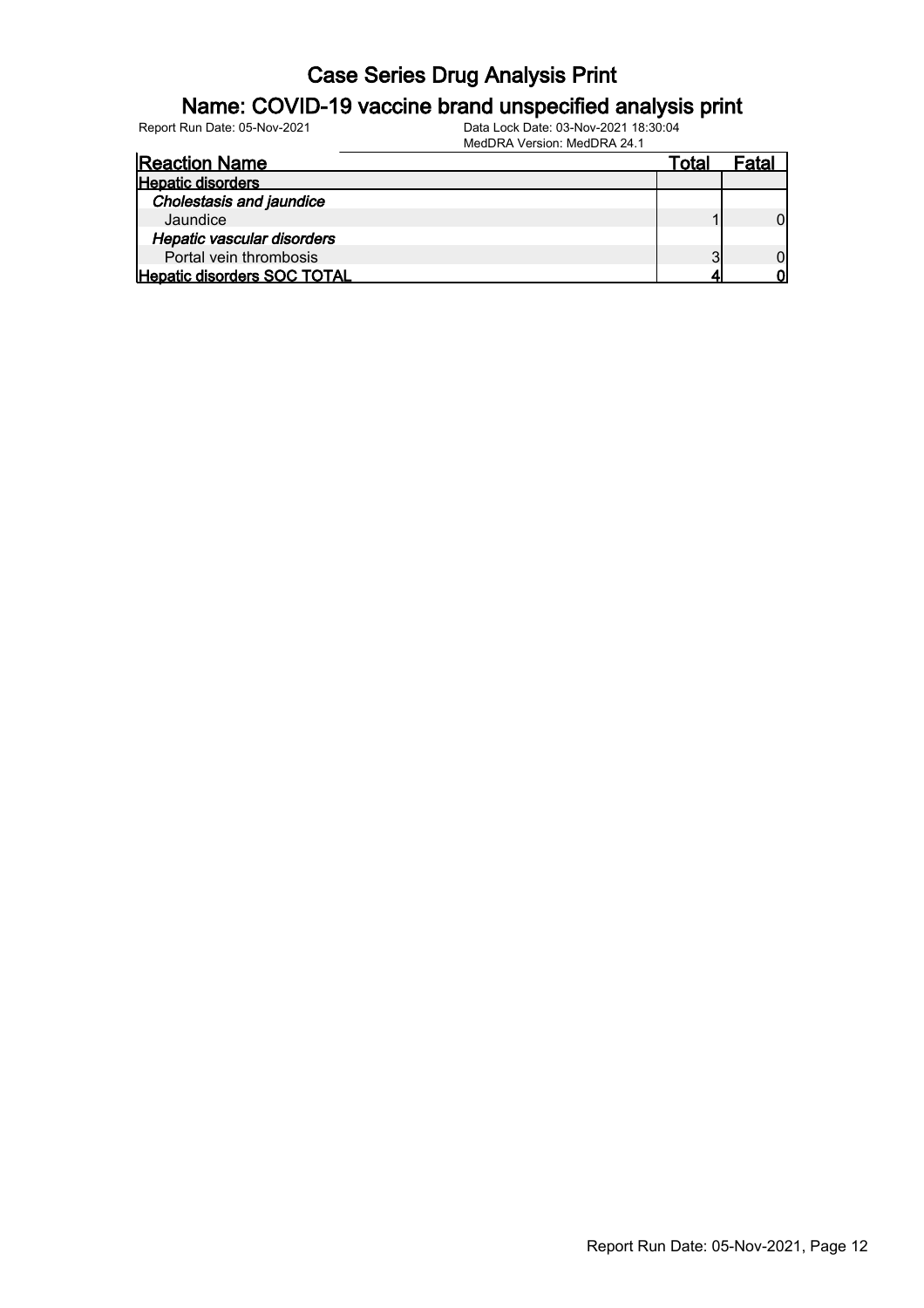### Name: COVID-19 vaccine brand unspecified analysis print

| <b>Reaction Name</b>                                          | <b>Total</b> | Fatal |
|---------------------------------------------------------------|--------------|-------|
| Immune system disorders                                       |              |       |
| Acute and chronic sarcoidosis                                 |              |       |
| Sarcoidosis                                                   |              |       |
| <b>Allergic conditions NEC</b>                                |              |       |
| Hypersensitivity                                              |              |       |
| Allergies to foods, food additives, drugs and other chemicals |              |       |
| Allergy to vaccine                                            |              |       |
| Drug hypersensitivity                                         |              |       |
| Food allergy                                                  |              |       |
| Anaphylactic and anaphylactoid responses                      |              |       |
| Anaphylactic reaction                                         |              |       |
| <b>Atopic disorders</b>                                       |              |       |
| Seasonal allergy                                              |              |       |
| Immune and associated conditions NEC                          |              |       |
| Bacille Calmette-Guerin scar reactivation                     |              |       |
| <b>Immunodeficiency disorders NEC</b>                         |              |       |
| Immunodeficiency                                              |              |       |
| <b>Transplant rejections</b>                                  |              |       |
| Corneal graft rejection                                       |              |       |
| Immune system disorders SOC TOTAL                             | 18           |       |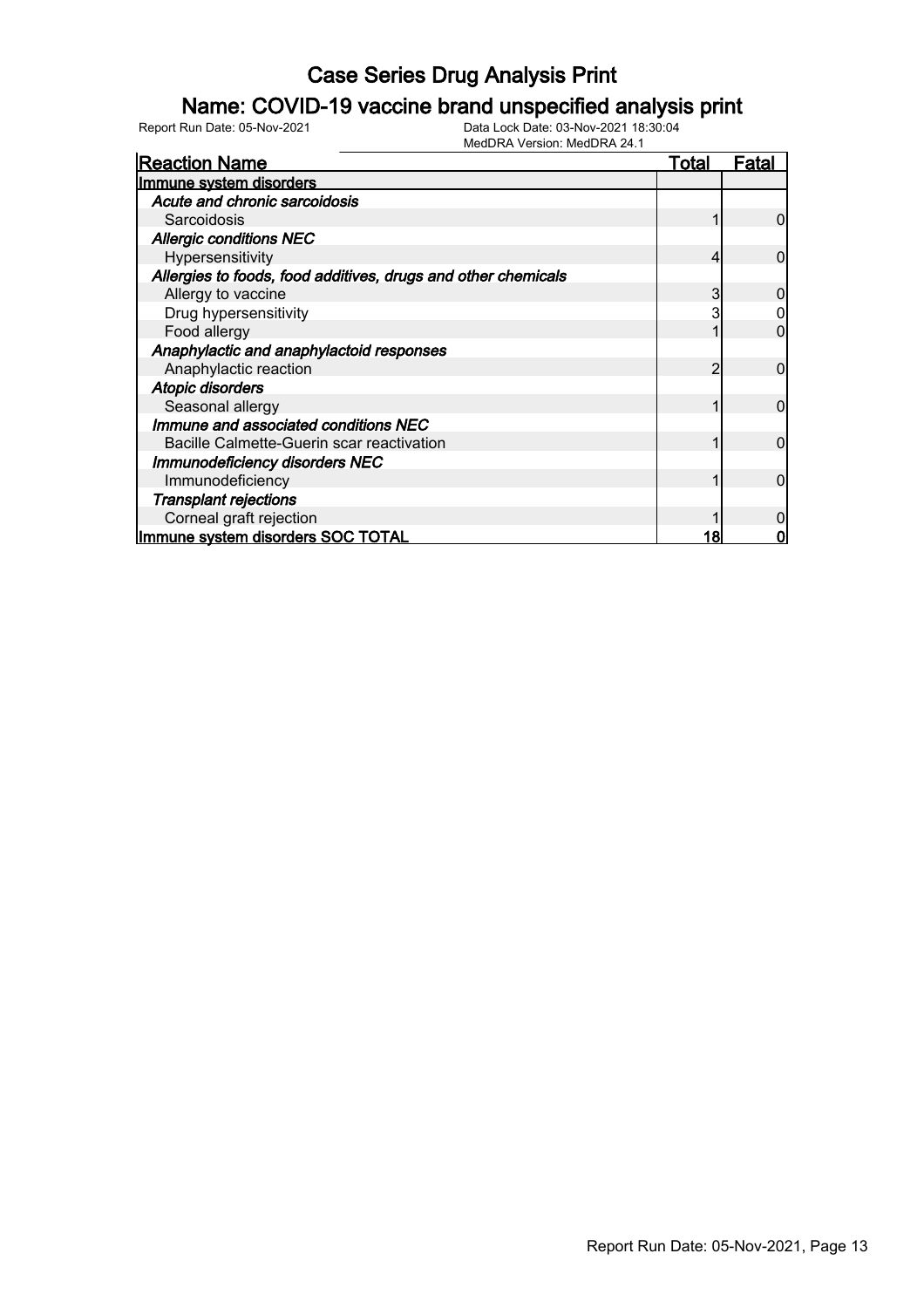### Name: COVID-19 vaccine brand unspecified analysis print

| Abdominal and gastrointestinal infections<br>$\mathbf 0$<br>Appendicitis<br>1<br><b>Bacterial infections NEC</b><br>Arthritis bacterial<br>$\mathbf 0$<br>1<br><b>Breast infections</b><br>$\mathbf 0$<br><b>Mastitis</b><br>1<br><b>Caliciviral infections</b><br>Norovirus infection<br>$\mathbf 0$<br>1<br>Central nervous system and spinal infections<br>Encephalitis<br>$\mathbf 0$<br>1<br>Meningitis aseptic<br>$\mathbf 0$<br>1<br><b>Coronavirus infections</b><br>COVID-19<br>19<br>$\boldsymbol{0}$<br>$\overline{0}$<br>Suspected COVID-19<br>1<br>Eye and eyelid infections<br>Eye infection<br>$\mathbf 0$<br>1<br>Hordeolum<br>$\mathbf 0$<br>1<br><b>Fungal infections NEC</b><br>Fungal infection<br>1<br>$\mathbf 0$<br><b>Herpes viral infections</b><br><b>Genital herpes</b><br>$\boldsymbol{0}$<br>11<br>$\mathbf 0$<br>Herpes zoster<br>Oral herpes<br>3<br>$\mathbf 0$<br><b>Infections NEC</b><br>Infection<br>5<br>$\mathbf 0$<br>$\mathbf 0$<br>Localised infection<br>1<br>Infectious transmissions<br>Vaccine virus shedding<br>$\mathbf 0$<br>1<br>Influenza viral infections<br>16<br>$\mathbf 0$<br>Influenza<br>Lower respiratory tract and lung infections<br>Lower respiratory tract infection<br>3<br>1<br>3<br>Pneumonia<br>6<br><b>Mumps viral infections</b><br>$\boldsymbol{0}$<br>11<br><b>Mumps</b><br>Sepsis, bacteraemia, viraemia and fungaemia NEC<br>$\overline{c}$<br>Sepsis<br>$\overline{0}$<br>Skin structures and soft tissue infections<br>Rash pustular<br>1<br>$\mathbf 0$<br>Staphylococcal infections<br>Furuncle<br>1<br>$\mathbf 0$<br><b>Trypanosomal infections</b><br>African trypanosomiasis<br>1<br>$\mathbf 0$<br><b>Upper respiratory tract infections</b><br>Laryngitis<br>1<br>$\mathbf 0$<br>$\mathbf 0$<br>Nasopharyngitis<br>8<br><b>Sinusitis</b><br>1<br>$\overline{0}$<br>$\overline{0}$<br>$\overline{2}$<br><b>Tonsillitis</b><br>Urinary tract infections<br>Kidney infection<br>$\overline{\mathbf{c}}$<br>$\mathbf 0$ | <b>Reaction Name</b> | <b>Total</b> | <b>Fatal</b> |
|-------------------------------------------------------------------------------------------------------------------------------------------------------------------------------------------------------------------------------------------------------------------------------------------------------------------------------------------------------------------------------------------------------------------------------------------------------------------------------------------------------------------------------------------------------------------------------------------------------------------------------------------------------------------------------------------------------------------------------------------------------------------------------------------------------------------------------------------------------------------------------------------------------------------------------------------------------------------------------------------------------------------------------------------------------------------------------------------------------------------------------------------------------------------------------------------------------------------------------------------------------------------------------------------------------------------------------------------------------------------------------------------------------------------------------------------------------------------------------------------------------------------------------------------------------------------------------------------------------------------------------------------------------------------------------------------------------------------------------------------------------------------------------------------------------------------------------------------------------------------------------------------------------------------------------------------------------------------------------------------------------|----------------------|--------------|--------------|
|                                                                                                                                                                                                                                                                                                                                                                                                                                                                                                                                                                                                                                                                                                                                                                                                                                                                                                                                                                                                                                                                                                                                                                                                                                                                                                                                                                                                                                                                                                                                                                                                                                                                                                                                                                                                                                                                                                                                                                                                       | Infections           |              |              |
|                                                                                                                                                                                                                                                                                                                                                                                                                                                                                                                                                                                                                                                                                                                                                                                                                                                                                                                                                                                                                                                                                                                                                                                                                                                                                                                                                                                                                                                                                                                                                                                                                                                                                                                                                                                                                                                                                                                                                                                                       |                      |              |              |
|                                                                                                                                                                                                                                                                                                                                                                                                                                                                                                                                                                                                                                                                                                                                                                                                                                                                                                                                                                                                                                                                                                                                                                                                                                                                                                                                                                                                                                                                                                                                                                                                                                                                                                                                                                                                                                                                                                                                                                                                       |                      |              |              |
|                                                                                                                                                                                                                                                                                                                                                                                                                                                                                                                                                                                                                                                                                                                                                                                                                                                                                                                                                                                                                                                                                                                                                                                                                                                                                                                                                                                                                                                                                                                                                                                                                                                                                                                                                                                                                                                                                                                                                                                                       |                      |              |              |
|                                                                                                                                                                                                                                                                                                                                                                                                                                                                                                                                                                                                                                                                                                                                                                                                                                                                                                                                                                                                                                                                                                                                                                                                                                                                                                                                                                                                                                                                                                                                                                                                                                                                                                                                                                                                                                                                                                                                                                                                       |                      |              |              |
|                                                                                                                                                                                                                                                                                                                                                                                                                                                                                                                                                                                                                                                                                                                                                                                                                                                                                                                                                                                                                                                                                                                                                                                                                                                                                                                                                                                                                                                                                                                                                                                                                                                                                                                                                                                                                                                                                                                                                                                                       |                      |              |              |
|                                                                                                                                                                                                                                                                                                                                                                                                                                                                                                                                                                                                                                                                                                                                                                                                                                                                                                                                                                                                                                                                                                                                                                                                                                                                                                                                                                                                                                                                                                                                                                                                                                                                                                                                                                                                                                                                                                                                                                                                       |                      |              |              |
|                                                                                                                                                                                                                                                                                                                                                                                                                                                                                                                                                                                                                                                                                                                                                                                                                                                                                                                                                                                                                                                                                                                                                                                                                                                                                                                                                                                                                                                                                                                                                                                                                                                                                                                                                                                                                                                                                                                                                                                                       |                      |              |              |
|                                                                                                                                                                                                                                                                                                                                                                                                                                                                                                                                                                                                                                                                                                                                                                                                                                                                                                                                                                                                                                                                                                                                                                                                                                                                                                                                                                                                                                                                                                                                                                                                                                                                                                                                                                                                                                                                                                                                                                                                       |                      |              |              |
|                                                                                                                                                                                                                                                                                                                                                                                                                                                                                                                                                                                                                                                                                                                                                                                                                                                                                                                                                                                                                                                                                                                                                                                                                                                                                                                                                                                                                                                                                                                                                                                                                                                                                                                                                                                                                                                                                                                                                                                                       |                      |              |              |
|                                                                                                                                                                                                                                                                                                                                                                                                                                                                                                                                                                                                                                                                                                                                                                                                                                                                                                                                                                                                                                                                                                                                                                                                                                                                                                                                                                                                                                                                                                                                                                                                                                                                                                                                                                                                                                                                                                                                                                                                       |                      |              |              |
|                                                                                                                                                                                                                                                                                                                                                                                                                                                                                                                                                                                                                                                                                                                                                                                                                                                                                                                                                                                                                                                                                                                                                                                                                                                                                                                                                                                                                                                                                                                                                                                                                                                                                                                                                                                                                                                                                                                                                                                                       |                      |              |              |
|                                                                                                                                                                                                                                                                                                                                                                                                                                                                                                                                                                                                                                                                                                                                                                                                                                                                                                                                                                                                                                                                                                                                                                                                                                                                                                                                                                                                                                                                                                                                                                                                                                                                                                                                                                                                                                                                                                                                                                                                       |                      |              |              |
|                                                                                                                                                                                                                                                                                                                                                                                                                                                                                                                                                                                                                                                                                                                                                                                                                                                                                                                                                                                                                                                                                                                                                                                                                                                                                                                                                                                                                                                                                                                                                                                                                                                                                                                                                                                                                                                                                                                                                                                                       |                      |              |              |
|                                                                                                                                                                                                                                                                                                                                                                                                                                                                                                                                                                                                                                                                                                                                                                                                                                                                                                                                                                                                                                                                                                                                                                                                                                                                                                                                                                                                                                                                                                                                                                                                                                                                                                                                                                                                                                                                                                                                                                                                       |                      |              |              |
|                                                                                                                                                                                                                                                                                                                                                                                                                                                                                                                                                                                                                                                                                                                                                                                                                                                                                                                                                                                                                                                                                                                                                                                                                                                                                                                                                                                                                                                                                                                                                                                                                                                                                                                                                                                                                                                                                                                                                                                                       |                      |              |              |
|                                                                                                                                                                                                                                                                                                                                                                                                                                                                                                                                                                                                                                                                                                                                                                                                                                                                                                                                                                                                                                                                                                                                                                                                                                                                                                                                                                                                                                                                                                                                                                                                                                                                                                                                                                                                                                                                                                                                                                                                       |                      |              |              |
|                                                                                                                                                                                                                                                                                                                                                                                                                                                                                                                                                                                                                                                                                                                                                                                                                                                                                                                                                                                                                                                                                                                                                                                                                                                                                                                                                                                                                                                                                                                                                                                                                                                                                                                                                                                                                                                                                                                                                                                                       |                      |              |              |
|                                                                                                                                                                                                                                                                                                                                                                                                                                                                                                                                                                                                                                                                                                                                                                                                                                                                                                                                                                                                                                                                                                                                                                                                                                                                                                                                                                                                                                                                                                                                                                                                                                                                                                                                                                                                                                                                                                                                                                                                       |                      |              |              |
|                                                                                                                                                                                                                                                                                                                                                                                                                                                                                                                                                                                                                                                                                                                                                                                                                                                                                                                                                                                                                                                                                                                                                                                                                                                                                                                                                                                                                                                                                                                                                                                                                                                                                                                                                                                                                                                                                                                                                                                                       |                      |              |              |
|                                                                                                                                                                                                                                                                                                                                                                                                                                                                                                                                                                                                                                                                                                                                                                                                                                                                                                                                                                                                                                                                                                                                                                                                                                                                                                                                                                                                                                                                                                                                                                                                                                                                                                                                                                                                                                                                                                                                                                                                       |                      |              |              |
|                                                                                                                                                                                                                                                                                                                                                                                                                                                                                                                                                                                                                                                                                                                                                                                                                                                                                                                                                                                                                                                                                                                                                                                                                                                                                                                                                                                                                                                                                                                                                                                                                                                                                                                                                                                                                                                                                                                                                                                                       |                      |              |              |
|                                                                                                                                                                                                                                                                                                                                                                                                                                                                                                                                                                                                                                                                                                                                                                                                                                                                                                                                                                                                                                                                                                                                                                                                                                                                                                                                                                                                                                                                                                                                                                                                                                                                                                                                                                                                                                                                                                                                                                                                       |                      |              |              |
|                                                                                                                                                                                                                                                                                                                                                                                                                                                                                                                                                                                                                                                                                                                                                                                                                                                                                                                                                                                                                                                                                                                                                                                                                                                                                                                                                                                                                                                                                                                                                                                                                                                                                                                                                                                                                                                                                                                                                                                                       |                      |              |              |
|                                                                                                                                                                                                                                                                                                                                                                                                                                                                                                                                                                                                                                                                                                                                                                                                                                                                                                                                                                                                                                                                                                                                                                                                                                                                                                                                                                                                                                                                                                                                                                                                                                                                                                                                                                                                                                                                                                                                                                                                       |                      |              |              |
|                                                                                                                                                                                                                                                                                                                                                                                                                                                                                                                                                                                                                                                                                                                                                                                                                                                                                                                                                                                                                                                                                                                                                                                                                                                                                                                                                                                                                                                                                                                                                                                                                                                                                                                                                                                                                                                                                                                                                                                                       |                      |              |              |
|                                                                                                                                                                                                                                                                                                                                                                                                                                                                                                                                                                                                                                                                                                                                                                                                                                                                                                                                                                                                                                                                                                                                                                                                                                                                                                                                                                                                                                                                                                                                                                                                                                                                                                                                                                                                                                                                                                                                                                                                       |                      |              |              |
|                                                                                                                                                                                                                                                                                                                                                                                                                                                                                                                                                                                                                                                                                                                                                                                                                                                                                                                                                                                                                                                                                                                                                                                                                                                                                                                                                                                                                                                                                                                                                                                                                                                                                                                                                                                                                                                                                                                                                                                                       |                      |              |              |
|                                                                                                                                                                                                                                                                                                                                                                                                                                                                                                                                                                                                                                                                                                                                                                                                                                                                                                                                                                                                                                                                                                                                                                                                                                                                                                                                                                                                                                                                                                                                                                                                                                                                                                                                                                                                                                                                                                                                                                                                       |                      |              |              |
|                                                                                                                                                                                                                                                                                                                                                                                                                                                                                                                                                                                                                                                                                                                                                                                                                                                                                                                                                                                                                                                                                                                                                                                                                                                                                                                                                                                                                                                                                                                                                                                                                                                                                                                                                                                                                                                                                                                                                                                                       |                      |              |              |
|                                                                                                                                                                                                                                                                                                                                                                                                                                                                                                                                                                                                                                                                                                                                                                                                                                                                                                                                                                                                                                                                                                                                                                                                                                                                                                                                                                                                                                                                                                                                                                                                                                                                                                                                                                                                                                                                                                                                                                                                       |                      |              |              |
|                                                                                                                                                                                                                                                                                                                                                                                                                                                                                                                                                                                                                                                                                                                                                                                                                                                                                                                                                                                                                                                                                                                                                                                                                                                                                                                                                                                                                                                                                                                                                                                                                                                                                                                                                                                                                                                                                                                                                                                                       |                      |              |              |
|                                                                                                                                                                                                                                                                                                                                                                                                                                                                                                                                                                                                                                                                                                                                                                                                                                                                                                                                                                                                                                                                                                                                                                                                                                                                                                                                                                                                                                                                                                                                                                                                                                                                                                                                                                                                                                                                                                                                                                                                       |                      |              |              |
|                                                                                                                                                                                                                                                                                                                                                                                                                                                                                                                                                                                                                                                                                                                                                                                                                                                                                                                                                                                                                                                                                                                                                                                                                                                                                                                                                                                                                                                                                                                                                                                                                                                                                                                                                                                                                                                                                                                                                                                                       |                      |              |              |
|                                                                                                                                                                                                                                                                                                                                                                                                                                                                                                                                                                                                                                                                                                                                                                                                                                                                                                                                                                                                                                                                                                                                                                                                                                                                                                                                                                                                                                                                                                                                                                                                                                                                                                                                                                                                                                                                                                                                                                                                       |                      |              |              |
|                                                                                                                                                                                                                                                                                                                                                                                                                                                                                                                                                                                                                                                                                                                                                                                                                                                                                                                                                                                                                                                                                                                                                                                                                                                                                                                                                                                                                                                                                                                                                                                                                                                                                                                                                                                                                                                                                                                                                                                                       |                      |              |              |
|                                                                                                                                                                                                                                                                                                                                                                                                                                                                                                                                                                                                                                                                                                                                                                                                                                                                                                                                                                                                                                                                                                                                                                                                                                                                                                                                                                                                                                                                                                                                                                                                                                                                                                                                                                                                                                                                                                                                                                                                       |                      |              |              |
|                                                                                                                                                                                                                                                                                                                                                                                                                                                                                                                                                                                                                                                                                                                                                                                                                                                                                                                                                                                                                                                                                                                                                                                                                                                                                                                                                                                                                                                                                                                                                                                                                                                                                                                                                                                                                                                                                                                                                                                                       |                      |              |              |
|                                                                                                                                                                                                                                                                                                                                                                                                                                                                                                                                                                                                                                                                                                                                                                                                                                                                                                                                                                                                                                                                                                                                                                                                                                                                                                                                                                                                                                                                                                                                                                                                                                                                                                                                                                                                                                                                                                                                                                                                       |                      |              |              |
|                                                                                                                                                                                                                                                                                                                                                                                                                                                                                                                                                                                                                                                                                                                                                                                                                                                                                                                                                                                                                                                                                                                                                                                                                                                                                                                                                                                                                                                                                                                                                                                                                                                                                                                                                                                                                                                                                                                                                                                                       |                      |              |              |
|                                                                                                                                                                                                                                                                                                                                                                                                                                                                                                                                                                                                                                                                                                                                                                                                                                                                                                                                                                                                                                                                                                                                                                                                                                                                                                                                                                                                                                                                                                                                                                                                                                                                                                                                                                                                                                                                                                                                                                                                       |                      |              |              |
|                                                                                                                                                                                                                                                                                                                                                                                                                                                                                                                                                                                                                                                                                                                                                                                                                                                                                                                                                                                                                                                                                                                                                                                                                                                                                                                                                                                                                                                                                                                                                                                                                                                                                                                                                                                                                                                                                                                                                                                                       |                      |              |              |
|                                                                                                                                                                                                                                                                                                                                                                                                                                                                                                                                                                                                                                                                                                                                                                                                                                                                                                                                                                                                                                                                                                                                                                                                                                                                                                                                                                                                                                                                                                                                                                                                                                                                                                                                                                                                                                                                                                                                                                                                       |                      |              |              |
|                                                                                                                                                                                                                                                                                                                                                                                                                                                                                                                                                                                                                                                                                                                                                                                                                                                                                                                                                                                                                                                                                                                                                                                                                                                                                                                                                                                                                                                                                                                                                                                                                                                                                                                                                                                                                                                                                                                                                                                                       |                      |              |              |
|                                                                                                                                                                                                                                                                                                                                                                                                                                                                                                                                                                                                                                                                                                                                                                                                                                                                                                                                                                                                                                                                                                                                                                                                                                                                                                                                                                                                                                                                                                                                                                                                                                                                                                                                                                                                                                                                                                                                                                                                       |                      |              |              |
|                                                                                                                                                                                                                                                                                                                                                                                                                                                                                                                                                                                                                                                                                                                                                                                                                                                                                                                                                                                                                                                                                                                                                                                                                                                                                                                                                                                                                                                                                                                                                                                                                                                                                                                                                                                                                                                                                                                                                                                                       |                      |              |              |
|                                                                                                                                                                                                                                                                                                                                                                                                                                                                                                                                                                                                                                                                                                                                                                                                                                                                                                                                                                                                                                                                                                                                                                                                                                                                                                                                                                                                                                                                                                                                                                                                                                                                                                                                                                                                                                                                                                                                                                                                       |                      |              |              |
|                                                                                                                                                                                                                                                                                                                                                                                                                                                                                                                                                                                                                                                                                                                                                                                                                                                                                                                                                                                                                                                                                                                                                                                                                                                                                                                                                                                                                                                                                                                                                                                                                                                                                                                                                                                                                                                                                                                                                                                                       |                      |              |              |
|                                                                                                                                                                                                                                                                                                                                                                                                                                                                                                                                                                                                                                                                                                                                                                                                                                                                                                                                                                                                                                                                                                                                                                                                                                                                                                                                                                                                                                                                                                                                                                                                                                                                                                                                                                                                                                                                                                                                                                                                       |                      |              |              |
|                                                                                                                                                                                                                                                                                                                                                                                                                                                                                                                                                                                                                                                                                                                                                                                                                                                                                                                                                                                                                                                                                                                                                                                                                                                                                                                                                                                                                                                                                                                                                                                                                                                                                                                                                                                                                                                                                                                                                                                                       |                      |              |              |
|                                                                                                                                                                                                                                                                                                                                                                                                                                                                                                                                                                                                                                                                                                                                                                                                                                                                                                                                                                                                                                                                                                                                                                                                                                                                                                                                                                                                                                                                                                                                                                                                                                                                                                                                                                                                                                                                                                                                                                                                       |                      |              |              |
| $\overline{3}$<br>$\overline{0}$                                                                                                                                                                                                                                                                                                                                                                                                                                                                                                                                                                                                                                                                                                                                                                                                                                                                                                                                                                                                                                                                                                                                                                                                                                                                                                                                                                                                                                                                                                                                                                                                                                                                                                                                                                                                                                                                                                                                                                      |                      |              |              |
| Urinary tract infection<br><b>Viral infections NEC</b>                                                                                                                                                                                                                                                                                                                                                                                                                                                                                                                                                                                                                                                                                                                                                                                                                                                                                                                                                                                                                                                                                                                                                                                                                                                                                                                                                                                                                                                                                                                                                                                                                                                                                                                                                                                                                                                                                                                                                |                      |              |              |
| Gastroenteritis viral<br>1<br>$\bf{0}$                                                                                                                                                                                                                                                                                                                                                                                                                                                                                                                                                                                                                                                                                                                                                                                                                                                                                                                                                                                                                                                                                                                                                                                                                                                                                                                                                                                                                                                                                                                                                                                                                                                                                                                                                                                                                                                                                                                                                                |                      |              |              |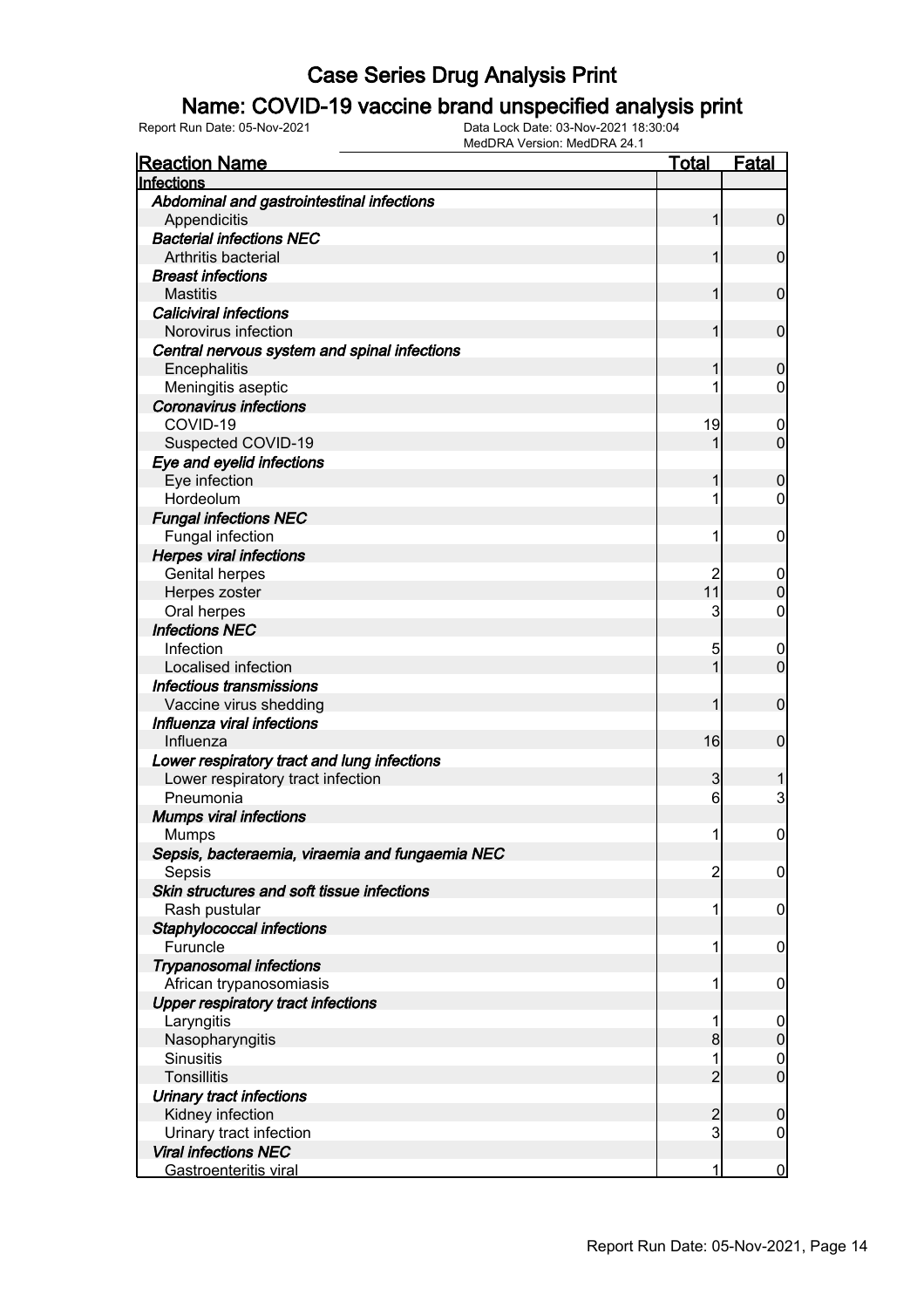### Name: COVID-19 vaccine brand unspecified analysis print

Report Run Date: 05-Nov-2021 Data Lock Date: 03-Nov-2021 18:30:04

MedDRA Version: MedDRA 24.1

| <b>Reaction Name</b>                   | Total           | Fatal |
|----------------------------------------|-----------------|-------|
| Infections cont'd<br><b>Infections</b> |                 |       |
| Sweating fever                         |                 |       |
| Viral infection                        |                 | Ol    |
| Infections SOC TOTAL                   | 10 <sub>A</sub> |       |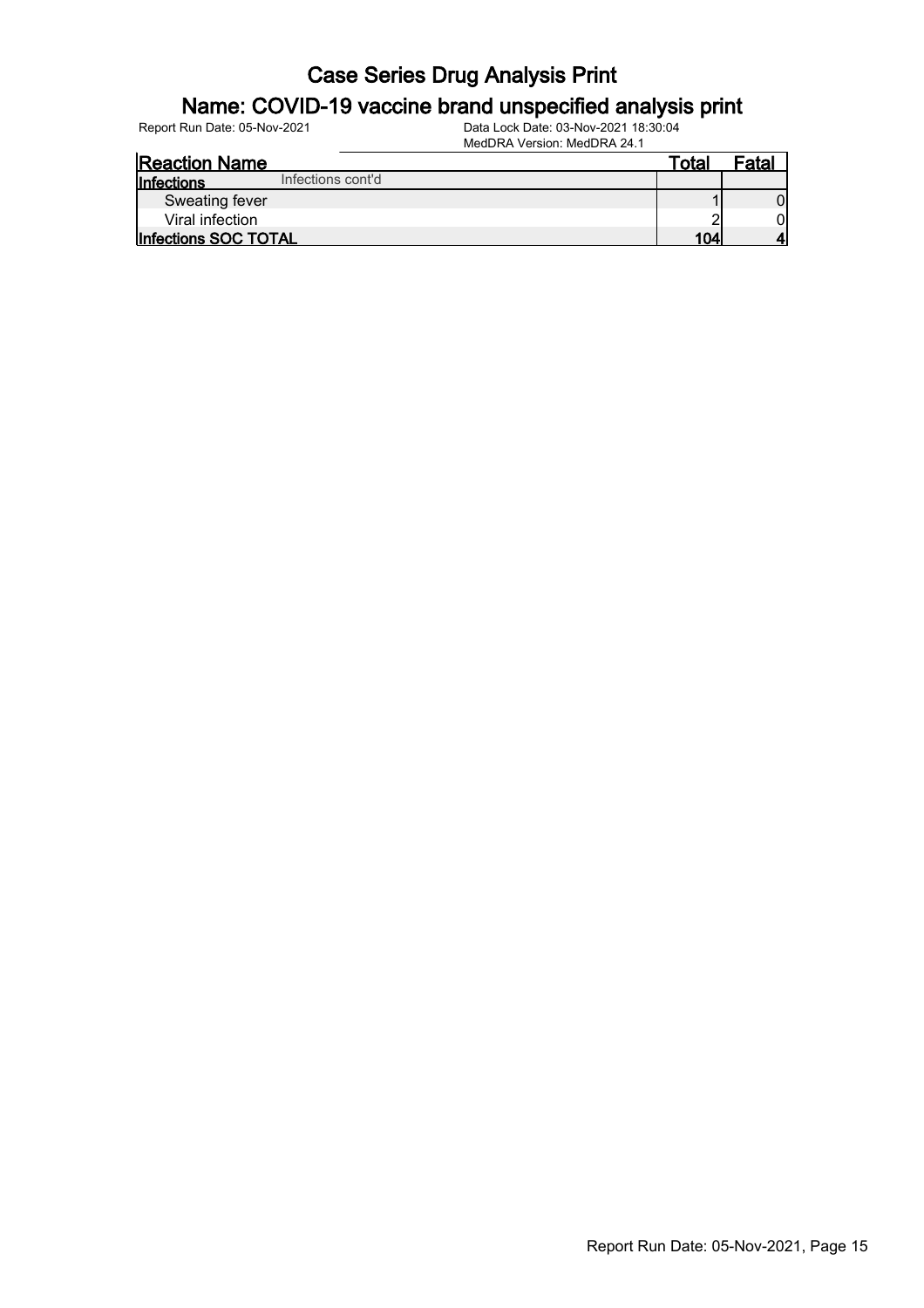### Name: COVID-19 vaccine brand unspecified analysis print

| <b>Reaction Name</b>                                        | <b>Total</b>   | <b>Fatal</b>     |
|-------------------------------------------------------------|----------------|------------------|
| <b>Injuries</b>                                             |                |                  |
| <b>Bone and joint injuries NEC</b>                          |                |                  |
| Joint injury                                                | 1              | $\overline{0}$   |
| <b>Cerebral injuries NEC</b>                                |                |                  |
| Subdural haematoma                                          | 1              | 1                |
| Exposures associated with pregnancy, delivery and lactation |                |                  |
| Maternal exposure during breast feeding                     | 1              | $\mathbf 0$      |
| Maternal exposure during pregnancy                          | $\overline{c}$ | $\overline{0}$   |
| <b>Exposures to agents or circumstances NEC</b>             |                |                  |
| Exposure to vaccinated person                               | $\overline{c}$ | $\mathbf 0$      |
| Eye injuries NEC                                            |                |                  |
| Eye contusion                                               | 1              | 0                |
| Eye injury                                                  | $\overline{3}$ | $\mathbf 0$      |
| Intentional product misuses                                 |                |                  |
| Intentional product misuse                                  | $\overline{2}$ | $\mathbf 0$      |
| Intentional product use issues                              |                |                  |
| Intentional dose omission                                   | $\overline{2}$ | $\mathbf 0$      |
| Medication errors, product use errors and issues NEC        |                |                  |
| <b>Medication error</b>                                     | 1              | $\mathbf 0$      |
| Prescription drug used without a prescription               | 1              | $\boldsymbol{0}$ |
| Vaccination error                                           | 1              | $\overline{0}$   |
| Wrong technique in product usage process                    | $\overline{2}$ | $\mathbf 0$      |
| Muscle, tendon and ligament injuries                        |                |                  |
| Muscle strain                                               | 1              | $\mathbf 0$      |
| Tendon rupture                                              | 1              | $\mathbf 0$      |
| Non-site specific injuries NEC                              |                |                  |
| Fall                                                        | 9              | $\mathbf 0$      |
| Non-site specific procedural complications                  |                |                  |
| Incision site pain                                          | 1              | $\boldsymbol{0}$ |
| Injection related reaction                                  | $\overline{2}$ | $\mathbf 0$      |
| <b>Overdoses NEC</b>                                        |                |                  |
| Overdose                                                    | 1              | $\mathbf 0$      |
| Product administration errors and issues                    |                |                  |
| Incorrect route of product administration                   | 1              | $\mathbf 0$      |
| Product administered at inappropriate site                  |                | $\mathbf 0$      |
| Product dose omission in error                              | 1              | 0                |
| Product dose omission issue                                 | $\overline{c}$ | 0                |
| Wrong product administered                                  | 1              | $\overline{0}$   |
| Product dispensing errors and issues                        |                |                  |
| Product dispensing error                                    | 1              | $\mathbf 0$      |
| Site specific injuries NEC                                  |                |                  |
| Limb injury                                                 | 1              | $\mathbf 0$      |
| Spinal column injury                                        | 1              | $\mathbf 0$      |
| <b>Skin injuries NEC</b>                                    |                |                  |
| Contusion                                                   | 13             | $\boldsymbol{0}$ |
| <b>Underdoses NEC</b>                                       |                |                  |
| Prescribed underdose                                        | 1              | $\boldsymbol{0}$ |
| Vaccination related complications                           |                |                  |
| Vaccination complication                                    | 10             | $\mathbf 0$      |
| Injuries SOC TOTAL                                          | <u>68</u>      | $\mathbf{1}$     |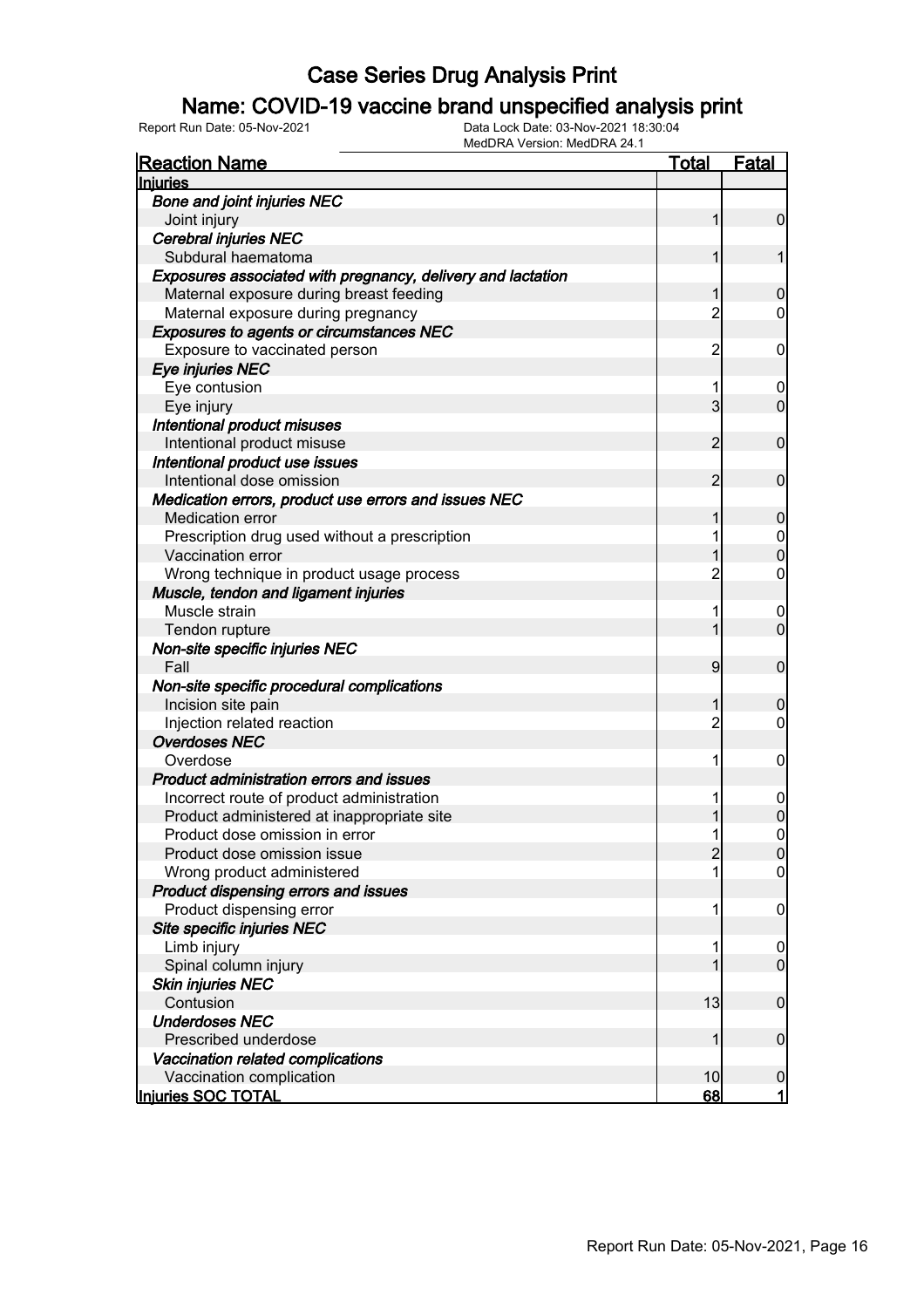### Name: COVID-19 vaccine brand unspecified analysis print

Report Run Date: 05-Nov-2021 Data Lock Date: 03-Nov-2021 18:30:04

MedDRA Version: MedDRA 24.1

| <b>Reaction Name</b>                                     | <u>Total</u>   | <b>Fatal</b>   |
|----------------------------------------------------------|----------------|----------------|
| Investigations                                           |                |                |
| Blood gas and acid base analyses                         |                |                |
| Oxygen saturation decreased                              | 1              | $\overline{0}$ |
| Carbohydrate tolerance analyses (incl diabetes)          |                |                |
| Blood glucose increased                                  | 2              | $\mathbf 0$    |
| Cardiac auscultatory investigations                      |                |                |
| Cardiac murmur                                           | 2              | $\mathbf 0$    |
| Cerebrospinal fluid tests (excl microbiology)            |                |                |
| CSF glucose decreased                                    |                | 0              |
| CSF protein increased                                    |                | 0              |
| <b>Cholesterol analyses</b>                              |                |                |
| Blood cholesterol increased                              | 1              | 0              |
| Coagulation and bleeding analyses                        |                |                |
| Fibrin D dimer increased                                 | 2              | 0              |
| International normalised ratio increased                 | 3              | 0              |
| Heart rate and pulse investigations                      |                |                |
| Heart rate                                               |                | 0              |
| Heart rate decreased                                     |                | $\mathbf 0$    |
| Heart rate increased                                     | 5              | 0              |
| Heart rate irregular                                     | 1              | 0              |
| <b>Immunology skin tests NEC</b>                         |                |                |
| Skin test positive                                       | 1              | 0              |
| <b>Investigations NEC</b>                                |                |                |
| <b>Blood test</b>                                        | 1              | 0              |
| Quality of life decreased                                |                | $\overline{0}$ |
| <b>Liver function analyses</b>                           |                |                |
| Liver function test                                      |                | $\mathbf 0$    |
| Mineral and electrolyte analyses                         |                |                |
| <b>Blood iron decreased</b>                              |                | 0              |
| Blood potassium decreased                                |                | 0              |
| Physical examination procedures and organ system status  |                |                |
| Body temperature                                         | $\overline{c}$ | 0              |
| Body temperature abnormal                                | 1              | 0              |
| Body temperature decreased                               | $\overline{c}$ | $\mathbf 0$    |
| Body temperature fluctuation                             | 1              | 0              |
| Body temperature increased                               | 2              | 0              |
| Weight decreased                                         | 51             | $\Omega$       |
| Weight increased                                         | 1              | $\overline{0}$ |
| <b>Platelet analyses</b>                                 |                |                |
| Platelet count decreased                                 | 1              | 0              |
| Red blood cell analyses                                  |                |                |
| Haemoglobin E                                            | 1              | $\mathbf 0$    |
| Haemoglobin decreased                                    |                | $\overline{0}$ |
| Respiratory and pulmonary function diagnostic procedures |                |                |
| Peak expiratory flow rate decreased                      | 1              | $\mathbf 0$    |
| Skeletal and cardiac muscle analyses                     | 1              |                |
| Blood creatine phosphokinase increased                   |                | $\mathbf 0$    |
| Therapeutic drug monitoring analyses                     |                | $\mathbf 0$    |
| Anticoagulation drug level below therapeutic             | 1              |                |
| <b>Triglyceride analyses</b>                             |                |                |
| <b>Blood triglycerides</b>                               | 1              | 0              |
| Blood triglycerides increased                            |                | 0              |
| Vascular tests NEC (incl blood pressure)                 |                |                |
| <b>Blood pressure decreased</b>                          |                | $\bf{0}$       |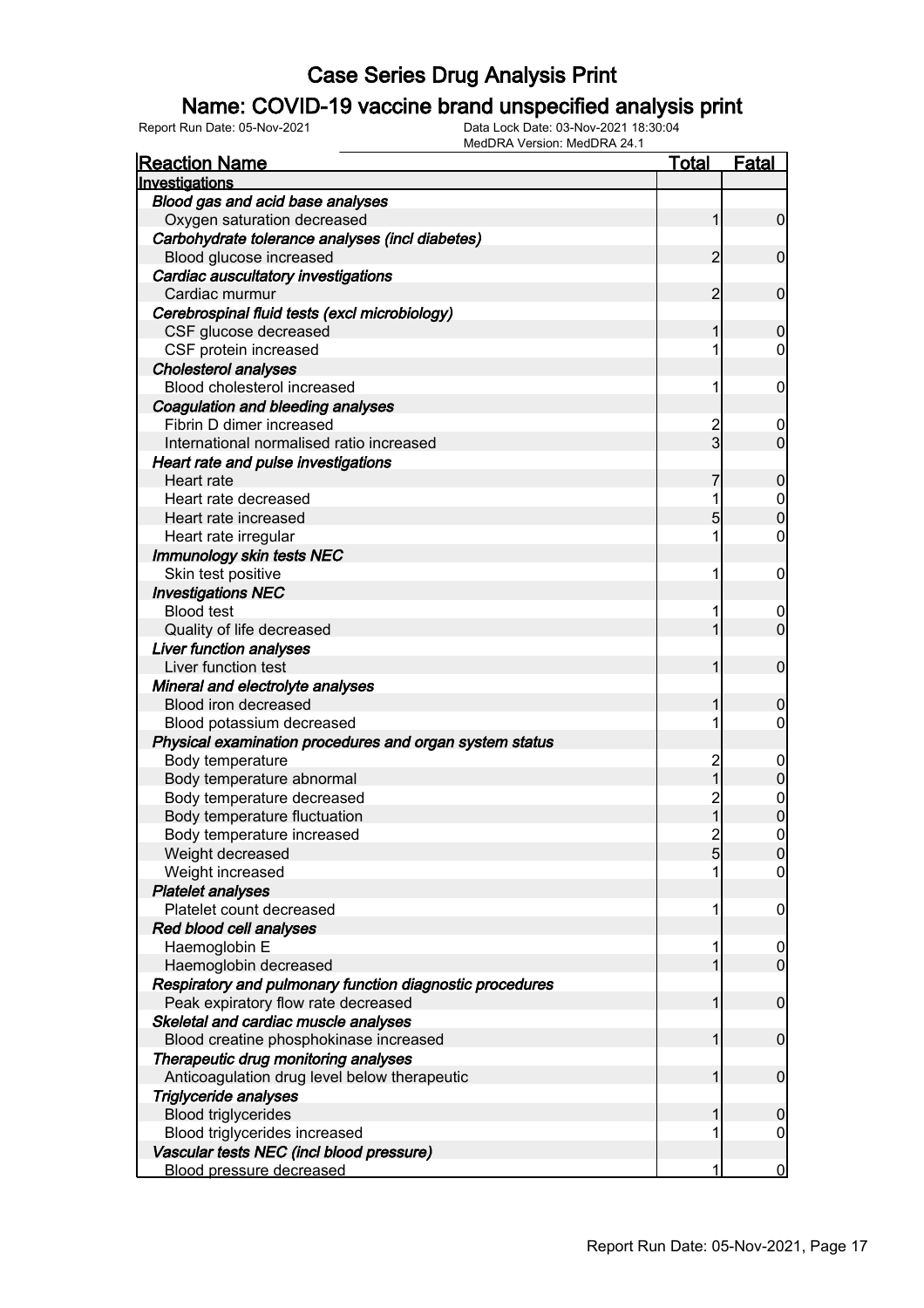### Name: COVID-19 vaccine brand unspecified analysis print

| <b>Reaction Name</b>                    | Total | Fatal |
|-----------------------------------------|-------|-------|
| Investigations cont'd<br>Investigations |       |       |
| Blood pressure increased                |       |       |
| Virus identification and serology       |       |       |
| SARS-CoV-2 test                         |       |       |
| SARS-CoV-2 test false negative          |       |       |
| SARS-CoV-2 test negative                |       |       |
| SARS-CoV-2 test positive                |       |       |
| White blood cell analyses               |       |       |
| Neutrophil count decreased              |       |       |
| <b>Investigations SOC TOTAL</b>         | 72    |       |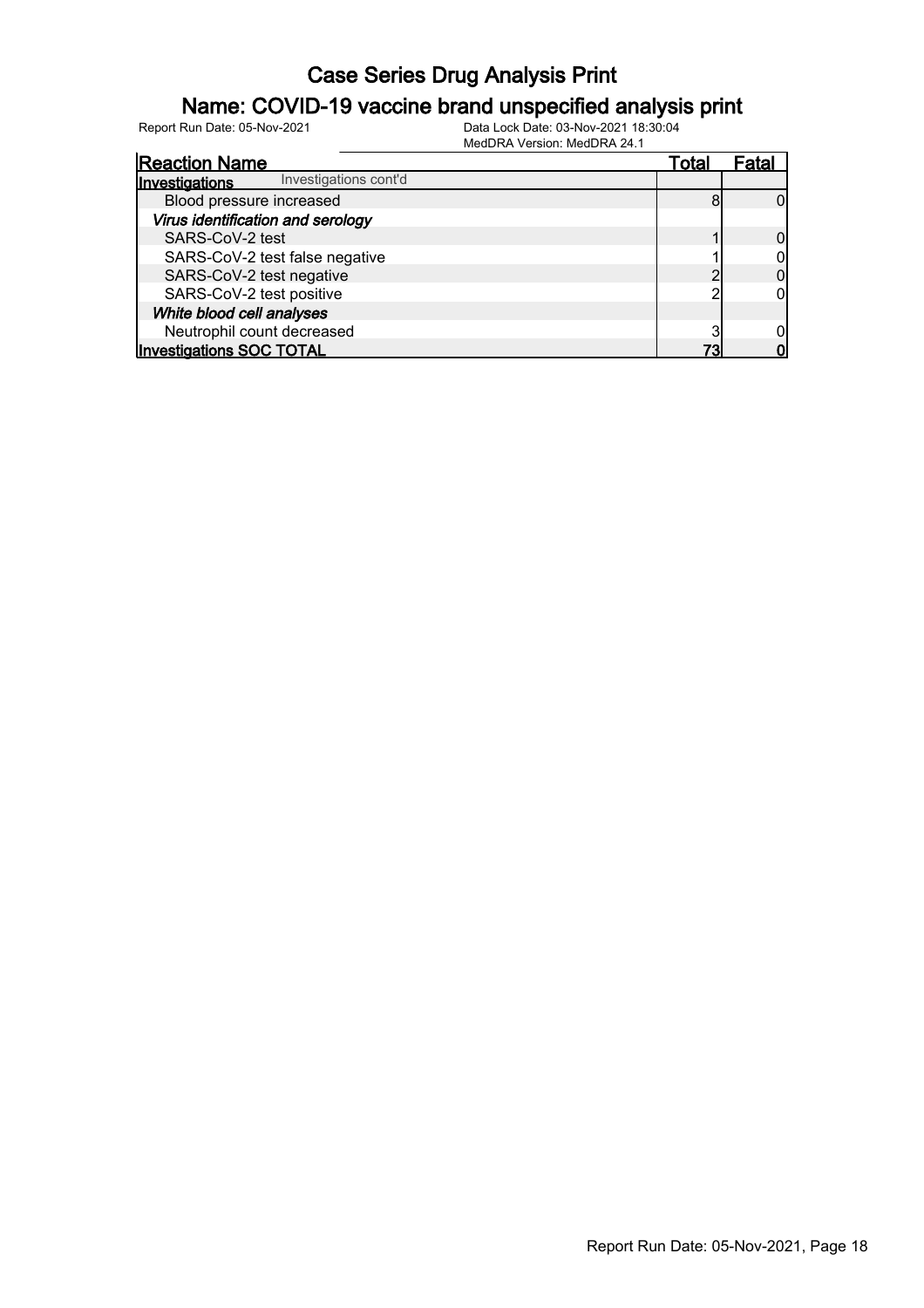### Name: COVID-19 vaccine brand unspecified analysis print

| <b>Reaction Name</b>                 | <u>Total</u> | <u>Fatal</u> |
|--------------------------------------|--------------|--------------|
| <b>Metabolic disorders</b>           |              |              |
| <b>Appetite disorders</b>            |              |              |
| Decreased appetite                   | 34           |              |
| Hypophagia                           |              |              |
| Increased appetite                   |              | 0            |
| Diabetes mellitus (incl subtypes)    |              |              |
| Diabetes mellitus                    |              | 0            |
| Diabetes mellitus inadequate control |              | ი            |
| Disorders of purine metabolism       |              |              |
| Gout                                 | 4            | 0            |
| Electrolyte imbalance NEC            |              |              |
| Electrolyte imbalance                |              | 0            |
| <b>Hyperglycaemic conditions NEC</b> |              |              |
| Hyperglycaemia                       |              | 0            |
| Phosphorus metabolism disorders      |              |              |
| Hypophosphataemia                    |              | 0            |
| Sodium imbalance                     |              |              |
| Hyponatraemia                        |              | 0            |
| Total fluid volume decreased         |              |              |
| Dehydration                          | 3            | 0            |
| Water soluble vitamin deficiencies   |              |              |
| Folate deficiency                    |              |              |
| Metabolic disorders SOC TOTAL        | 52           | 0            |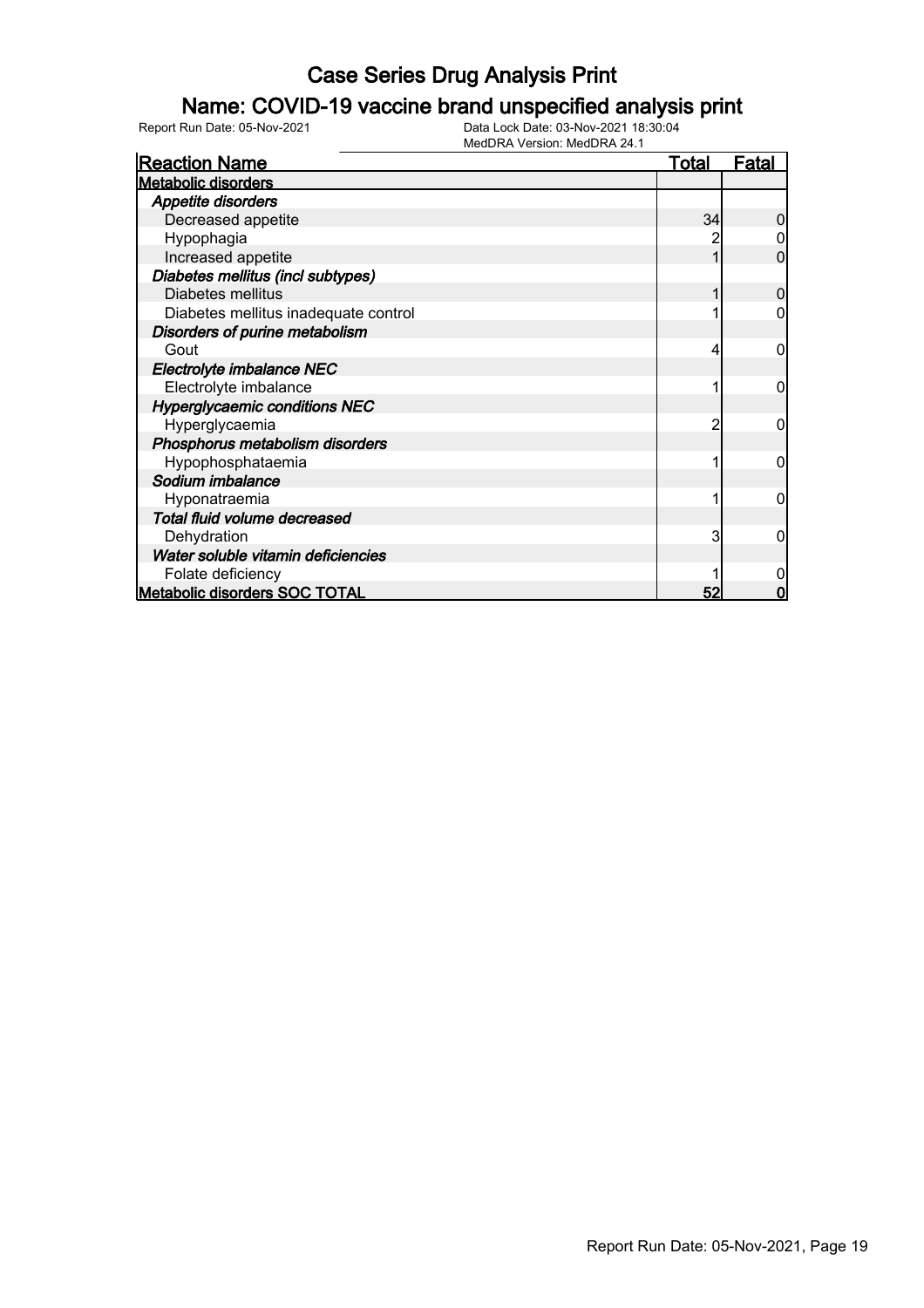### Name: COVID-19 vaccine brand unspecified analysis print

| <b>Reaction Name</b>                                      | <u>Total</u>    | <b>Fatal</b>     |
|-----------------------------------------------------------|-----------------|------------------|
| Muscle & tissue disorders                                 |                 |                  |
| <b>Arthropathies NEC</b>                                  |                 |                  |
| Arthritis                                                 | 5               | $\boldsymbol{0}$ |
| Arthropathy                                               | 1               | $\overline{0}$   |
| Bone related signs and symptoms                           |                 |                  |
| Bone pain                                                 | 4               | $\mathbf 0$      |
| Spinal pain                                               | 1               | $\mathbf 0$      |
| <b>Bursal disorders</b>                                   |                 |                  |
| <b>Bursitis</b>                                           | 1               | $\mathbf 0$      |
| Cartilage disorders                                       |                 |                  |
| Costochondritis                                           | 3               | $\mathbf 0$      |
| <b>Connective tissue disorders NEC</b>                    |                 |                  |
| Polymyalgia rheumatica                                    | 3               | $\mathbf 0$      |
| Joint related disorders NEC                               |                 |                  |
| Hypermobility syndrome                                    | 1               | $\boldsymbol{0}$ |
| Joint lock                                                | 1               | $\mathbf 0$      |
| Periarthritis                                             | $\overline{2}$  | $\overline{0}$   |
| Joint related signs and symptoms                          |                 |                  |
| Arthralgia                                                | 75              | $\boldsymbol{0}$ |
| Joint stiffness                                           |                 | $\mathbf 0$      |
| Joint swelling                                            | 10 <sup>1</sup> | $\overline{0}$   |
| Lupus erythematosus (incl subtypes)                       |                 |                  |
| Systemic lupus erythematosus                              | 1               | $\mathbf 0$      |
| Muscle pains                                              |                 |                  |
| Fibromyalgia                                              | 2               | $\mathbf 0$      |
| Myalgia                                                   | 68              | $\overline{0}$   |
| Muscle related signs and symptoms NEC                     |                 |                  |
| Muscle fatigue                                            | 3               | $\mathbf 0$      |
| Muscle spasms                                             | 12              | $\pmb{0}$        |
| Muscle tightness                                          | $\overline{c}$  | $\mathbf 0$      |
| Muscle twitching                                          | $\overline{1}$  | $\overline{0}$   |
| Muscle tone abnormalities                                 |                 |                  |
| Muscle rigidity                                           | $\overline{4}$  | $\mathbf 0$      |
| Muscle weakness conditions                                |                 |                  |
| Muscular weakness                                         | 12              | $\mathbf 0$      |
| Musculoskeletal and connective tissue conditions NEC      |                 |                  |
| Back disorder                                             | $\mathbf{1}$    | 0                |
| Mobility decreased                                        | 12              | 0                |
| Musculoskeletal stiffness                                 | 12              | $\overline{0}$   |
| Musculoskeletal and connective tissue pain and discomfort |                 |                  |
| Back pain                                                 | 24              | $\boldsymbol{0}$ |
| Limb discomfort                                           | 10              | $\mathbf 0$      |
| Musculoskeletal chest pain                                | 1               | $\pmb{0}$        |
| Musculoskeletal discomfort                                |                 | $\boldsymbol{0}$ |
| Musculoskeletal pain                                      | $\overline{c}$  | $\mathbf 0$      |
| Neck pain                                                 | 14              | $\mathbf 0$      |
| Pain in extremity                                         | 101             | $\boldsymbol{0}$ |
| Psoriatic arthropathies                                   |                 |                  |
| Psoriatic arthropathy                                     | $\mathbf{1}$    | $\boldsymbol{0}$ |
| <b>Rheumatoid arthropathies</b><br>Rheumatoid arthritis   |                 |                  |
|                                                           | $\overline{2}$  | $\boldsymbol{0}$ |
| Soft tissue disorders NEC                                 |                 |                  |
| Groin pain                                                | 1               | $\boldsymbol{0}$ |
| <b>Spondyloarthropathies</b>                              |                 |                  |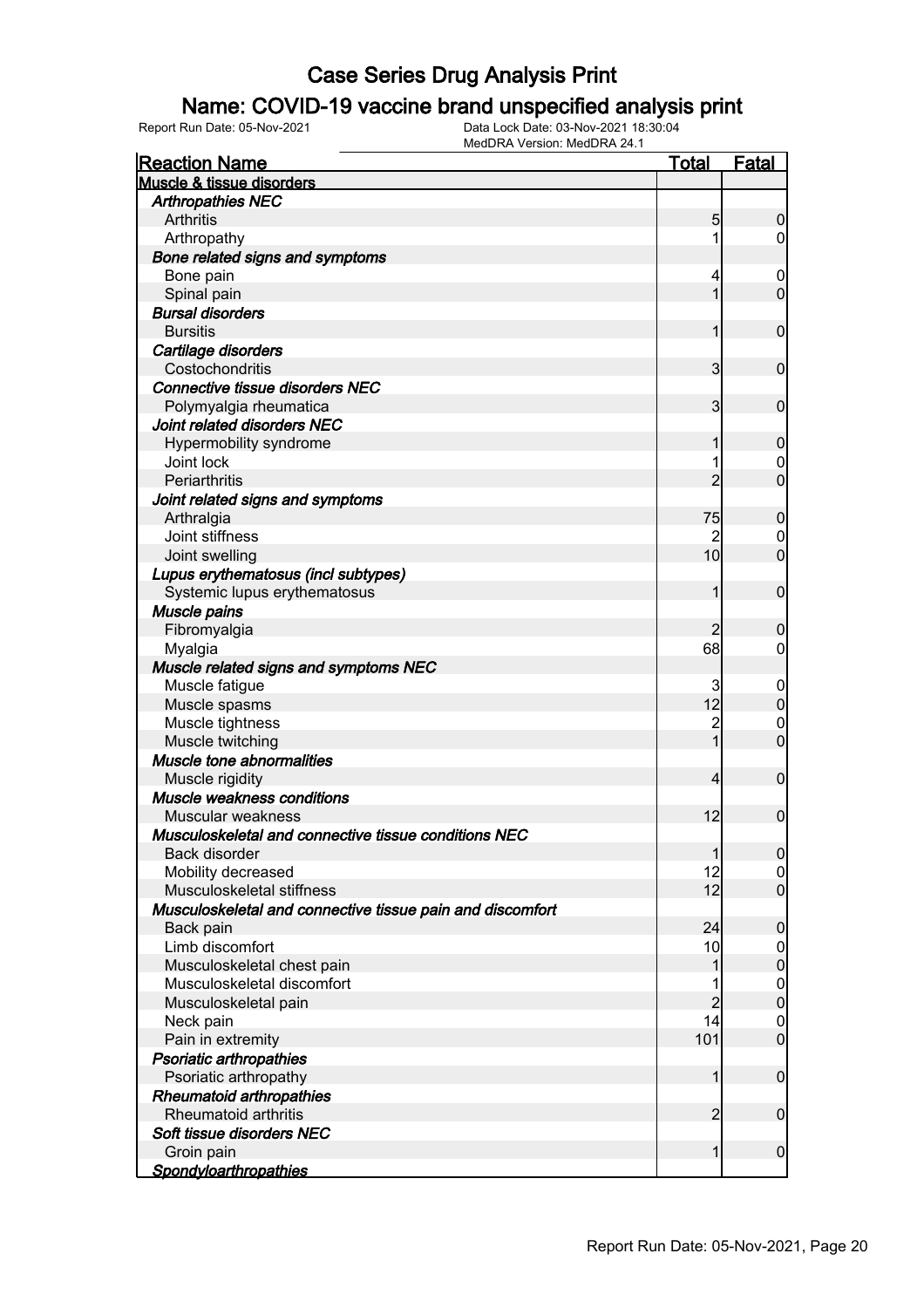#### Name: COVID-19 vaccine brand unspecified analysis print

| $m$ cucin $\pi$ v chaluit ivicul in $\pi$ $\epsilon$ + i |       |       |
|----------------------------------------------------------|-------|-------|
| <b>Reaction Name</b>                                     | Totar | Fatal |
| Muscle & tissue disordersle & tissue disorders cont'd    |       |       |
| Arthritis reactive                                       |       |       |
| Tendon disorders                                         |       |       |
| <b>Tendonitis</b>                                        |       |       |
| Muscle & tissue disorders SOC TOTAL                      | 398   |       |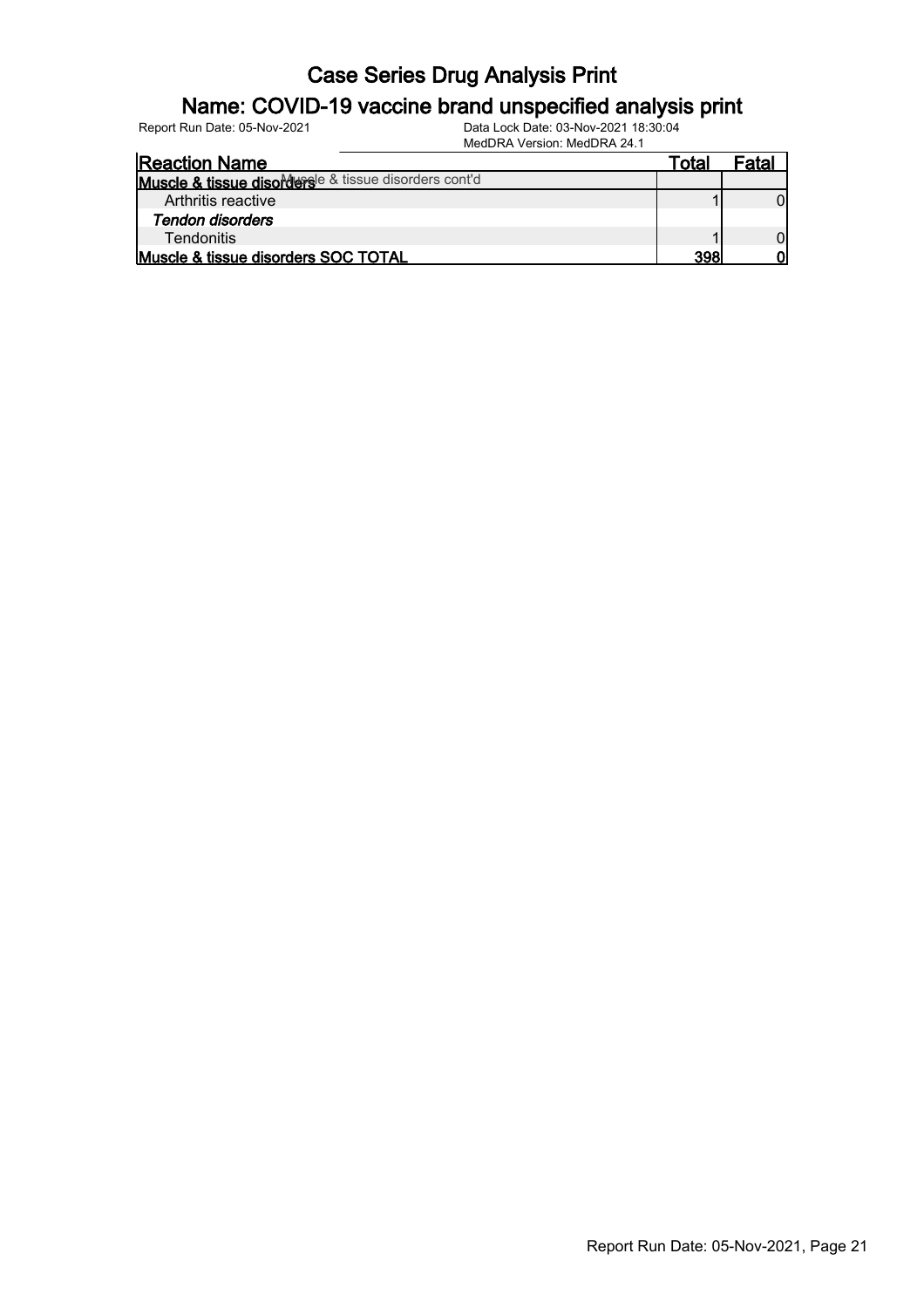### Name: COVID-19 vaccine brand unspecified analysis print

| <b>Reaction Name</b>                                                                   | Total | Fata |
|----------------------------------------------------------------------------------------|-------|------|
| <b>Neoplasms</b>                                                                       |       |      |
| Breast and nipple neoplasms malignant                                                  |       |      |
| Breast cancer                                                                          |       |      |
| Breast cancer female                                                                   |       |      |
| Haematologic neoplasms NEC                                                             |       |      |
| Benign lymph node neoplasm                                                             |       |      |
| Leukaemias chronic lymphocytic                                                         |       |      |
| Chronic lymphocytic leukaemia                                                          |       |      |
| Neoplasms malignant site unspecified NEC                                               |       |      |
| Malignant neoplasm progression                                                         |       |      |
| Neoplasm malignant                                                                     |       |      |
| Respiratory tract and pleural neoplasms malignant cell type unspecified<br><b>INEC</b> |       |      |
| Lung neoplasm malignant                                                                |       |      |
| Throat cancer                                                                          |       |      |
| Skin neoplasms benign                                                                  |       |      |
| Skin papilloma                                                                         |       |      |
| <b>Neoplasms SOC TOTAL</b>                                                             | 9     |      |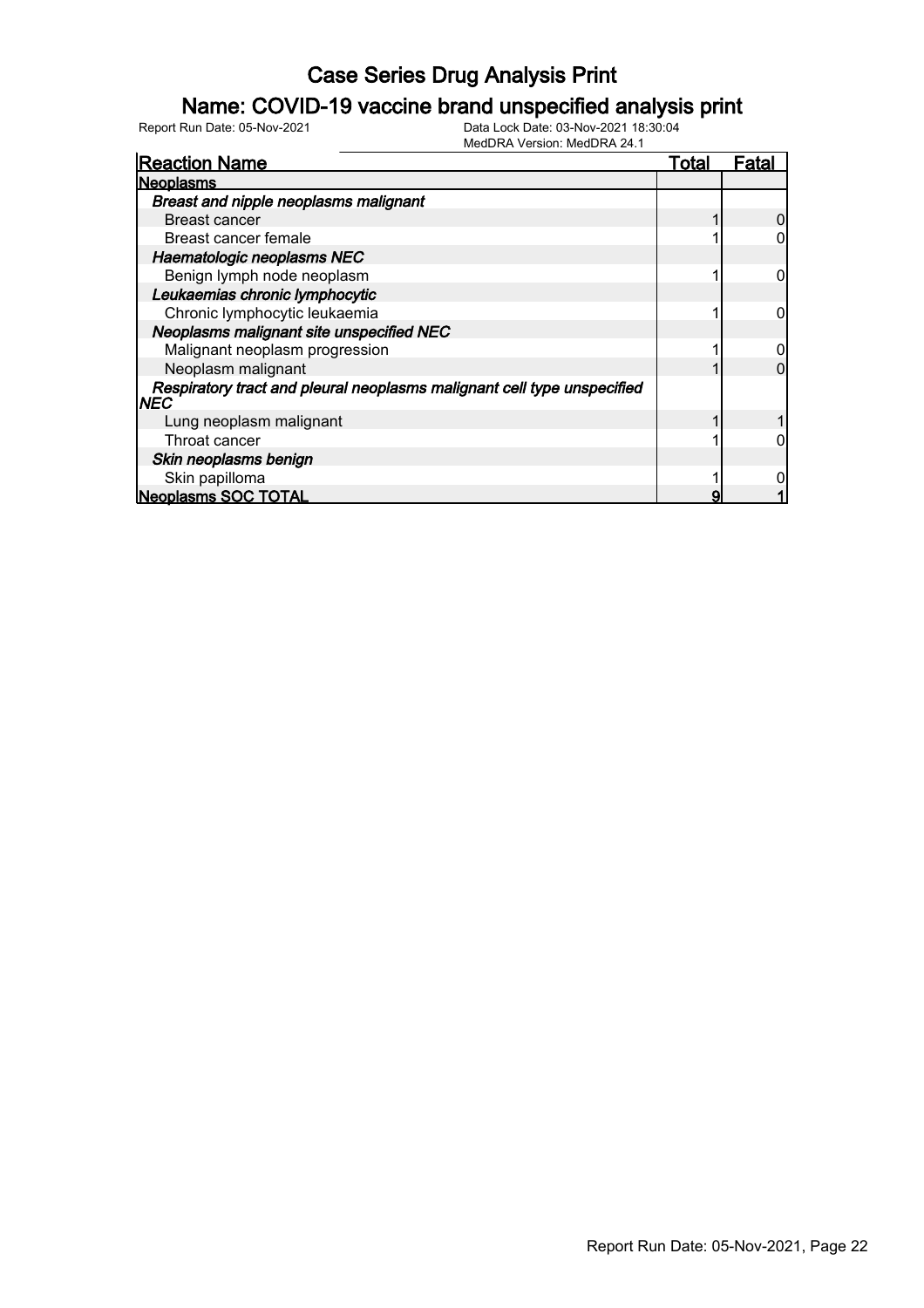### Name: COVID-19 vaccine brand unspecified analysis print

| <b>Reaction Name</b>                                              | <b>Total</b>    | Fatal            |
|-------------------------------------------------------------------|-----------------|------------------|
| Nervous system disorders                                          |                 |                  |
| <b>Acute polyneuropathies</b>                                     |                 |                  |
| Guillain-Barre syndrome                                           | $5\overline{)}$ | $\overline{0}$   |
| Autonomic nervous system disorders                                |                 |                  |
| Orthostatic intolerance                                           | 1               | 0                |
| Central nervous system haemorrhages and cerebrovascular accidents |                 |                  |
| Basilar artery thrombosis                                         | 1               | 1                |
| Carotid artery occlusion                                          |                 | $\boldsymbol{0}$ |
| Cerebrovascular accident                                          |                 | $\boldsymbol{0}$ |
| Haemorrhage intracranial                                          |                 | 0                |
| Cerebrovascular venous and sinus thrombosis                       |                 |                  |
| Cerebral venous sinus thrombosis                                  | 1               | 1                |
| Coma states                                                       |                 |                  |
| Coma                                                              | 1               | $\mathbf 0$      |
| Coordination and balance disturbances                             |                 |                  |
| <b>Balance disorder</b>                                           | 9               | $\mathbf 0$      |
| Coordination abnormal                                             | $\overline{2}$  | $\boldsymbol{0}$ |
| Dysstasia                                                         | $\overline{2}$  | $\mathbf 0$      |
| <b>Cortical dysfunction NEC</b>                                   |                 |                  |
| Aphasia                                                           | $\overline{2}$  | $\mathbf 0$      |
| Disturbances in consciousness NEC                                 |                 |                  |
| Lethargy                                                          | 26              | $\boldsymbol{0}$ |
| Loss of consciousness                                             | 7               | $\pmb{0}$        |
| Somnolence                                                        | 14              | 0                |
| Syncope                                                           | 15              | $\mathbf 0$      |
| Dyskinesias and movement disorders NEC                            |                 |                  |
| Bradykinesia                                                      | 1               | $\boldsymbol{0}$ |
| Hypokinesia                                                       | 1               | $\mathbf 0$      |
| <b>Encephalopathies NEC</b>                                       |                 |                  |
| Autoimmune encephalopathy                                         | 1               | $\mathbf 0$      |
| Eye movement disorders                                            |                 |                  |
| Vith nerve paralysis                                              | 1               | $\mathbf 0$      |
| <b>Facial cranial nerve disorders</b>                             |                 |                  |
| Bell's palsy                                                      | $\overline{c}$  | $\mathbf 0$      |
| Facial paralysis                                                  | 5               | $\mathbf 0$      |
| Facial paresis                                                    | 1               | 0                |
| <b>Headaches NEC</b>                                              |                 |                  |
| Cluster headache                                                  |                 | $\overline{0}$   |
| Headache                                                          | 240             | $\mathbf 0$      |
| Sinus headache                                                    | 2               | $\overline{0}$   |
| Tension headache                                                  | $5\overline{)}$ | $\overline{0}$   |
| Increased intracranial pressure disorders                         |                 |                  |
| Brain oedema                                                      | 1               | $\boldsymbol{0}$ |
| Memory loss (excl dementia)                                       |                 |                  |
| Amnesia                                                           | 6               | $\mathbf 0$      |
| Memory impairment                                                 |                 | 0                |
| <b>Meningitis NEC</b>                                             |                 |                  |
| Meningitis noninfective                                           | 1               | $\mathbf 0$      |
| Mental impairment (excl dementia and memory loss)                 |                 |                  |
| Cognitive disorder                                                | 1               | $\boldsymbol{0}$ |
| Disturbance in attention                                          | 3               | $\mathbf 0$      |
| Mental impairment                                                 |                 | $\mathbf 0$      |
| Migraine headaches                                                |                 |                  |
| Migraine                                                          | 31              | $\bf{0}$         |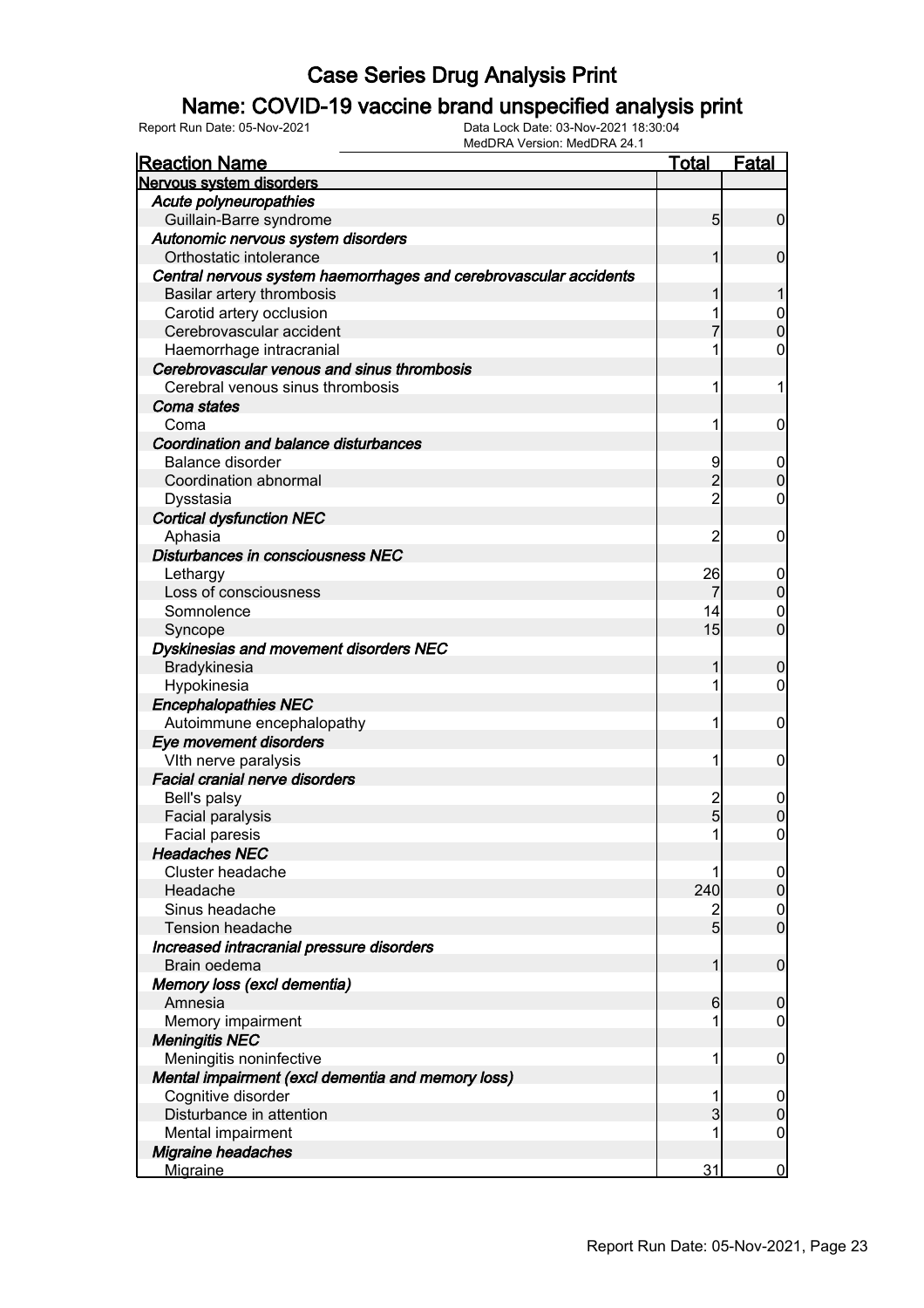### Name: COVID-19 vaccine brand unspecified analysis print

| <b>Reaction Name</b>                               | <b>Total</b>   | <b>Fatal</b>     |
|----------------------------------------------------|----------------|------------------|
| Nervous system disordersus system disorders cont'd |                |                  |
| Retinal migraine                                   | 1              | $\overline{0}$   |
| Mononeuropathies                                   |                |                  |
| Carpal tunnel syndrome                             |                | $\mathbf 0$      |
| Multiple sclerosis acute and progressive           |                |                  |
| Multiple sclerosis                                 | 2              | $\mathbf 0$      |
| Narcolepsy and hypersomnia                         |                |                  |
| Hypersomnia                                        |                | $\mathbf 0$      |
| Nervous system disorders NEC                       |                |                  |
| Nervous system disorder                            |                | $\mathbf 0$      |
| Neurological signs and symptoms NEC                |                |                  |
| <b>Dizziness</b>                                   | 87             | $\mathbf 0$      |
| Dizziness postural                                 |                | $\boldsymbol{0}$ |
| Meningism                                          |                | $\overline{0}$   |
| Myoclonus                                          |                | $\mathbf{0}$     |
| Neurological symptom                               |                | $\overline{0}$   |
| Presyncope                                         |                | $\mathbf 0$      |
| Unresponsive to stimuli                            | $\overline{2}$ | $\mathbf 0$      |
| Olfactory nerve disorders                          |                |                  |
| Anosmia                                            |                | $\mathbf 0$      |
| Parosmia                                           | $\overline{c}$ | 0                |
| Paraesthesias and dysaesthesias                    |                |                  |
| <b>Burning sensation</b>                           |                | $\overline{0}$   |
| Hypoaesthesia                                      | 25             | $\overline{0}$   |
| Paraesthesia                                       | 33             | 0                |
| Paralysis and paresis (excl cranial nerve)         |                |                  |
| Hemiparesis                                        |                | $\overline{0}$   |
| Hemiplegia                                         | $\overline{1}$ | $\mathbf 0$      |
| Monoplegia                                         |                | $\overline{0}$   |
| Paralysis                                          | $\overline{2}$ | $\mathbf 0$      |
| Parkinson's disease and parkinsonism               |                |                  |
| Freezing phenomenon                                |                | $\mathbf 0$      |
| Parkinson's disease                                |                | 0                |
| <b>Peripheral neuropathies NEC</b>                 |                |                  |
| Neuropathy peripheral                              |                | $\mathbf 0$      |
| Seizures and seizure disorders NEC                 |                |                  |
| <b>Convulsions local</b>                           |                | 0                |
| Epilepsy                                           | $\overline{2}$ | $\overline{0}$   |
| Seizure                                            | 8              | $\mathbf 0$      |
| Seizure like phenomena                             |                | $\overline{0}$   |
| <b>Sensory abnormalities NEC</b>                   |                |                  |
| Ageusia                                            | 4              | $\boldsymbol{0}$ |
| Dysgeusia                                          | 6              | $\mathbf 0$      |
| Neuralgia                                          | $\overline{7}$ | $\mathbf 0$      |
| Restless legs syndrome                             |                | $\mathbf{0}$     |
| Sensory disturbance                                | $\frac{2}{3}$  | $\overline{0}$   |
| Sensory loss                                       |                | $\mathbf 0$      |
| Taste disorder                                     |                | $\overline{0}$   |
| Speech and language abnormalities                  |                |                  |
| Dysarthria                                         | 5 <sub>5</sub> | $\mathbf 0$      |
| Transient cerebrovascular events                   |                |                  |
| Transient ischaemic attack                         | 3              | $\boldsymbol{0}$ |
| Tremor (excl congenital)                           |                |                  |
| <b>Tremor</b>                                      | 42             | $\mathbf 0$      |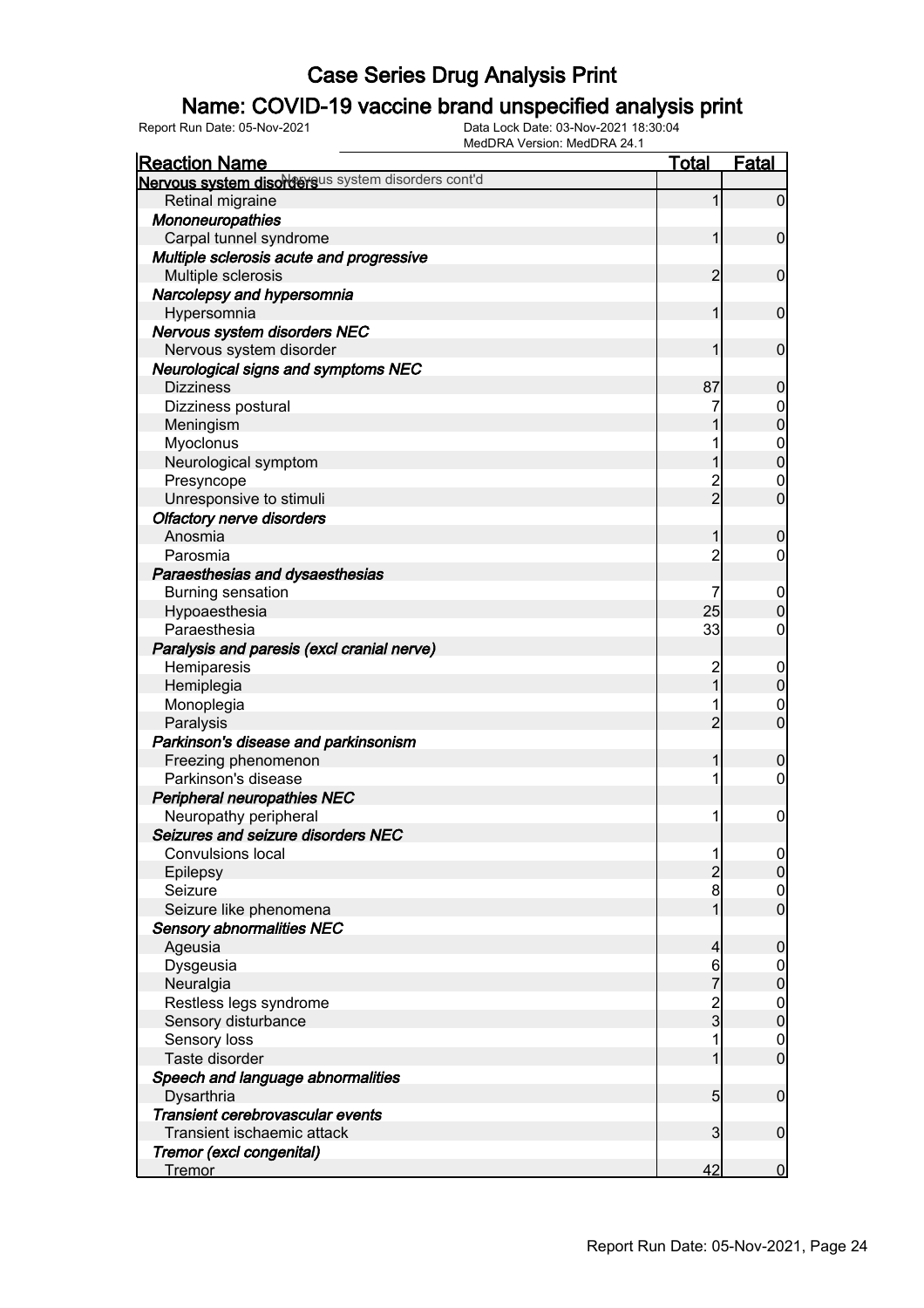# Name: COVID-19 vaccine brand unspecified analysis print

| Report Run Date: 05-Nov-2021                       | Data Lock Date: 03-Nov-2021 18:30:04<br>MedDRA Version: MedDRA 24.1 |       |       |
|----------------------------------------------------|---------------------------------------------------------------------|-------|-------|
| <b>Reaction Name</b>                               |                                                                     | Total | Fatal |
| Nervous system disordersus system disorders cont'd |                                                                     |       |       |
| <b>Trigeminal disorders</b>                        |                                                                     |       |       |
|                                                    |                                                                     |       |       |

Trigeminal neuralgia<br>
1 0<br> **Trigeminal neuralgia** 1 0<br> **Privous system disorders SOC TOTAL** Nervous system disorders SOC TOTAL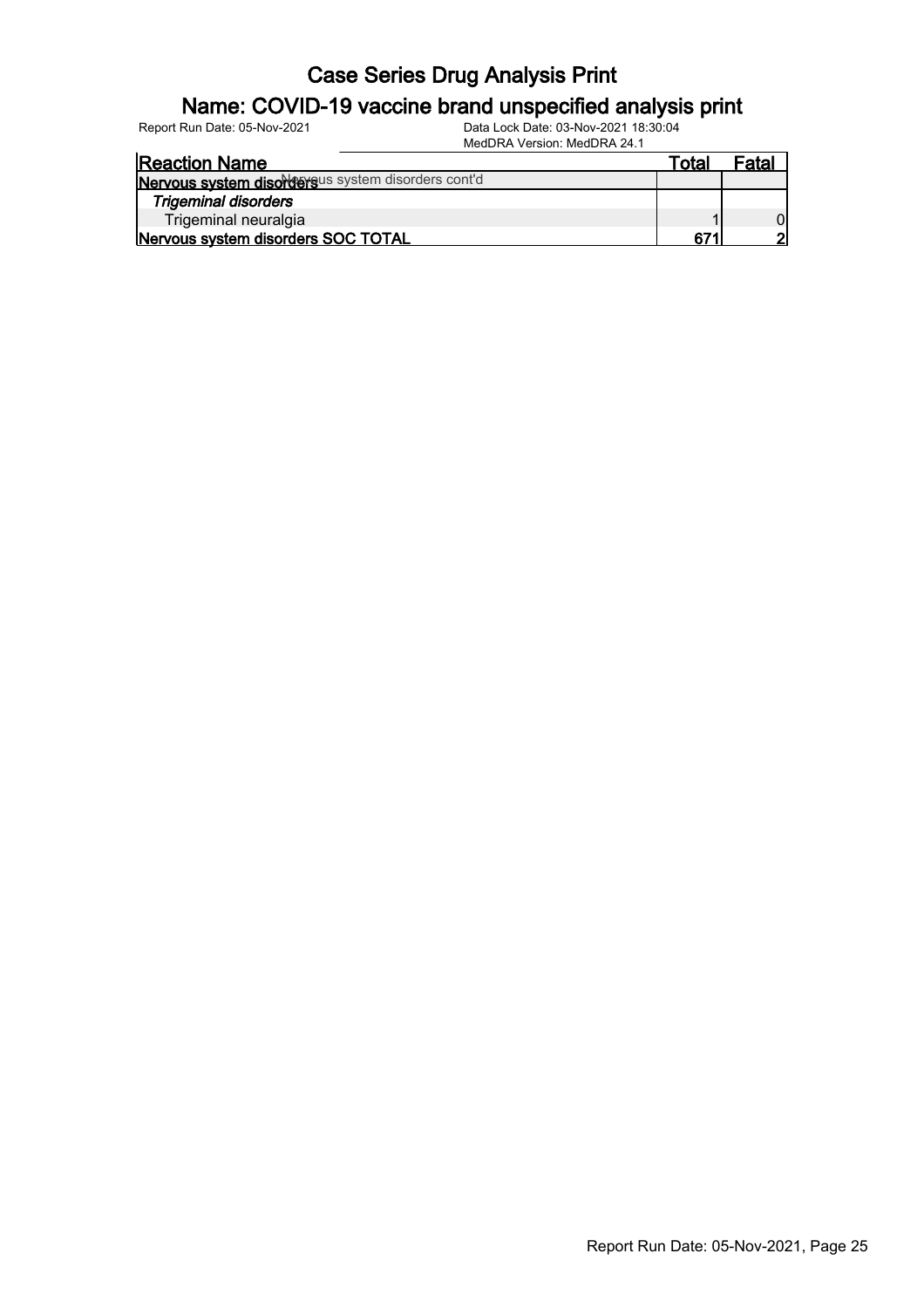### Name: COVID-19 vaccine brand unspecified analysis print

Report Run Date: 05-Nov-2021 Data Lock Date: 03-Nov-2021 18:30:04

MedDRA Version: MedDRA 24.1

| <b>Reaction Name</b>                    | Total |  |
|-----------------------------------------|-------|--|
| <b>Pregnancy conditions</b>             |       |  |
| <b>Abortions spontaneous</b>            |       |  |
| Abortion spontaneous                    |       |  |
| Maternal complications of pregnancy NEC |       |  |
| Preterm premature rupture of membranes  |       |  |
| Normal pregnancy, labour and delivery   |       |  |
| Pregnancy                               |       |  |
| <b>Pregnancy conditions SOC TOTAL</b>   |       |  |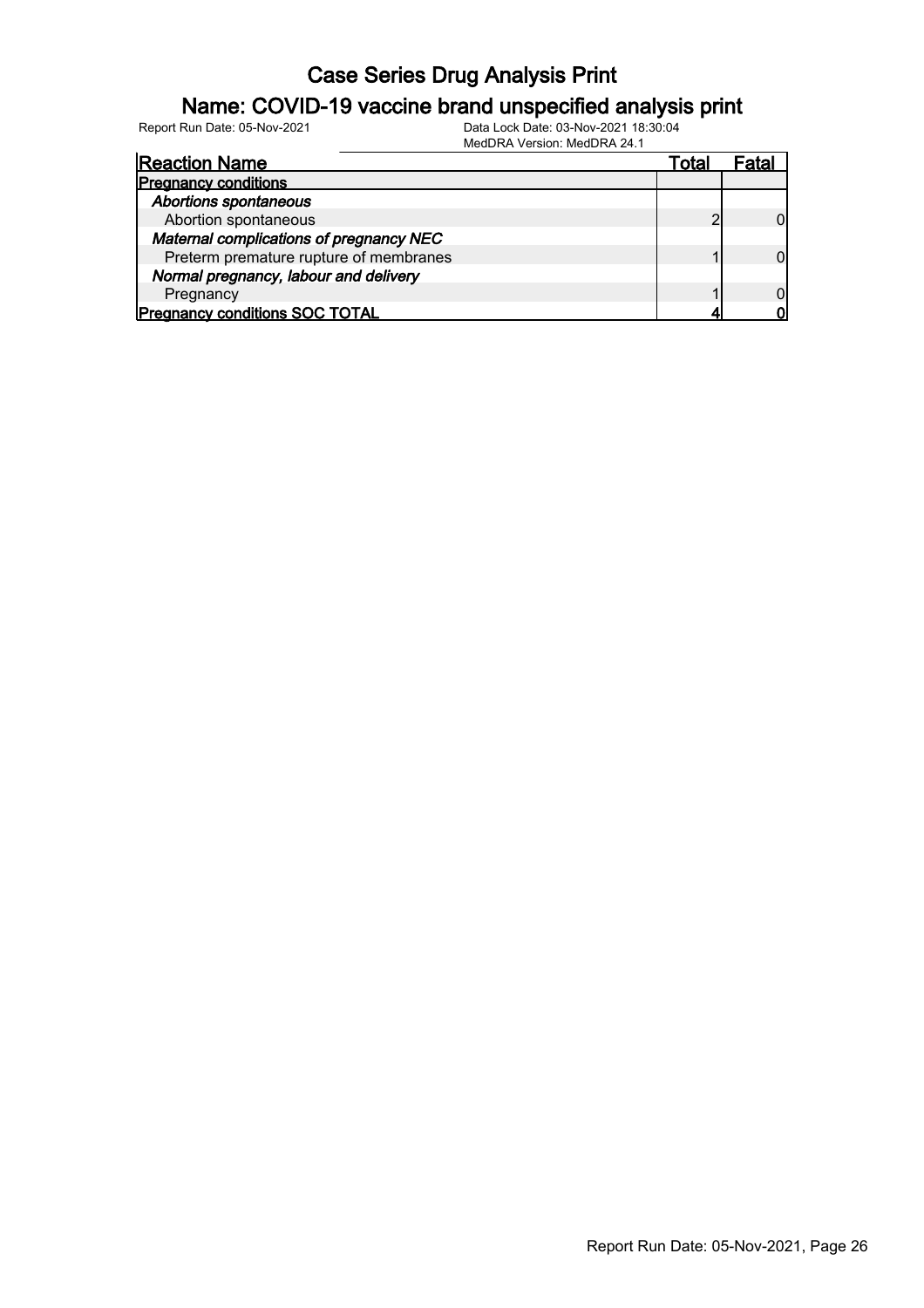#### Name: COVID-19 vaccine brand unspecified analysis print

| <b>Reaction Name</b>                   | ™ota⊧ | Fatal |
|----------------------------------------|-------|-------|
| Product supply and availability issues |       |       |
| Product availability issue             |       |       |
| Inull SOC TOTAL                        |       |       |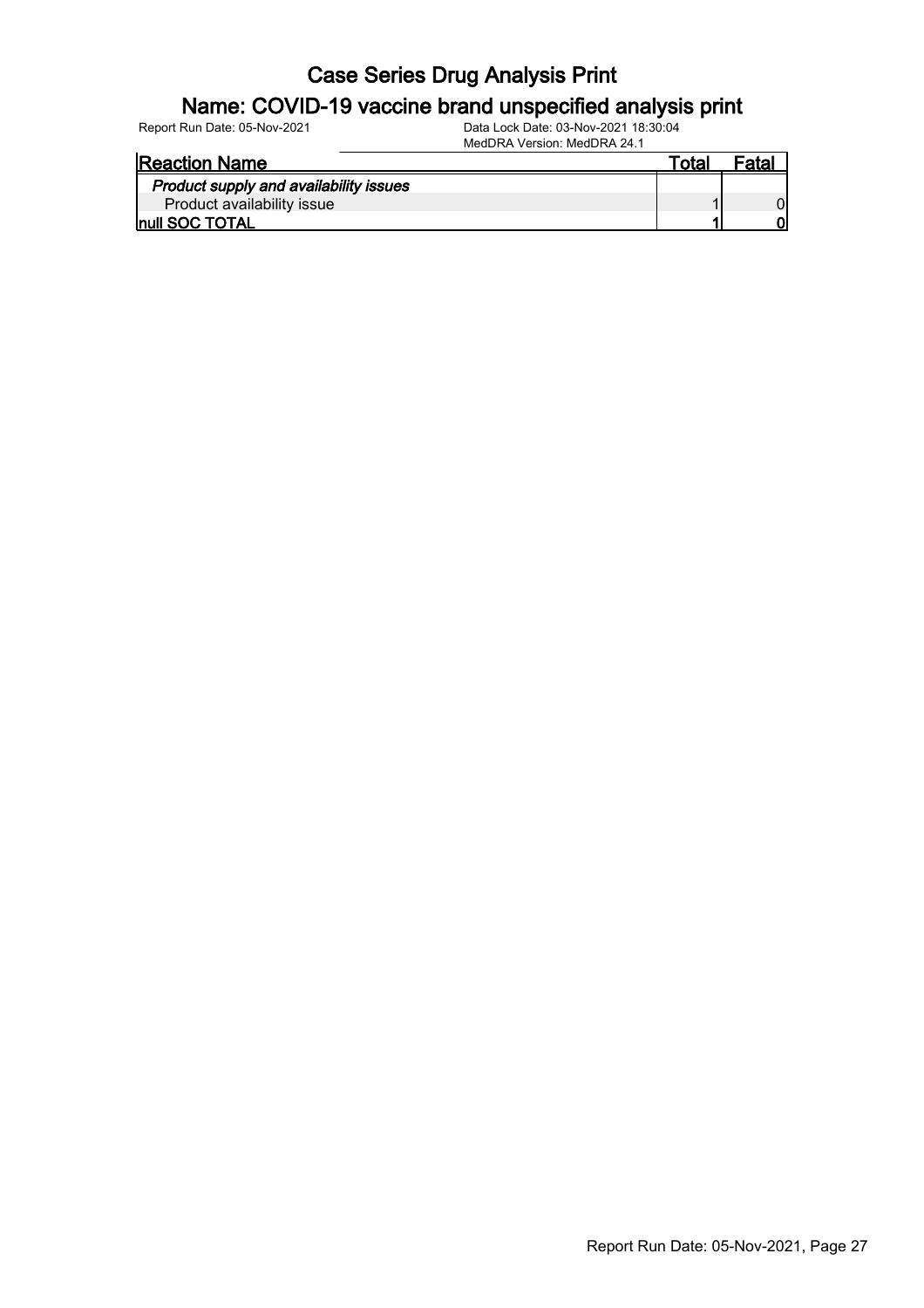### Name: COVID-19 vaccine brand unspecified analysis print

| <b>Reaction Name</b>                             | <b>Total</b>    | <b>Fatal</b>     |
|--------------------------------------------------|-----------------|------------------|
| <b>Psychiatric disorders</b>                     |                 |                  |
| <b>Abnormal behaviour NEC</b>                    |                 |                  |
| Abnormal behaviour                               | 1               | $\mathbf 0$      |
| <b>Anxiety symptoms</b>                          |                 |                  |
| Anxiety                                          | 8               | $\boldsymbol{0}$ |
| Nervousness                                      |                 | 0                |
| <b>Stress</b>                                    | $\overline{2}$  | $\overline{0}$   |
| <b>Behaviour and socialisation disturbances</b>  |                 |                  |
| Personality change                               | 1               | $\mathbf 0$      |
| Confusion and disorientation                     |                 |                  |
| Confusional state                                | 15              | $\boldsymbol{0}$ |
| Disorientation                                   | 5               | 0                |
| Deliria                                          |                 |                  |
| Delirium                                         | 1               | 0                |
| Depressive disorders                             |                 |                  |
| Depression                                       | 2               | 0                |
| <b>Dissociative states</b>                       |                 |                  |
| Dissociative amnesia                             | 1               | 0                |
| Disturbances in initiating and maintaining sleep |                 |                  |
| Insomnia                                         | 12              | 0                |
| <b>Dyssomnias</b>                                |                 |                  |
| Poor quality sleep                               | 1               | 0                |
| <b>Emotional and mood disturbances NEC</b>       |                 |                  |
| Anger                                            |                 | 0                |
| <b>Emotional disorder</b>                        |                 | $\pmb{0}$        |
| Irritability                                     |                 | 0                |
| Mood altered                                     |                 | $\overline{0}$   |
| <b>Fluctuating mood symptoms</b>                 |                 |                  |
| Mood swings                                      | 1               | $\mathbf 0$      |
| Hallucinations (excl sleep-related)              |                 |                  |
| Hallucination                                    | $5\overline{)}$ | $\mathbf 0$      |
| Increased physical activity levels               |                 |                  |
| <b>Restlessness</b>                              | $\overline{2}$  | $\mathbf 0$      |
| <b>Mental disorders NEC</b>                      |                 |                  |
| Mental disorder                                  | $\overline{2}$  | $\mathbf 0$      |
| Mood alterations with depressive symptoms        |                 |                  |
| Depressed mood                                   | $\overline{4}$  | $\overline{0}$   |
| Negative thoughts                                |                 | $\overline{0}$   |
| Panic attacks and disorders                      |                 |                  |
| Panic attack                                     | 2               | $\mathbf 0$      |
| Parasomnias                                      |                 |                  |
| Nightmare                                        | 1               | $\mathbf 0$      |
| <b>Perception disturbances NEC</b>               |                 |                  |
| Autoscopy                                        | 1               | $\mathbf 0$      |
| <b>Psychotic disorder NEC</b>                    |                 |                  |
| Acute psychosis                                  | 1               | $\mathbf 0$      |
| <b>Sleep disorders NEC</b>                       |                 |                  |
| Sleep disorder                                   | 4               | $\mathbf 0$      |
| Suicidal and self-injurious behaviour            |                 |                  |
| Intentional self-injury                          |                 | $\mathbf 0$      |
| Suicidal ideation                                |                 | $\pmb{0}$        |
| Suicide attempt                                  |                 | $\boldsymbol{0}$ |
| <b>Thinking disturbances</b>                     |                 |                  |
| Bradyphrenia                                     | $\overline{3}$  | $\bf{0}$         |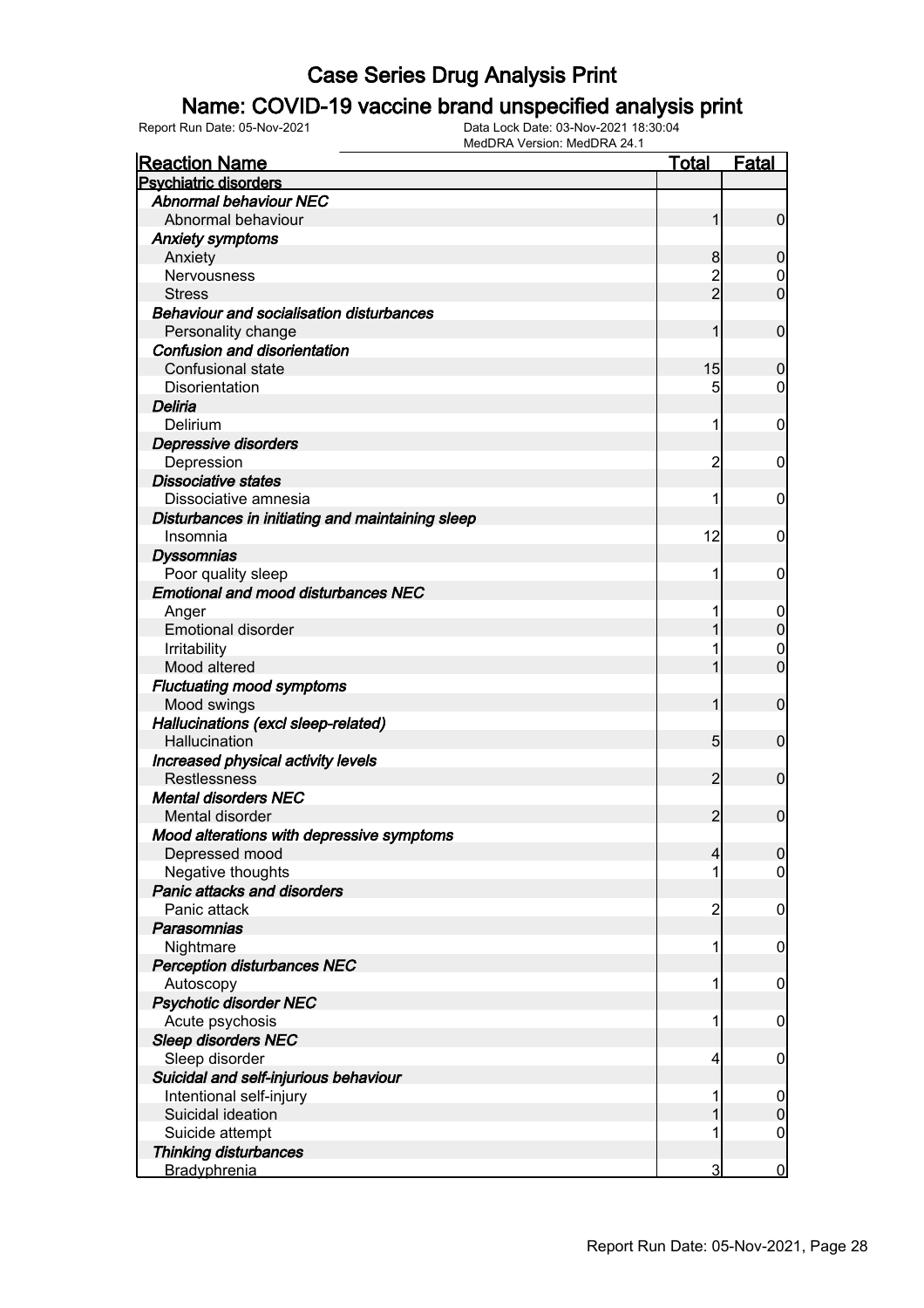#### Name: COVID-19 vaccine brand unspecified analysis print

| <b>Reaction Name</b>                               | ™ota⊫ | <sup>=</sup> atal |
|----------------------------------------------------|-------|-------------------|
| Psychiatric disorders Psychiatric disorders cont'd |       |                   |
| <b>Psychiatric disorders SOC TOTAL</b>             |       |                   |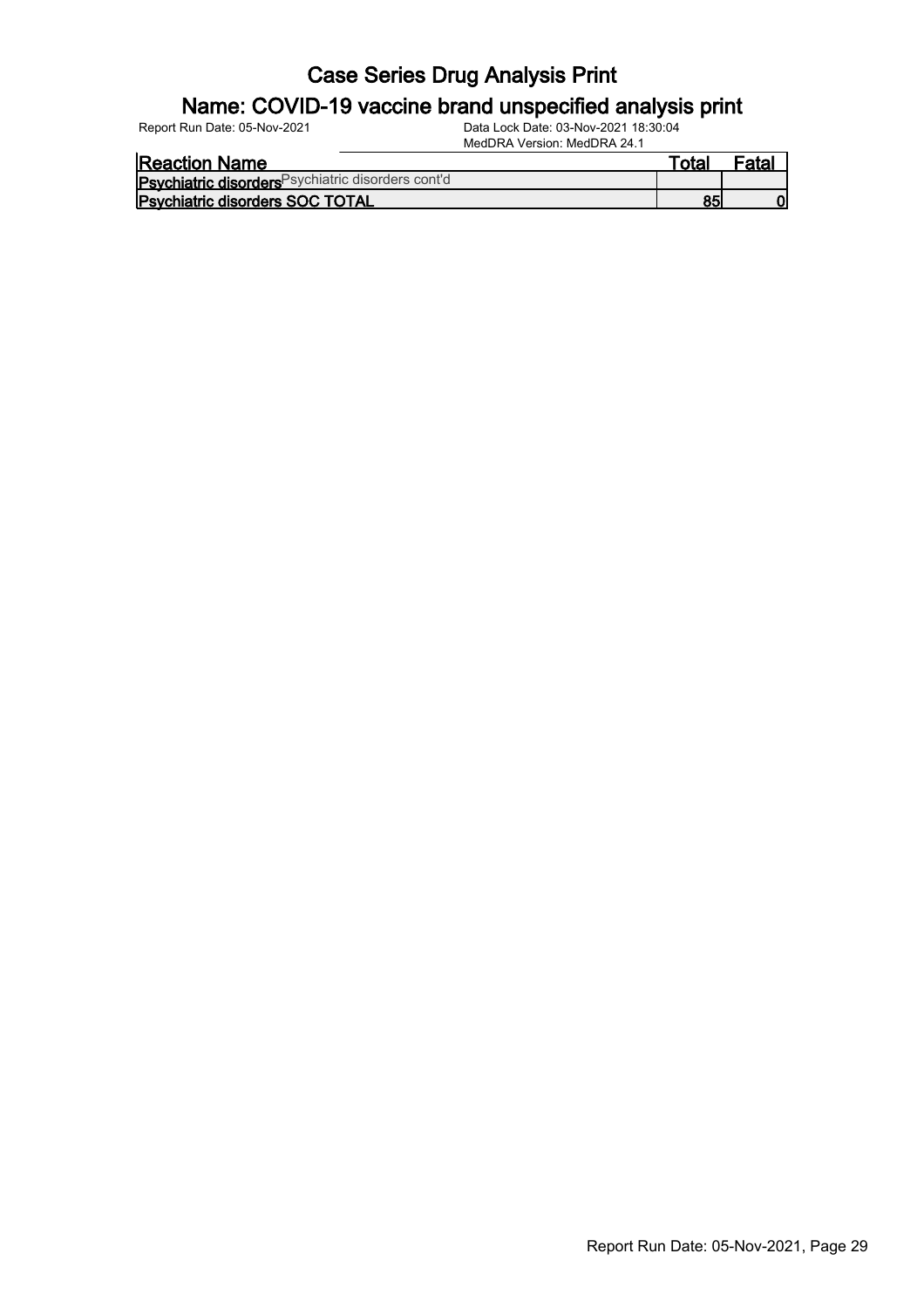### Name: COVID-19 vaccine brand unspecified analysis print

| <b>Reaction Name</b>                      | <u>Total</u> | <b>Fatal</b>   |
|-------------------------------------------|--------------|----------------|
| Renal & urinary disorders                 |              |                |
| <b>Bladder and urethral symptoms</b>      |              |                |
| Dysuria                                   |              | 0              |
| Urinary incontinence                      |              |                |
| Urine flow decreased                      |              | 0              |
| <b>Bladder disorders NEC</b>              |              |                |
| <b>Bladder disorder</b>                   |              | 0              |
| Glomerulonephritis and nephrotic syndrome |              |                |
| Nephrotic syndrome                        | 2            | 0              |
| <b>Nephritis NEC</b>                      |              |                |
| <b>Nephritis</b>                          |              | 0              |
| Renal failure and impairment              |              |                |
| Acute kidney injury                       | 2            | $\overline{0}$ |
| Renal impairment                          |              | 0              |
| <b>Renal lithiasis</b>                    |              |                |
| Nephrolithiasis                           | 2            | 0              |
| Renal neoplasms                           |              |                |
| Renal cyst                                |              | 0              |
| Renal vascular and ischaemic conditions   |              |                |
| Renal infarct                             |              | 0              |
| Renal vein thrombosis                     |              | $\overline{0}$ |
| <b>Urinary abnormalities</b>              |              |                |
| Chromaturia                               |              | 0              |
| Haematuria                                |              |                |
| Urine odour abnormal                      |              | 0              |
| Urinary tract signs and symptoms NEC      |              |                |
| Nocturia                                  |              | 0              |
| Renal pain                                |              |                |
| Renal & urinary disorders SOC TOTAL       | 25           | 0              |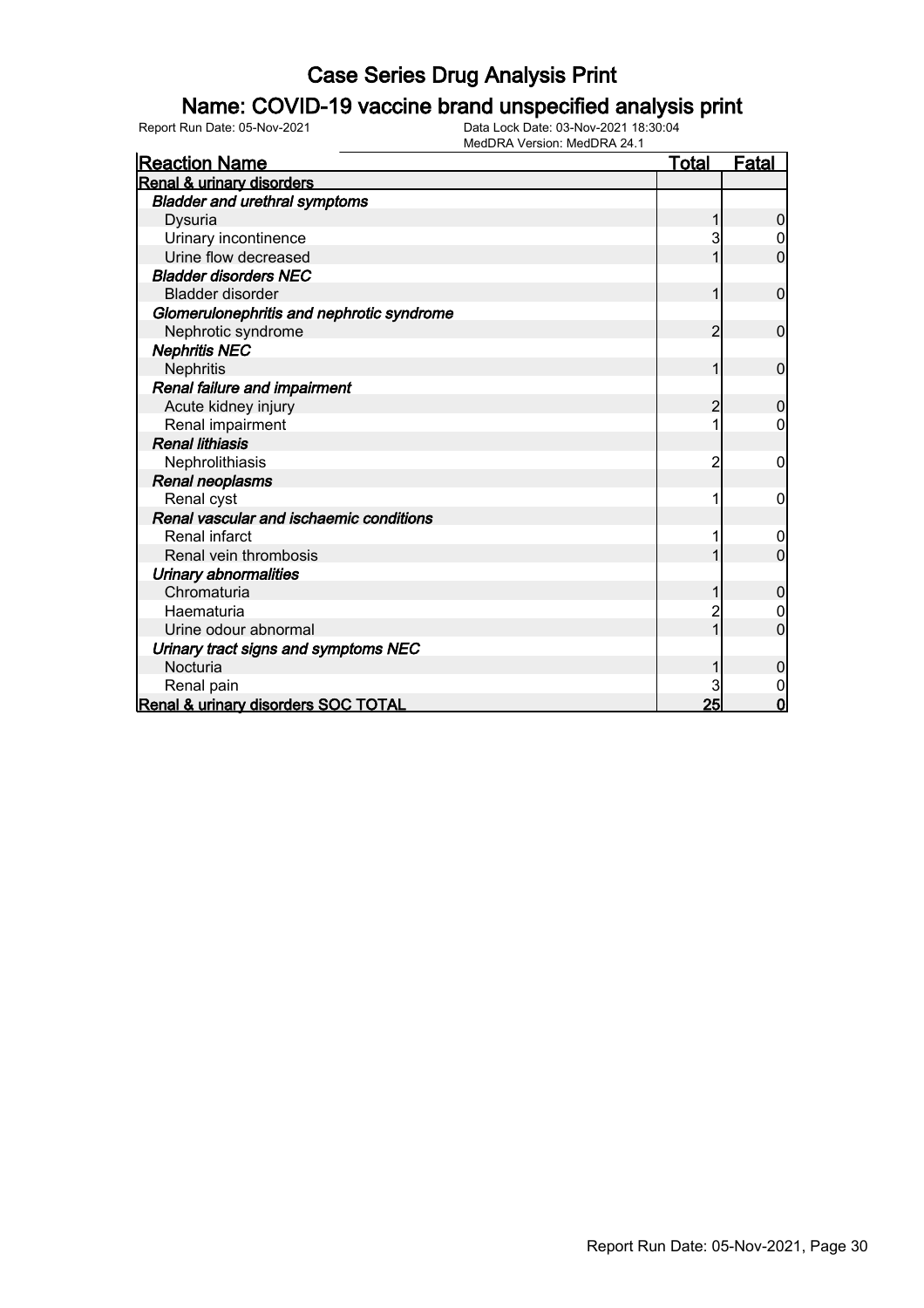### Name: COVID-19 vaccine brand unspecified analysis print

| <b>Reaction Name</b>                                  | <u>Total</u>   | Fatal            |
|-------------------------------------------------------|----------------|------------------|
| Reproductive & breast disorders                       |                |                  |
| <b>Breast signs and symptoms</b>                      |                |                  |
| Breast pain                                           | $\overline{c}$ | 0                |
| <b>Breast swelling</b>                                | 1              | 0                |
| Fallopian tube and ovary infections and inflammations |                |                  |
| Noninfective oophoritis                               | 1              | $\mathbf 0$      |
| <b>Menopausal effects NEC</b>                         |                |                  |
| Menopausal symptoms                                   | 1              | 0                |
| Premature menopause                                   | $\overline{3}$ | $\overline{0}$   |
| Menopausal effects on the genitourinary tract         |                |                  |
| Postmenopausal haemorrhage                            | 1              | $\boldsymbol{0}$ |
| Menstruation and uterine bleeding NEC                 |                |                  |
| Dysmenorrhoea                                         | 13             | $\mathbf 0$      |
| Intermenstrual bleeding                               | 10             | $\mathbf 0$      |
| Menstrual disorder                                    | 16             | $\overline{0}$   |
| Menstruation irregular                                | 15             | $\mathbf{0}$     |
| Premenstrual syndrome                                 | $\overline{2}$ | $\overline{0}$   |
| Menstruation with decreased bleeding                  |                |                  |
| Amenorrhoea                                           | 5              | $\boldsymbol{0}$ |
| Hypomenorrhoea                                        | 4              | $\boldsymbol{0}$ |
| Menstruation delayed                                  | 22             | $\overline{0}$   |
| Menstruation with increased bleeding                  |                |                  |
| Heavy menstrual bleeding                              | 34             | $\overline{0}$   |
| Polymenorrhoea                                        | 5              | $\pmb{0}$        |
| Ovarian and fallopian tube disorders NEC              |                |                  |
| Ovulation disorder                                    | 1              | $\mathbf 0$      |
| Ovulation pain                                        | 1              | $\overline{0}$   |
| Pelvis and broad ligament disorders NEC               |                |                  |
| Adnexa uteri pain                                     | 1              | $\mathbf 0$      |
| Pelvic haemorrhage                                    | 1              | $\mathbf 0$      |
| Prostatic signs, symptoms and disorders NEC           |                |                  |
| Prostatic pain                                        | 1              | $\mathbf 0$      |
| Reproductive tract signs and symptoms NEC             |                |                  |
| Genital swelling                                      | 1              | 0                |
| Pelvic pain                                           | 1              | $\overline{0}$   |
| <b>Vulvovaginal disorders NEC</b>                     |                |                  |
| Vaginal haemorrhage                                   | 8              | $\boldsymbol{0}$ |
| <b>Vulvovaginal signs and symptoms</b>                |                |                  |
| Vaginal discharge                                     |                | $\mathbf 0$      |
| Reproductive & breast disorders SOC TOTAL             | 151            | $\overline{0}$   |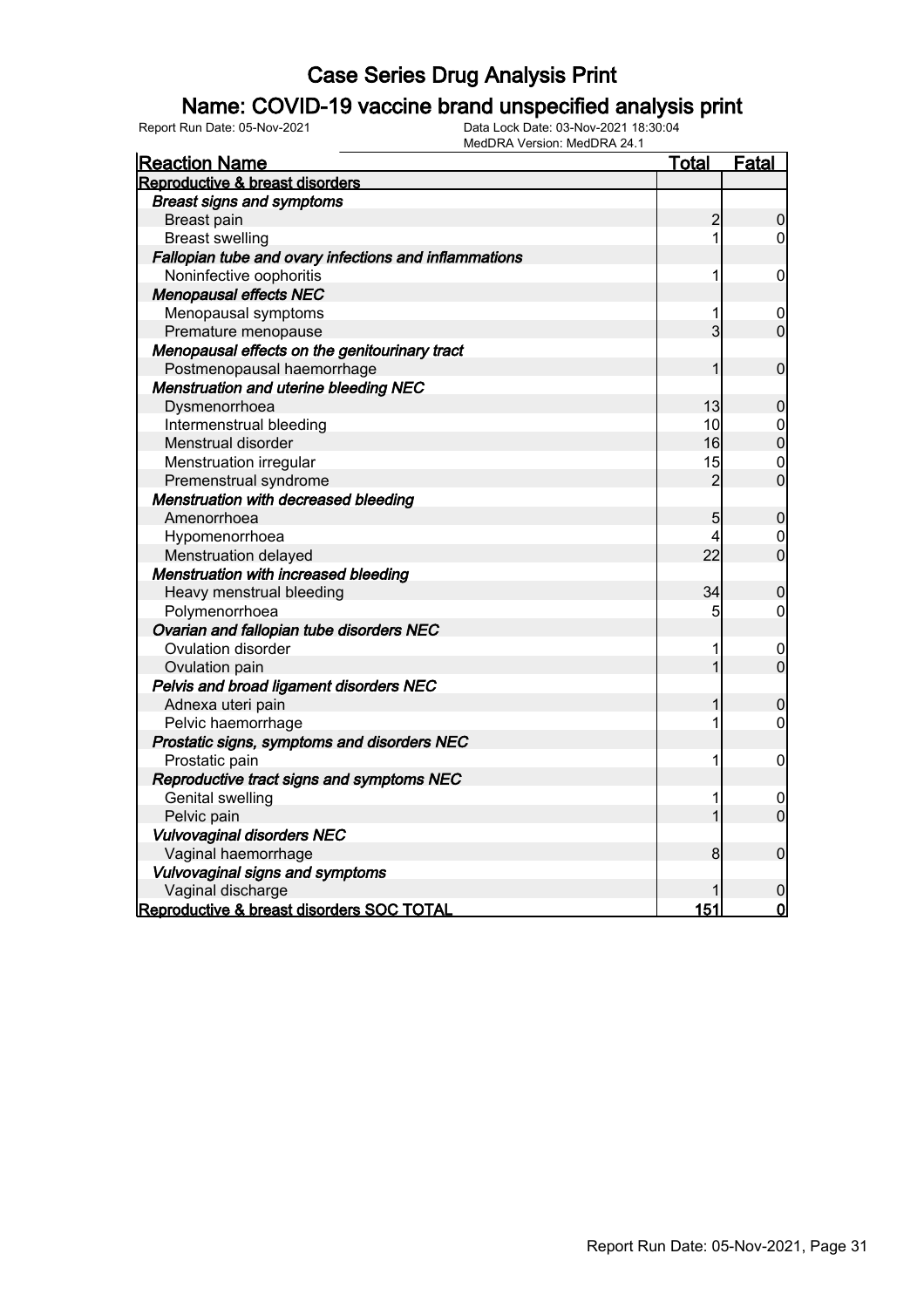### Name: COVID-19 vaccine brand unspecified analysis print

| <b>Reaction Name</b>                                            | Total          | Fatal            |
|-----------------------------------------------------------------|----------------|------------------|
| <b>Respiratory disorders</b>                                    |                |                  |
| <b>Breathing abnormalities</b>                                  |                |                  |
| Dyspnoea                                                        | 48             |                  |
| Hypopnoea                                                       |                | 0                |
| Respiratory arrest                                              |                | $\overline{0}$   |
| Tachypnoea                                                      |                | 0                |
| Bronchospasm and obstruction                                    |                |                  |
| Asthma                                                          | 2              | 0                |
| Chronic obstructive pulmonary disease                           | $\overline{1}$ | $\mathbf 0$      |
| Wheezing                                                        | $\overline{2}$ | 0                |
| Coughing and associated symptoms                                |                |                  |
| Cough                                                           | 15             | 0                |
| Haemoptysis                                                     | $\overline{c}$ | $\mathbf 0$      |
| Productive cough                                                | $\mathbf{3}$   | 0                |
| Laryngeal and adjacent sites disorders NEC (excl infections and |                |                  |
| neoplasms)                                                      |                |                  |
| Reflux laryngitis                                               | 1              | $\mathbf 0$      |
| Lower respiratory tract inflammatory and immunologic conditions |                |                  |
| Pneumonitis                                                     | 1              | $\mathbf 0$      |
| Nasal congestion and inflammations                              |                |                  |
| Nasal congestion                                                | 3              | 0                |
| <b>Nasal disorders NEC</b>                                      |                |                  |
| Epistaxis                                                       | 10             | 0                |
| Paranasal sinus disorders (excl infections and neoplasms)       |                |                  |
| Sinus congestion                                                | 1              | 0                |
| Parenchymal lung disorders NEC                                  |                |                  |
| Interstitial lung disease                                       | 1              | 0                |
| Pulmonary fibrosis                                              | 1              | $\overline{0}$   |
| Pharyngeal disorders (excl infections and neoplasms)            |                |                  |
| Pharyngeal swelling                                             | 1              | $\mathbf 0$      |
| <b>Pulmonary oedemas</b>                                        |                |                  |
| Pulmonary congestion                                            | 1              | $\mathbf 0$      |
| Pulmonary thrombotic and embolic conditions                     |                |                  |
| Pulmonary embolism                                              | 11             | $\overline{c}$   |
| Pulmonary thrombosis                                            | 1              | 1                |
| <b>Respiratory tract disorders NEC</b>                          |                |                  |
| Lung disorder                                                   | 11             | $\overline{0}$   |
| Pulmonary mass                                                  |                | $\overline{0}$   |
| Upper respiratory tract signs and symptoms                      |                |                  |
| Nasal discomfort                                                |                | 0                |
| Oropharyngeal pain                                              | 13             | $\overline{0}$   |
| Paranasal sinus discomfort                                      | $\mathbf{1}$   | $\boldsymbol{0}$ |
| Rhinorrhoea                                                     | 5              | $\mathbf 0$      |
| Sneezing                                                        | $\overline{2}$ | $\boldsymbol{0}$ |
| Throat irritation                                               |                | $\overline{0}$   |
| Yawning                                                         | $\frac{2}{2}$  | $\pmb{0}$        |
| <b>Respiratory disorders SOC TOTAL</b>                          | <u>136</u>     | <u>4</u>         |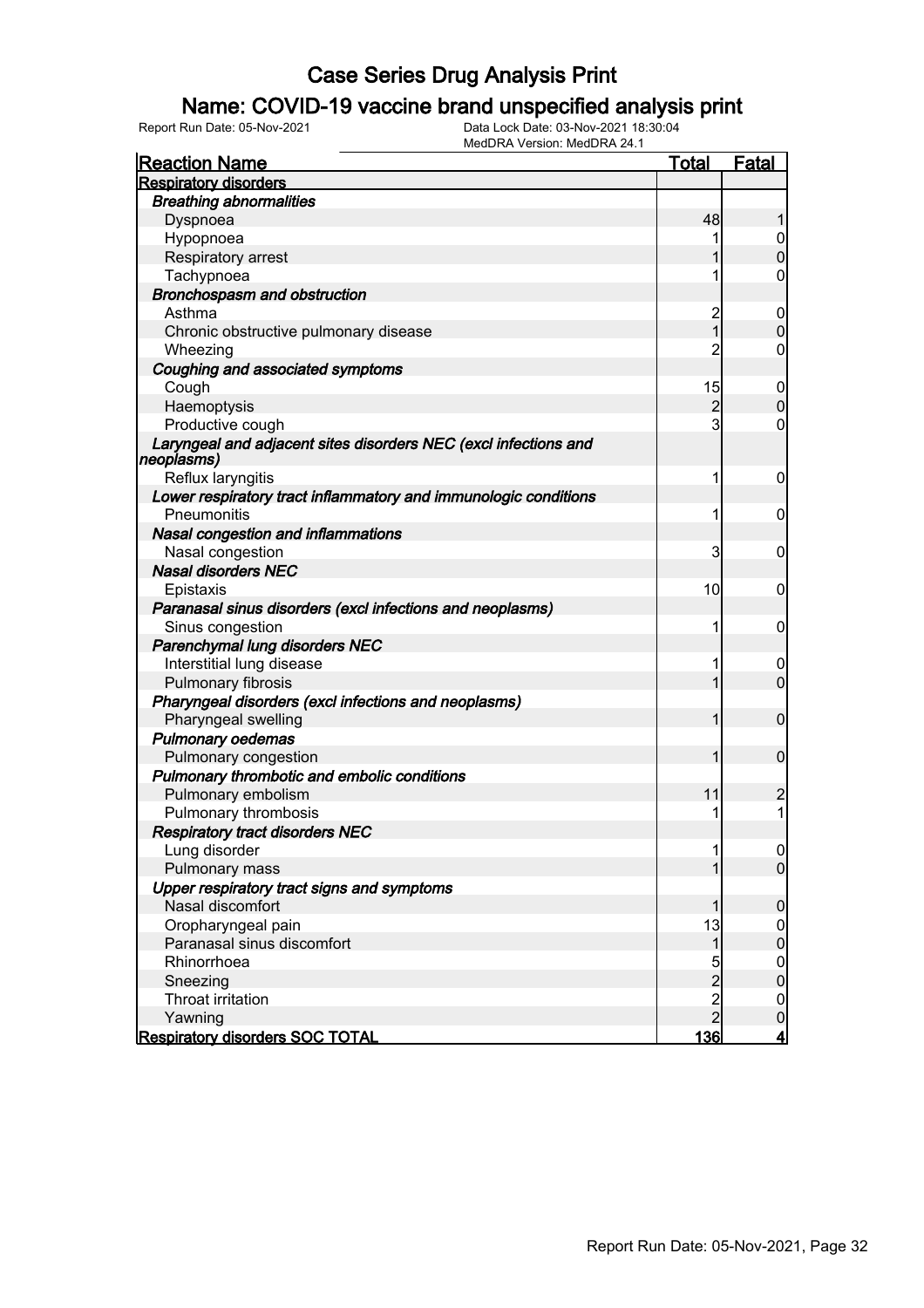### Name: COVID-19 vaccine brand unspecified analysis print

| <b>Reaction Name</b>                            | <b>Total</b>                               | <b>Fatal</b>     |
|-------------------------------------------------|--------------------------------------------|------------------|
| <b>Skin disorders</b>                           |                                            |                  |
| Acnes                                           |                                            |                  |
| Acne                                            | 1                                          | $\mathbf 0$      |
| <b>Alopecias</b>                                |                                            |                  |
| Alopecia                                        | 6                                          | $\mathbf 0$      |
| Angioedemas                                     |                                            |                  |
| Angioedema                                      | 4                                          | $\mathbf 0$      |
| Apocrine and eccrine gland disorders            |                                            |                  |
| Cold sweat                                      |                                            | $\mathbf 0$      |
| Hyperhidrosis                                   | 36                                         | $\boldsymbol{0}$ |
| <b>Night sweats</b>                             | 3                                          | $\overline{0}$   |
| <b>Bullous conditions</b>                       |                                            |                  |
| <b>Blister</b>                                  | 3                                          | $\mathbf 0$      |
| Erythema multiforme                             | 1                                          | $\mathbf 0$      |
| Dermal and epidermal conditions NEC             |                                            |                  |
| Dry skin                                        | $\overline{c}$                             | $\mathbf 0$      |
| Pain of skin                                    | 1                                          | $\mathbf 0$      |
| Papule                                          |                                            | $\boldsymbol{0}$ |
| Scar pain                                       |                                            | $\mathbf 0$      |
| Sensitive skin                                  |                                            | $\mathbf{0}$     |
| Skin burning sensation                          | $\begin{array}{c} 2 \\ 2 \\ 2 \end{array}$ | $\mathbf 0$      |
| Skin discolouration                             |                                            | $\mathbf{0}$     |
| Skin disorder                                   | $\overline{1}$                             | $\mathbf 0$      |
| <b>Skin fissures</b>                            |                                            | $\mathbf{0}$     |
| Skin indentation                                |                                            | $\mathbf 0$      |
| Skin reaction                                   |                                            | $\mathbf{0}$     |
| Skin swelling                                   |                                            | $\mathbf 0$      |
| Skin warm                                       |                                            | $\boldsymbol{0}$ |
| Yellow skin                                     |                                            | $\overline{0}$   |
| Dermatitis and eczema                           |                                            |                  |
| Dermatitis allergic                             | $\overline{4}$                             | $\mathbf 0$      |
| Eczema                                          | 3                                          | $\mathbf 0$      |
| Seborrhoeic dermatitis                          | 1                                          | $\mathbf 0$      |
| Skin irritation                                 | 2                                          | $\boldsymbol{0}$ |
| Erythemas                                       |                                            |                  |
| Erythema                                        | 26                                         | $\mathbf 0$      |
| <b>Exfoliative conditions</b>                   |                                            |                  |
| Skin exfoliation                                | $\overline{c}$                             | $\overline{0}$   |
| <b>Hyperkeratoses</b>                           |                                            |                  |
| Lichenoid keratosis                             | 1                                          | $\mathbf 0$      |
| Papulosquamous conditions                       |                                            |                  |
| Lichen planus                                   | 1                                          | $\mathbf 0$      |
| Photosensitivity and photodermatosis conditions |                                            |                  |
| Photosensitivity reaction                       | 1                                          | $\mathbf 0$      |
| <b>Pigmentation changes NEC</b>                 |                                            |                  |
| Pigmentation disorder                           | 1                                          | $\mathbf 0$      |
| <b>Pruritus NEC</b>                             |                                            |                  |
| Pruritus                                        | 33                                         | $\mathbf 0$      |
| Purpura and related conditions                  |                                            |                  |
| Petechiae                                       | 1                                          | $\mathbf 0$      |
| Rashes, eruptions and exanthems NEC             |                                            |                  |
| Rash                                            | 61                                         | 0                |
| Rash erythematous                               | 7                                          | $\pmb{0}$        |
| Rash macular                                    | 3                                          | $\overline{0}$   |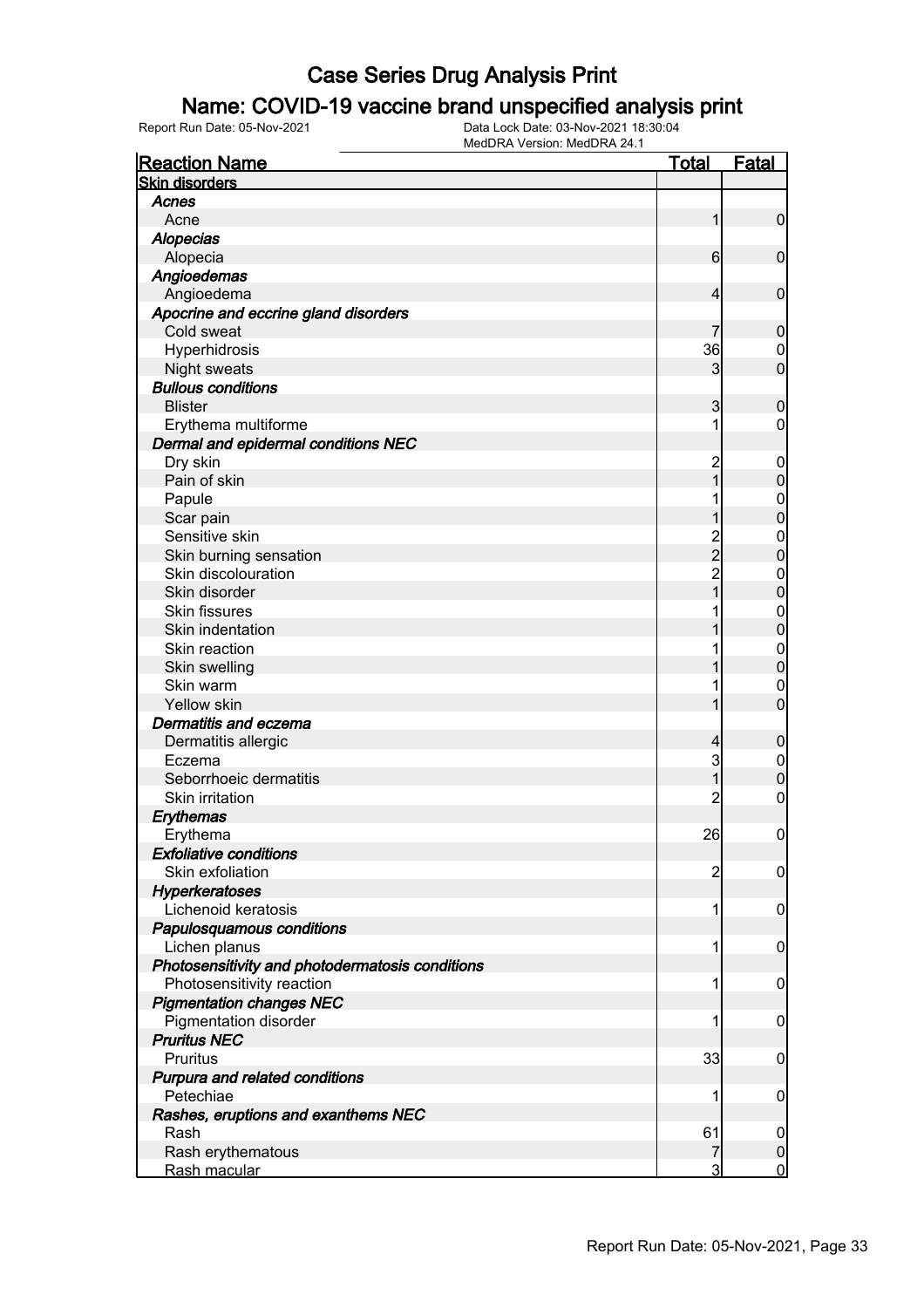### Name: COVID-19 vaccine brand unspecified analysis print

| <b>Reaction Name</b>                           | <u>Total</u>    | <b>Fatal</b> |
|------------------------------------------------|-----------------|--------------|
| Skin disorders cont'd<br><b>Skin disorders</b> |                 |              |
| Rash morbilliform                              |                 |              |
| Rash papular                                   |                 |              |
| Rash pruritic                                  | 15              |              |
| Rash vesicular                                 |                 |              |
| <b>Scaly conditions</b>                        |                 |              |
| Pityriasis                                     |                 |              |
| Skin haemorrhages                              |                 |              |
| Haemorrhage subcutaneous                       |                 |              |
| Skin haemorrhage                               |                 |              |
| <b>Urticarias</b>                              |                 |              |
| Cold urticaria                                 |                 |              |
| Urticaria                                      | 15 <sub>1</sub> |              |
| <b>Skin disorders SOC TOTAL</b>                | 264             |              |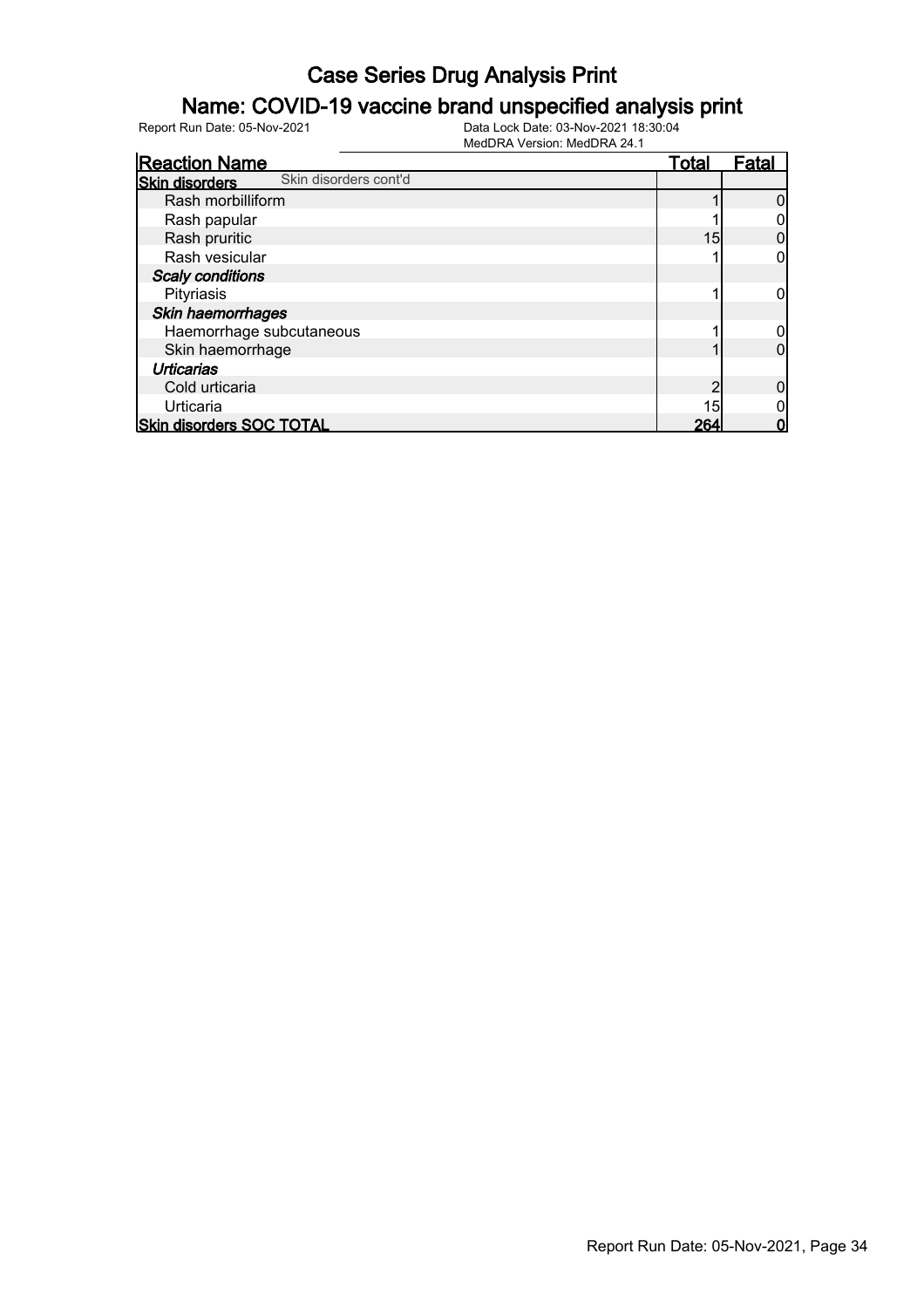### Name: COVID-19 vaccine brand unspecified analysis print

Report Run Date: 05-Nov-2021 Data Lock Date: 03-Nov-2021 18:30:04

MedDRA Version: MedDRA 24.1

| <b>Reaction Name</b>           | Total | Fatal |
|--------------------------------|-------|-------|
| Social circumstances           |       |       |
| Age related issues             |       |       |
| Menopause                      |       |       |
| Postmenopause                  |       |       |
| <b>Disability issues</b>       |       |       |
| <b>Bedridden</b>               |       |       |
| Social circumstances SOC TOTAL |       |       |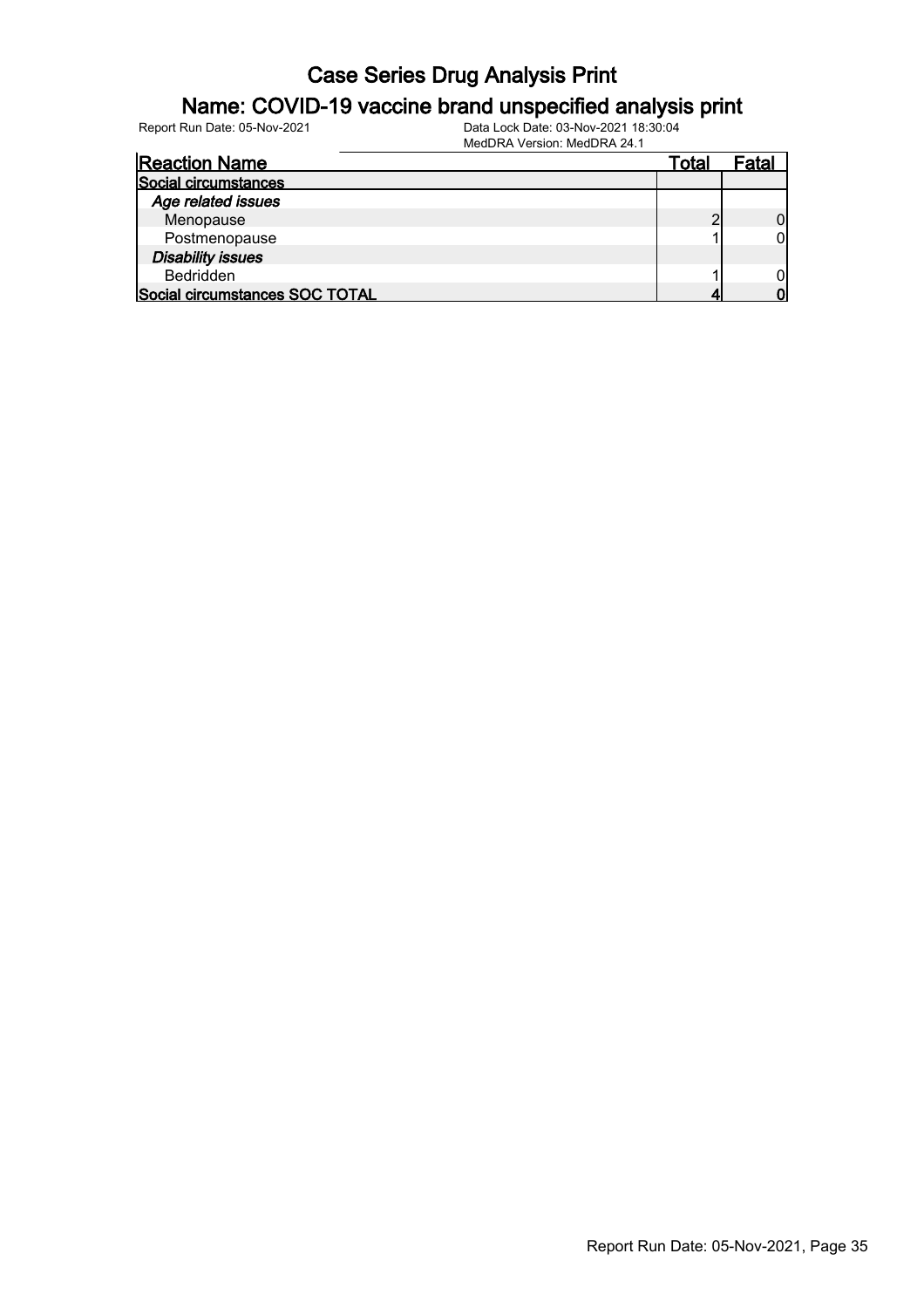### Name: COVID-19 vaccine brand unspecified analysis print

| <b>Reaction Name</b>                    | <b>Total</b> | Fata |
|-----------------------------------------|--------------|------|
| Surgical & medical procedures           |              |      |
| Contraceptive methods female            |              |      |
| Contraception                           |              |      |
| <i><b>Immunisations</b></i>             |              |      |
| COVID-19 immunisation                   |              |      |
| Immunisation                            |              |      |
| Joint therapeutic procedures            |              |      |
| Knee operation                          |              |      |
| Nail therapeutic procedures             |              |      |
| Nail operation                          |              |      |
| Therapeutic procedures NEC              |              |      |
| Bed rest                                |              |      |
| Hospitalisation                         |              |      |
| Surgical & medical procedures SOC TOTAL |              |      |